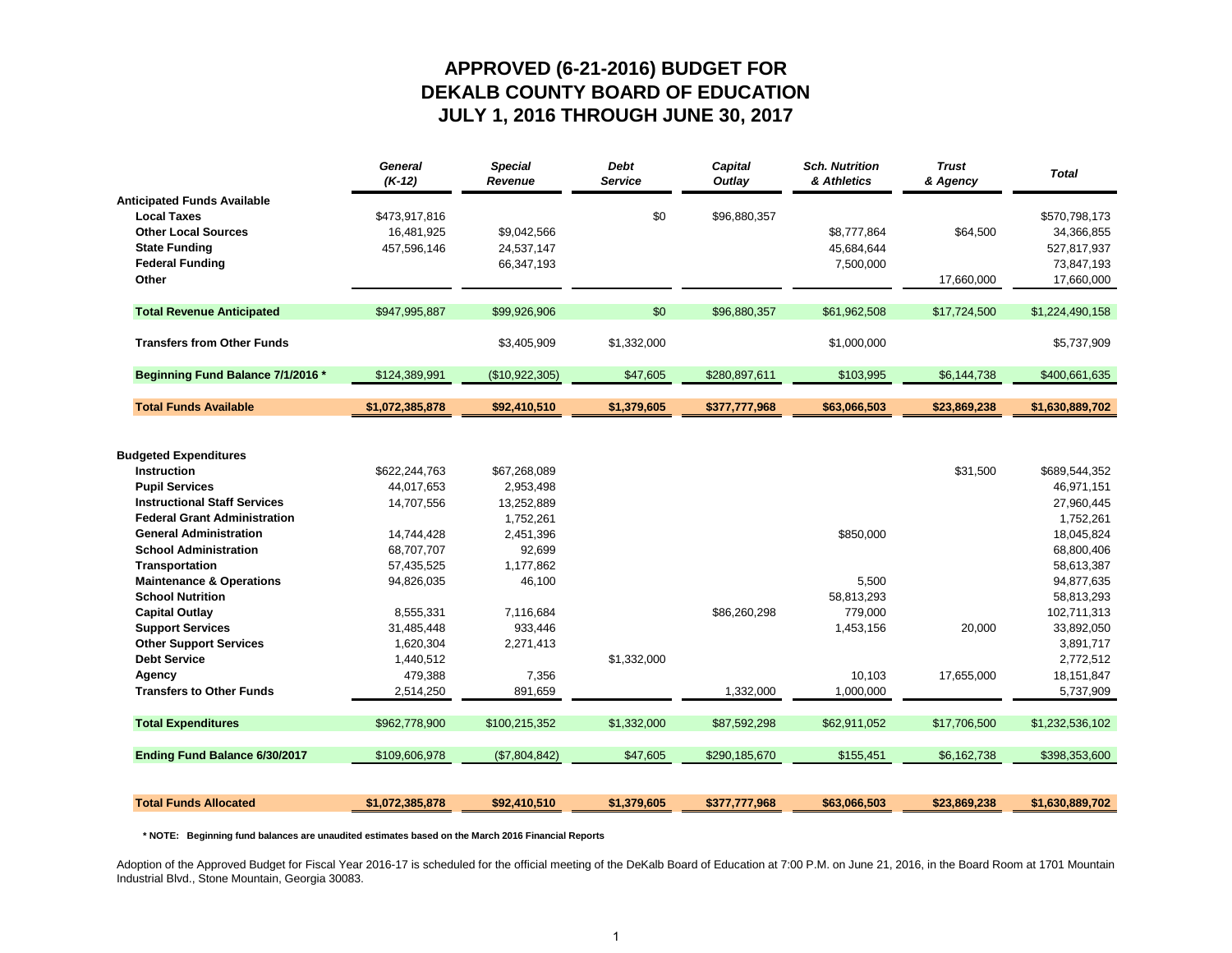### **DEKALB COUNTY SCHOOL DISTRICT FY 2017 GENERAL FUND BUDGET SUMMARY (APPROVED 6‐21‐2016)**

| <b>GENERAL FUND BALANCE</b>                                               |             |                                                  |                                   |                                      |                                         |               |                 |                                                                                |                                   |
|---------------------------------------------------------------------------|-------------|--------------------------------------------------|-----------------------------------|--------------------------------------|-----------------------------------------|---------------|-----------------|--------------------------------------------------------------------------------|-----------------------------------|
| End of FY 2015 Unaudited Fund Balance                                     | 92,839,991  |                                                  |                                   |                                      |                                         |               |                 |                                                                                |                                   |
| <b>Estimated FY16 Revenue</b>                                             | 911,850,000 |                                                  |                                   |                                      |                                         |               |                 |                                                                                |                                   |
| <b>Estimated FY16 Expense</b>                                             | 873,300,000 |                                                  |                                   |                                      |                                         |               |                 |                                                                                |                                   |
| <b>Estimated FY16 Vendor Accruals</b>                                     | 7,000,000   |                                                  |                                   |                                      |                                         |               |                 |                                                                                |                                   |
| <b>Estimated FY16 Expense TOTAL</b>                                       | 880,300,000 |                                                  |                                   |                                      |                                         |               |                 |                                                                                |                                   |
| FY 2017 Beginning Estimated<br><b>Available Fund Balance</b>              | 124,389,991 |                                                  |                                   |                                      |                                         |               |                 |                                                                                |                                   |
| <b>ANTICIPATIONS</b>                                                      |             |                                                  |                                   |                                      | <b>APPROPRIATIONS</b>                   |               |                 |                                                                                |                                   |
|                                                                           |             | <b>DIVISIONS</b>                                 | ORIGINAL FY 2016<br><b>BUDGET</b> | <b>MID-YEAR</b><br><b>ADJUSTMENT</b> | <b>CURRENT FY 2016</b><br><b>BUDGET</b> | <b>SALARY</b> | <b>BENEFITS</b> | <b>NON-SALARY</b><br><b>DESCRETIONARY</b>                                      | FY 2017 PROPOSED<br><b>BUDGET</b> |
| FY 2016 LOCAL REVENUE                                                     | 439,282,793 | Superintendent's Office                          | 921,144.00                        | 6,039                                | 927,183                                 | 1,423,064     | 393,194         | 190,725                                                                        | 2,006,983                         |
|                                                                           |             | School Board                                     | 5,337,701.00                      | 40,800                               | 5,378,501                               | 163,800       | 68,120          | 3,821,191                                                                      | 4,053,111                         |
| Additional FY 2017 Local Revenue                                          |             | <b>Regional Superintendents</b>                  | 1,775,171.00                      |                                      | 1,775,171                               | 1,444,650     | 362,369         | 42,735                                                                         | 1,849,754                         |
| Estimated FY16 Tax Growth over budgeted Local Taxes                       | 32,500,000  | Communications & Community Relations             | 792,638.00                        |                                      | 792,638                                 | 631,222       | 164,127         | 721,706                                                                        | 1,517,055                         |
| 4% Tax Digest FY17 Estimated Growth                                       | 17,145,000  | Curriculum and Instruction                       | 43,134,794.00                     | 245,737                              | 43,380,531                              | 20,172,287    | 6,236,650       | 24,121,287                                                                     | 50,530,224                        |
| <b>TAVT Tax Growth</b>                                                    | 4,000,000   | <b>Facilities and Operations</b>                 | 98,876,525.00                     |                                      | 98,876,525                              | 33,862,658    | 12,689,625      | 64,415,088                                                                     | 110,967,371                       |
| E-Rate                                                                    | 4,500,000   | Finance                                          | 3,928,049.00                      |                                      | 3,928,049                               | 3,014,025     | 931,034         | 340,500                                                                        | 4,285,559                         |
| Reduction of Millage Rate by .35 mils                                     | (7,028,052) | Human Capital Management                         | 5,660,756.00                      |                                      | 5,660,756                               | 2,790,166     | 810,601         | 1,130,726                                                                      | 4,731,493                         |
|                                                                           |             | <b>Information Technology</b>                    | 23,687,155.00                     |                                      | 23,687,155                              | 9,601,499     | 2,884,941       | 17,538,785                                                                     | 30,025,225                        |
| <b>SUBTOTAL</b>                                                           | 490,399,741 | Legal Affairs                                    | 9,741,825.00                      | 365,000                              | 10,106,825                              | 1,181,888     | 309,845         | 10,097,617                                                                     | 11,589,350                        |
|                                                                           |             | Student Support & Intervention                   | 36,354,910.00                     | (214, 783)                           | 36,140,127                              | 29,194,105    | 9,418,604       | 6,218,487                                                                      | 44,831,196                        |
|                                                                           |             | <b>Strategic Management &amp; Accountability</b> | 215,016.00                        | 54,744                               | 269,760                                 | 266,614       | 54,665          | 215,066                                                                        | 536,345                           |
| FY 2016 STATE REVENUE                                                     | 435,564,835 | <b>Charter Schools</b>                           | 35,719,804.00                     |                                      | 35,719,804                              | 527,855       | 151,991         | 36,162,952                                                                     | 36,842,798                        |
|                                                                           |             | Systemwide                                       | 4,947,512.00                      |                                      | 4,947,512                               |               |                 | 4,223,332                                                                      | 4,223,332                         |
| Additional FY 2016 State Revenue<br>Projected FY 2016 Mid-Term QBE Growth | 1,564,600   | Schools                                          | 603,396,990.00                    | 17,465,731                           | 620,862,721                             | 476,858,370   | 162,388,014     | 15,542,720                                                                     | 654,789,104                       |
|                                                                           |             |                                                  |                                   |                                      |                                         |               |                 | * Note: Superintendent's Office now includes Department of Audits & Compliance |                                   |
| FY 2017 Projected QBE Growth                                              | 20,466,711  |                                                  |                                   |                                      |                                         |               |                 |                                                                                |                                   |
| <b>SUBTOTAL</b>                                                           | 457,596,146 |                                                  | SUBTOTAL 874,489,990              | 17,963,268                           | 892,453,258                             | 581,132,203   | 196,863,780     | 184,782,917                                                                    | 962,778,900                       |
|                                                                           |             |                                                  |                                   |                                      |                                         |               |                 |                                                                                |                                   |
| <b>ANTICIPATION TOTAL</b>                                                 | 947,995,887 |                                                  |                                   |                                      |                                         |               |                 | <b>APPROPRIATION TOTAL</b>                                                     | 962,778,900                       |
|                                                                           |             |                                                  |                                   |                                      |                                         |               |                 |                                                                                |                                   |
| Anticipated Fund Balance Drawdown 14,783,013                              |             |                                                  |                                   |                                      |                                         |               |                 |                                                                                |                                   |

**109,606,978 ENDING FY 2017 FUND BALANCE (projected)**

2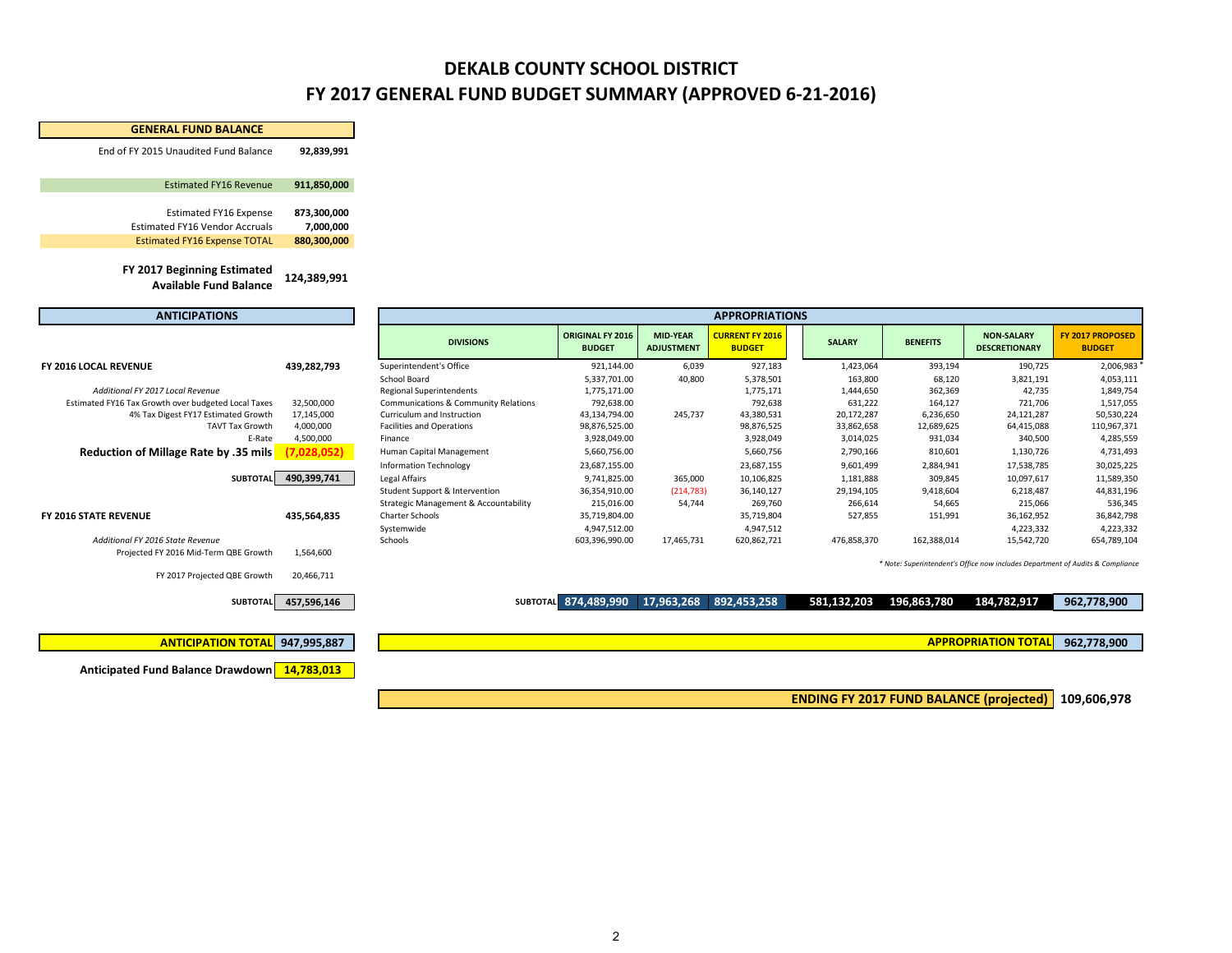### **FY2017 DCSD GENERAL FUND BUDGET HIGHLIGHTS (APPROVED 6‐21‐16)**

- *3% raise (all full‐time employees) \$19,447,827*
- *Growth in School Teacher Allotments 16,160,634*
- *New Briarcliff/Druid Hills Elementary School 2,857,644*
	- *Signing Bonuses 870,000*
	- *RetentionBonuses 2,900,000*
- *State‐mandated classified health insurance increase 1,840,860*
	- *Includes General Fund Contingency account 6,500,000*
- *New Regional Support Initiative and other growth in Discretionary Spending 8,994,753*
	- *403b 2% Match Program 4,000,000*
	- *Summer School Program 2,170,050*
		- *CIA2 1,898,188*
	- *Nurses for all Middle and High Schools 1,995,000*
		- *E.R.PProject 5,000,000*
		- *Increase in Substitute Pay 800,000*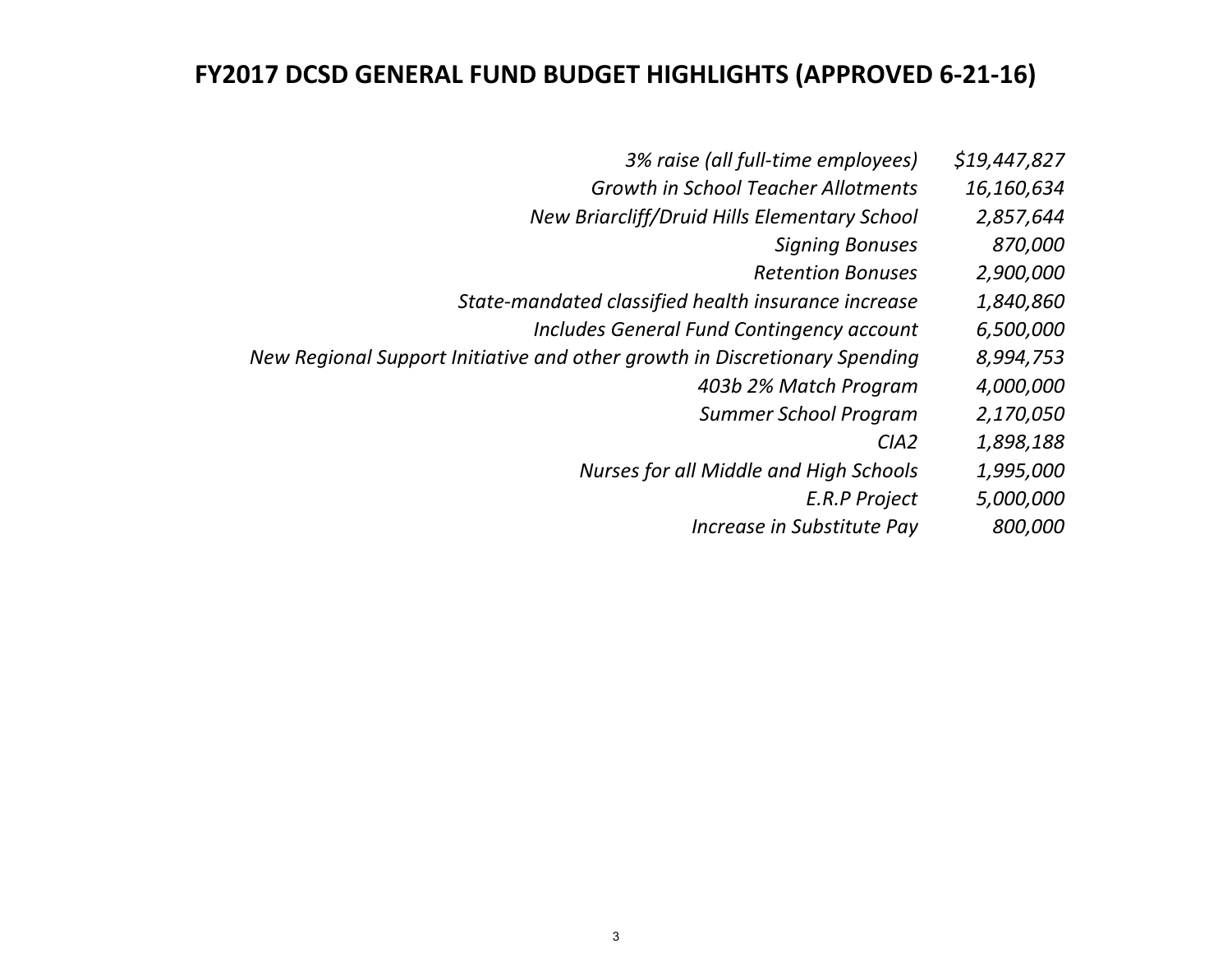#### **DIVISION SUMMARY**

| <b>ANTICIPATIONS</b>                      |                     |                     |             |                                       |  |  |  |
|-------------------------------------------|---------------------|---------------------|-------------|---------------------------------------|--|--|--|
| <b>DIVISION</b>                           | <b>2014 ACTUALS</b> | <b>2015 ACTUALS</b> | 2016 BUDGET | <b>2017 PROPOSED</b><br><b>BUDGET</b> |  |  |  |
| Curriculum and Instruction                |                     | 2,247,151           | 30,000      | 100,000                               |  |  |  |
| <b>Facilities and Operations</b>          | 156,023             | 48,305              |             |                                       |  |  |  |
| Finance                                   | 1,899,597           | 2,126,034           | 1,700,000   | 2,200,000                             |  |  |  |
| Information Technology                    |                     | 1,503,715           |             |                                       |  |  |  |
| <b>Student Support &amp; Intervention</b> | 61,905              | 119,138             | 66,225      | 66,225                                |  |  |  |
| Systemwide                                | 785,841,612         | 843,786,556         | 873,051,403 | 945,629,662                           |  |  |  |
| <b>TOTAL ANTICIPATIONS</b>                | 787,959,136         | 849,830,900         | 874,847,628 | 947,995,887                           |  |  |  |

| <b>APPROPRIATIONS</b>                            |                     |                     |             |                                |  |  |  |
|--------------------------------------------------|---------------------|---------------------|-------------|--------------------------------|--|--|--|
| <b>DIVISION</b>                                  | <b>2014 ACTUALS</b> | <b>2015 ACTUALS</b> | 2016 BUDGET | 2017 PROPOSED<br><b>BUDGET</b> |  |  |  |
| Superintendent's Office                          | 773,672             | 1,303,004           | 1,870,597   | 2,006,983                      |  |  |  |
| <b>School Board</b>                              | 5,646,513           | 4,541,807           | 5,383,201   | 4,053,111                      |  |  |  |
| <b>Regional Superintendents</b>                  | 118,398             | 1,632,352           | 1,775,171   | 1,849,754                      |  |  |  |
| <b>Communications &amp; Community Relations</b>  | 648,264             | 758,406             | 910,012     | 1,517,055                      |  |  |  |
| Curriculum and Instruction                       | 29,503,789          | 30,645,242          | 47,119,116  | 50,530,224                     |  |  |  |
| <b>Facilities and Operations</b>                 | 83,866,025          | 89,030,236          | 98,885,234  | 110,967,371                    |  |  |  |
| Finance                                          | 2,291,559           | 2,944,481           | 3,309,925   | 4,285,559                      |  |  |  |
| Human Capital Management                         | 4,379,399           | 4,917,827           | 5,660,756   | 4,731,493                      |  |  |  |
| <b>Information Technology</b>                    | 17,649,860          | 22,194,806          | 23,687,155  | 30,025,225                     |  |  |  |
| Legal Affairs                                    | 10,930,657          | 10,354,810          | 10,106,825  | 11,589,350                     |  |  |  |
| <b>Student Support &amp; Intervention</b>        | 37,446,576          | 38,178,923          | 43,180,806  | 44,831,196                     |  |  |  |
| <b>Strategic Management &amp; Accountability</b> | 221,491             | 163,576             | 362,505     | 536,345                        |  |  |  |
| <b>Charter Schools</b>                           | 26,795,757          | 31,182,991          | 35,878,784  | 36,842,798                     |  |  |  |
| Systemwide                                       | 5,710,131           | 3,098,037           | 4,169,915   | 4,223,332                      |  |  |  |
| <b>Schools</b>                                   | 8,577,376           | 9,679,561           | 20,358,324  | 10,635,649                     |  |  |  |
| 120 Region I Schools                             | 102,754,004         | 110,311,426         | 121,859,417 | 137,660,647                    |  |  |  |
| 120 Region II Schools                            | 137,791,271         | 143,258,936         | 152,724,361 | 164,006,003                    |  |  |  |
| 120 Region III Schools                           | 87,530,488          | 91,918,319          | 100,250,933 | 109,271,634                    |  |  |  |
| 120 Region IV Schools                            | 101,405,246         | 106,147,178         | 114,102,770 | 124,619,337                    |  |  |  |
| 120 Region V Schools                             | 87,548,307          | 92,766,077          | 100,857,452 | 108,595,834                    |  |  |  |
| <b>TOTAL APPROPRIATIONS</b>                      | 751,588,784         | 795,027,996         | 892,453,258 | 962,778,900                    |  |  |  |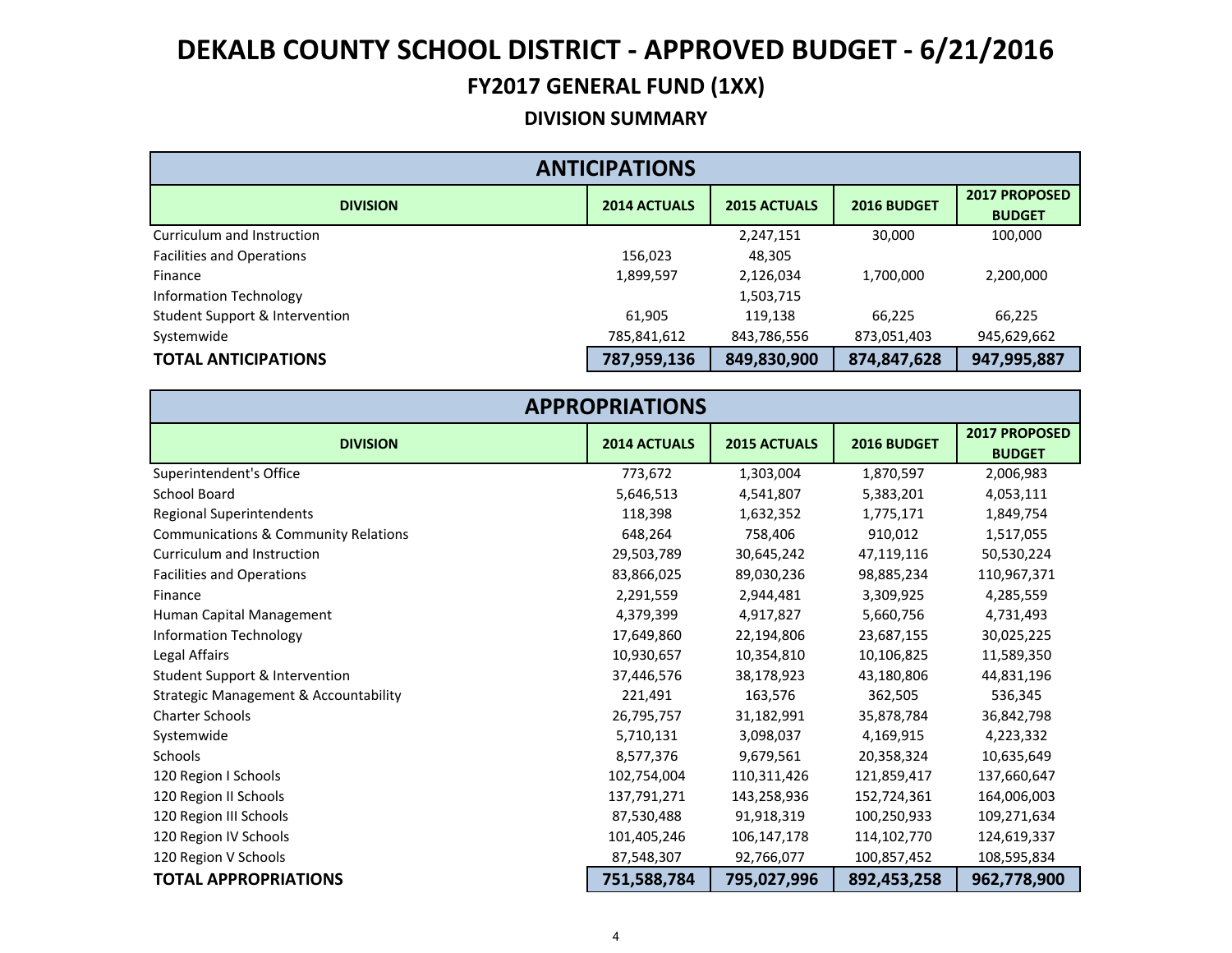|                 | <b>ANTICIPATIONS</b>                              |                     |                     |             |                                |
|-----------------|---------------------------------------------------|---------------------|---------------------|-------------|--------------------------------|
| <b>DIVISION</b> | <b>BUDGET FORM</b>                                | <b>2014 ACTUALS</b> | <b>2015 ACTUALS</b> | 2016 BUDGET | 2017 PROPOSED<br><b>BUDGET</b> |
|                 | <b>Curriculum and Instruction</b>                 | $\mathbf{0}$        | 2,247,151           | 30,000      | 100,000                        |
|                 | (142101)all - PROFESSIONAL DEVELOPMENT-STATE      |                     | 2,247,151           |             |                                |
|                 | (692101)all - PLANETARIUM PROCEEDS-GENERAL OPNS   |                     |                     | 30,000      | 100,000                        |
|                 | <b>Facilities and Operations</b>                  | 156,023             | 48,305              | 0           | 0                              |
|                 | (000101)752 - DEPARTMENT OF FACILITIES MANAGEMENT | 156,023             | 48,305              |             |                                |
| <b>Finance</b>  |                                                   | 1,899,597           | 2,126,034           | 1,700,000   | 2,200,000                      |
|                 | (665101)all - INDIRECT COST PROJECT               | 1,899,597           | 2,126,034           | 1,700,000   | 2,200,000                      |
|                 | <b>Information Technology</b>                     | $\bf{0}$            | 1,503,715           | $\bf{0}$    | 0                              |
|                 | (013101)all - CONNECTIONS FOR CLASSROOMS          |                     | 1,503,715           |             |                                |
|                 | <b>Student Support &amp; Intervention</b>         | 61,905              | 119,138             | 66,225      | 66,225                         |
|                 | (112101)all - 4-H CLUB SPONSORS                   | 27,000              |                     | 45,000      | 45,000                         |
|                 | (302101)all - FINGERPRINTING-BACKGROUND CHECK     | 34,905              | 119,138             | 21,225      | 21,225                         |
| Systemwide      |                                                   | 785,841,612         | 843,786,556         | 873,051,403 | 945,629,662                    |
|                 | (000101)SYS - SYSTEMWIDE                          | 785,792,753         | 843,739,037         | 872,991,403 | 945,574,662                    |
|                 | (315101)all - DCBOE ADMINISTRATIVE FEES           | 48,859              | 47,519              | 60,000      | 55,000                         |
|                 | <b>TOTAL ANTICIPATIONS</b>                        | 787,959,136         | 849,830,900         | 874,847,628 | 947,995,887                    |

|                     | <b>APPROPRIATIONS</b>                                     |                     |                     |             |                                       |  |  |
|---------------------|-----------------------------------------------------------|---------------------|---------------------|-------------|---------------------------------------|--|--|
| <b>DIVISION</b>     | <b>BUDGET FORM</b>                                        | <b>2014 ACTUALS</b> | <b>2015 ACTUALS</b> | 2016 BUDGET | <b>2017 PROPOSED</b><br><b>BUDGET</b> |  |  |
|                     | <b>Superintendent's Office</b>                            | 773,672             | 1,303,004           | 1,870,597   | 2,006,983                             |  |  |
|                     | (000101)700 - SUPERINTENDENT'S OFFICE                     | 753,963             | 928,530             | 1,252,473   | 1,169,241                             |  |  |
|                     | (000101)723 - DEPARTMENT OF AUDITS AND COMPLIANCE         | 19.709              | 374,474             | 618,124     | 837,742                               |  |  |
| <b>School Board</b> |                                                           | 5,646,513           | 4,541,807           | 5,383,201   | 4,053,111                             |  |  |
|                     | (000101)708 - SCHOOL BOARD MEMBERS                        | 5,646,513           | 4,541,807           | 5,383,201   | 4,053,111                             |  |  |
|                     | <b>Regional Superintendents</b>                           | 118,398             | 1,632,352           | 1,775,171   | 1,849,754                             |  |  |
|                     | (336101)841 - STUDENT ACHIEVEMENT INITIATIVE - REGION V   | 31,151              | 329,845             | 404,676     | 423,207                               |  |  |
|                     | (336101)844 - STUDENT ACHIEVEMENT INITIATIVE - REGION III | 51.746              | 328,851             | 307,623     | 317,337                               |  |  |
|                     | (336101)853 - STUDENT ACHIEVEMENT INITIATIVE - REGION IV  | 10.568              | 320,616             | 363,660     | 381,423                               |  |  |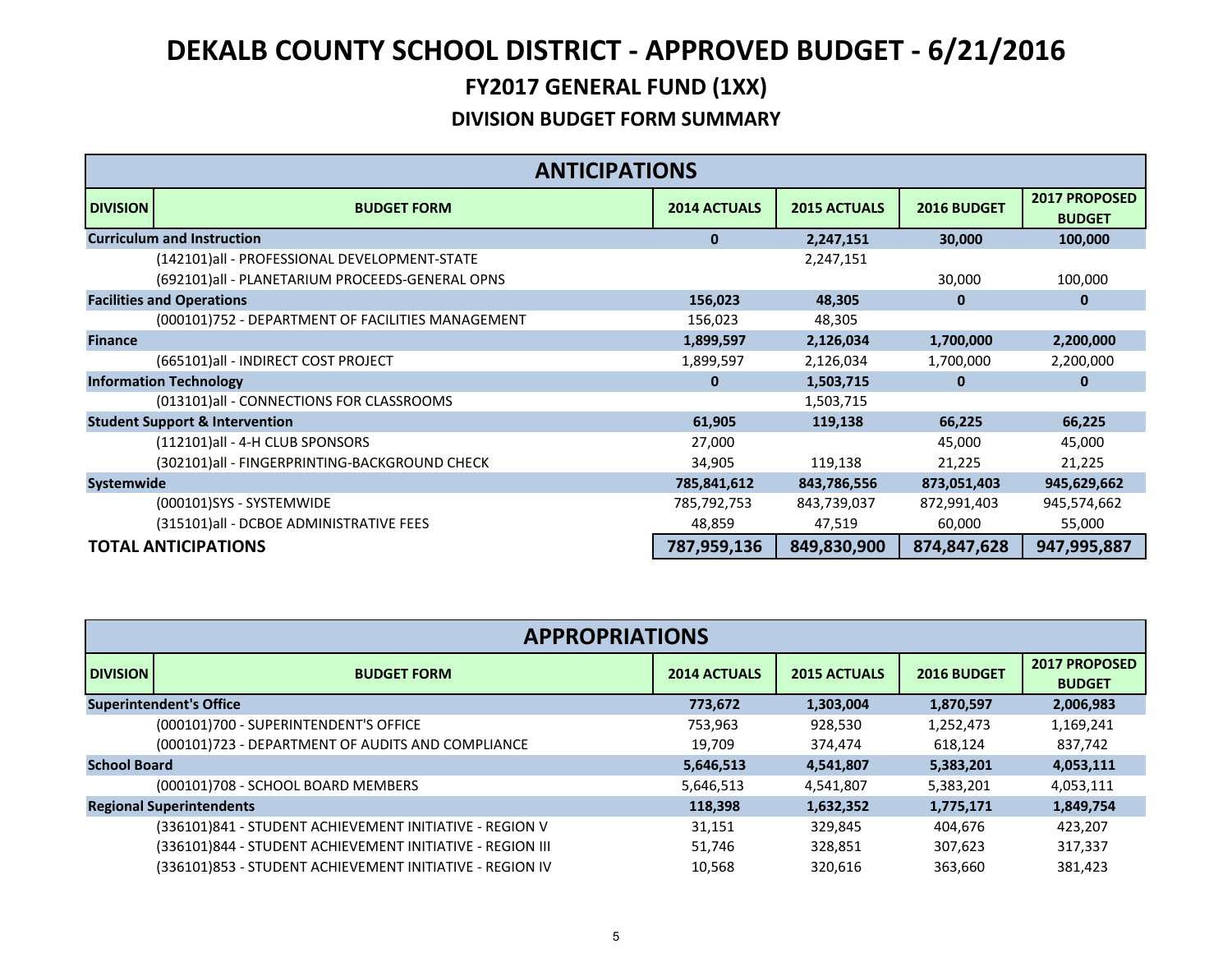|                 | <b>APPROPRIATIONS</b>                                           |                     |              |             |                                |
|-----------------|-----------------------------------------------------------------|---------------------|--------------|-------------|--------------------------------|
| <b>DIVISION</b> | <b>BUDGET FORM</b>                                              | <b>2014 ACTUALS</b> | 2015 ACTUALS | 2016 BUDGET | 2017 PROPOSED<br><b>BUDGET</b> |
|                 | (336101)854 - STUDENT ACHIEVEMENT INITIATIVE - REGION II        | 6,022               | 336,272      | 354,291     | 368,046                        |
|                 | (336101)855 - STUDENT ACHIEVEMENT INITIATIVE - REGION I         | 18,911              | 316,768      | 344,921     | 359,741                        |
|                 | <b>Communications &amp; Community Relations</b>                 | 648,264             | 758,406      | 910,012     | 1,517,055                      |
|                 | (000101)780 - DEPARTMENT OF COMMUNICATIONS & COMMUNITY RELATION | 648,264             | 758,406      | 910,012     | 1,517,055                      |
|                 | <b>Curriculum and Instruction</b>                               | 29,503,789          | 30,645,242   | 47,119,116  | 50,530,224                     |
|                 | (000101)660 - FERNBANK SCIENCE CENTER                           | 2,637,101           | 2,674,274    | 2,807,296   | 3,421,359                      |
|                 | (000101)713 - INTERNATIONAL STUDENT SCREENING                   | 465                 |              |             |                                |
|                 | (000101)718 - PROFESSIONAL DEVELOPMENT                          |                     |              |             | 1,951,191                      |
|                 | (000101)721 - DEPUTY SUPERINTENDENT OF INSTRUCTION              | 409,162             | 554,464      | 966,657     | 1,135,497                      |
|                 | (000101)725 - LEADERSHIP DEVELOPMENT                            | 282,128             | 288,625      | 362,847     | 386,361                        |
|                 | (000101)730 - ADVANCED ACADEMICS                                | 6                   |              |             |                                |
|                 | (000101)733 - EAST DEKALB SPECIAL EDUCATION                     |                     |              | 493         | 493                            |
|                 | (000101)734 - DEPARTMENT OF SPECIAL EDUCATION                   | 14,321,578          | 14,740,722   | 17,873,787  | 21,255,458                     |
|                 | (000101)741 - DEPARTMENT OF EDUCATIONAL MEDIA                   | 724,810             | 753,053      | 817,884     | 998,291                        |
|                 | (000101)744 - DEPARTMENT OF HIGH SCHOOL EDUCATION               | 99                  | 56           |             |                                |
|                 | (000101)748 - DEPARTMENT OF CURRICULUM AND INSTRUCTION          | 1,315,266           | 1,733,655    | 2,097,840   | 2,506,983                      |
|                 | (000101)754 - DEPARTMENT OF RESEARCH, ASSESSMENTS, AND GRANTS   | 2,452,942           | 2,422,182    | 1,901,713   | 3,183,980                      |
|                 | (000101)758 - DEPARTMENT OF INSTRUCTIONAL MATERIALS             | 5,233,427           | 5,210,836    | 5,644,121   | 5,724,499                      |
|                 | (000101)759 - TITLE I PROGRAM                                   | 571,064             | 96,138       |             |                                |
|                 | (000101)777 - DEPARTMENT OF MIDDLE EDUCATION                    | 124,837             |              |             |                                |
|                 | (000101)796 - ELEMENTARY SCHOOL OPERATIONS                      | 111,754             | 103,765      | 158,000     | 158,000                        |
|                 | (009101)660 - MEDIA-FERNBANK SCIENCE CENTER                     | 3,233               | 3,328        | 15,580      | 12,000                         |
|                 | (009101)all - INSTRUCTIONAL MEDIA                               | 416,184             | 124,004      | 383,609     | 338,525                        |
|                 | (095101)all - K-12 SPECIAL PROGRAMS                             |                     | 6,259        | 19,310      | 408,710                        |
|                 | (139101)all - GHSGT SUMMER SCHOOL                               | 154,533             | 224,415      | 150,000     |                                |
|                 | (142101)all - PROFESSIONAL DEVELOPMENT-STATE                    | 287,391             | 649,107      | 805,000     | 813,918                        |
|                 | (227101)all - SECTION 504 SERVICES FOR STUDENTS                 | 114,078             | 148,342      | 200,600     | 363,973                        |
|                 | (344101) all - AP & GIFTED                                      | 157,394             | 168,305      | 203,348     | 388,984                        |
|                 | (403101)all - MONTESSORI SCHOOLS                                | 70,561              |              |             |                                |
|                 | (566101)all - OSD                                               |                     |              |             | 1,808,304                      |
|                 | (566101)all - STUDENT SUCCESS TUTORS                            |                     | 82,268       | 1,798,991   |                                |
|                 | (631101)all - K-12 INSTRUMENTAL MUSIC                           | 65,440              | 288,161      | 550,000     | 550,000                        |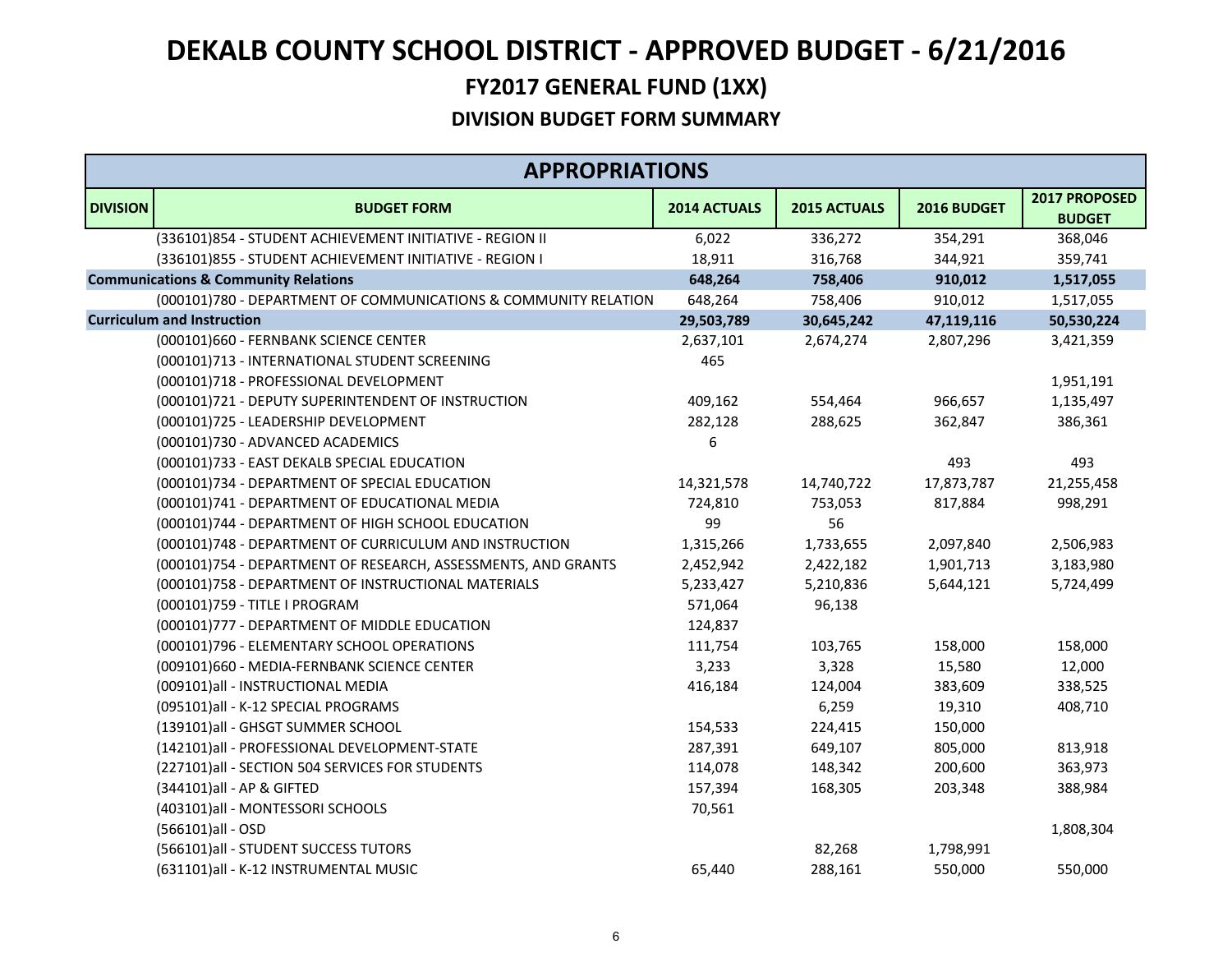|                 | <b>APPROPRIATIONS</b>                             |                     |                     |             |               |
|-----------------|---------------------------------------------------|---------------------|---------------------|-------------|---------------|
| <b>DIVISION</b> | <b>BUDGET FORM</b>                                | <b>2014 ACTUALS</b> | <b>2015 ACTUALS</b> | 2016 BUDGET | 2017 PROPOSED |
|                 |                                                   |                     |                     |             | <b>BUDGET</b> |
|                 | (632101)all - K-12 CURRICULUM AND INSTRUCTION     | 50,199              | 212,291             | 771,870     | 843,460       |
|                 | (633101)all - BIZTOWN & JR ACHIEVEMENT            | 138                 | 131,203             | 152,000     | 152,000       |
|                 | (639101)all - CIA2                                |                     |                     |             | 1,898,188     |
|                 | (640101)all - SUMMER SCHOOL PROGRAMS              |                     |                     |             | 2,170,050     |
|                 | (748101)all - SWEEP                               |                     |                     | 6,393,170   |               |
|                 | (749101)all - SP ED SWEEP                         |                     |                     | 3,000,000   |               |
|                 | (764101)all - SUSTAINMENT OF DUAL IMMERSION       |                     | 29,790              | 45,000      | 60,000        |
|                 | <b>Facilities and Operations</b>                  | 83,866,025          | 89,030,236          | 98,885,234  | 110,967,371   |
|                 | (000101)710 - DEPARTMENT OF TRANSPORTATION        | 4,707,374           | 3,383,413           | 3,830,595   | 6,265,668     |
|                 | (000101)712 - BUS DRIVERS                         | 28,539,153          | 29,852,145          | 34,314,946  | 37,596,497    |
|                 | (000101)719 - DEPARTMENT OF FLEET SERVICES        | 11,420,062          | 12,034,484          | 14,099,773  | 14,275,746    |
|                 | (000101)752 - DEPARTMENT OF FACILITIES MANAGEMENT | 37,385,845          | 36,748,381          | 39,697,136  | 45,440,585    |
|                 | (000101)762 - DEPARTMENT OF BUSINESS SERVICES     | 519,144             | 5,125,242           | 4,802,298   | 5,256,824     |
|                 | (016101)all - BLDG-PORTABLE CLASSROOMS            | 1,123,618           | 1,763,541           | 1,992,500   | 1,992,500     |
|                 | (196101)all - REIMBURSABLE SCHOOL BUS REPAIRS     | 24,002              | 8,329               | 19,000      | 19,000        |
|                 | (225101)all - TRANSPORTATION-HEALTH & SAFETY      | 38,692              | 4,992               | 16,100      | 16,100        |
|                 | (334101)all - HAIRSTON-MEMORIAL SHOPPING CENTER   | 61,379              | 63,264              | 65,386      | 56,951        |
|                 | (363101)all - NON-REIMBURSABLE SCHOOL BUS REPAIRS | 46,757              | 46,446              | 47,500      | 47,500        |
| <b>Finance</b>  |                                                   | 2,291,559           | 2,944,481           | 3,309,925   | 4,285,559     |
|                 | (000101)720 - DEPARTMENT OF FINANCE               | 2,067,678           | 2,520,980           | 2,904,368   | 3,747,976     |
|                 | (665101)all - INDIRECT COST PROJECT               | 223,880             | 423,501             | 405,557     | 537,583       |
|                 | <b>Human Capital Management</b>                   | 4,379,399           | 4,917,827           | 5,660,756   | 4,731,493     |
|                 | (000101)739 - PERSONNEL-SICK LEAVE                | 242,759             | 492,037             | 618,481     | 634,871       |
|                 | (000101)740 - DEPARTMENT OF EMPLOYMENT            | 1,639,708           | 2,043,744           | 3,106,221   | 2,096,979     |
|                 | (000101)742 - DEPARTMENT OF STAFF SERVICES        | 2,351,383           | 2,298,634           | 1,788,268   | 1,865,060     |
|                 | (000101)799 - INSTRUCTIONAL OPERATIONS            | 26,060              | 25,199              | 51,236      | 38,033        |
|                 | (151101)all - TEACHERS' RETIREMENT BUY BACK       | (9,998)             |                     |             |               |
|                 | (406101)all - RECRUITMENT                         | 30,264              | 58,212              | 96,550      | 96,550        |
|                 | (471101) all - INTERNATIONAL TEACHERS             | 99,223              |                     |             |               |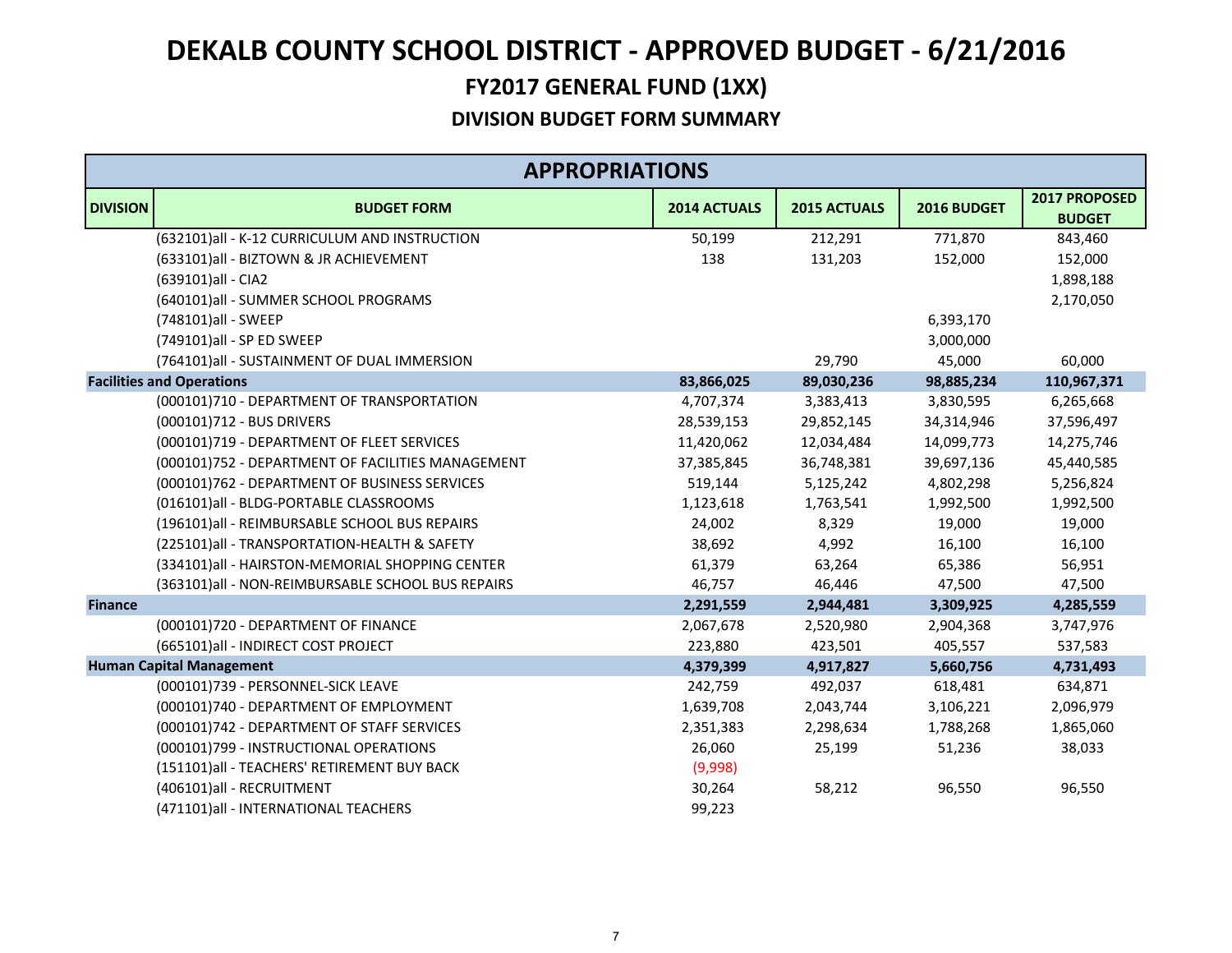|                      | <b>APPROPRIATIONS</b>                                          |              |              |             |                                |
|----------------------|----------------------------------------------------------------|--------------|--------------|-------------|--------------------------------|
| <b>DIVISION</b>      | <b>BUDGET FORM</b>                                             | 2014 ACTUALS | 2015 ACTUALS | 2016 BUDGET | 2017 PROPOSED<br><b>BUDGET</b> |
|                      | <b>Information Technology</b>                                  | 17,649,860   | 22,194,806   | 23,687,155  | 30,025,225                     |
|                      | (000101)760 - DEPARTMENT OF INFORMATION SYSTEMS                | 14,294,960   | 18,976,600   | 20,312,948  | 21,790,018                     |
|                      | (000101)753 - EDUCATIONAL INFORMATION SYSTEMS                  | 644,422      | 1,980        |             |                                |
|                      | (000101)761 - DEPARTMENT OF MIS                                | 5,387        |              |             |                                |
|                      | (000101)tel - TELECOMMUNICATIONS                               | 1,420,297    | 1,542,656    | 1,654,483   | 1,721,483                      |
|                      | (026101)all - WIDE AREA NETWORK                                | 572,664      | 698,999      | 740,138     | 750,138                        |
|                      | (401101)all - MICRO COMPUTER MAINTENANCE                       | 217,485      | 246,625      | 258,850     | 268,850                        |
|                      | (676101)all - INSTRUCTIONAL TECHNOLOGY                         | 168,523      | 166,417      | 171,465     | 171,465                        |
|                      | (677101)all - TECHNOLOGY & SUPPORT SERVICES                    | 199,372      | 224,666      | 227,500     |                                |
|                      | (747101)all - ERP PROJECT                                      |              |              |             | 5,000,000                      |
|                      | (753101)all - ENTERPRISE SYSTEMS                               | 126,750      | 336,863      | 321,771     | 323,271                        |
| <b>Legal Affairs</b> |                                                                | 10,930,657   | 10,354,810   | 10,106,825  | 11,589,350                     |
|                      | (000101)746 - OFFICE OF LEGAL UNIT                             | 911,300      | 741,979      | 994,432     | 1,119,815                      |
|                      | (000101)749 - DIVISION OF INSURANCE SERVICES                   | 1,418,754    | 1,730,254    | 2,120,738   | 2,315,418                      |
|                      | (153101)all - WORKERS' COMPENSATION                            | 7,659,679    | 6,791,618    | 6,032,926   | 7,160,388                      |
|                      | (690101)all - D AND O PLAN - LIABILITY INSURANCE               | 940,923      | 1,090,959    | 958,729     | 993,729                        |
|                      | <b>Student Support &amp; Intervention</b>                      | 37,446,576   | 38,178,923   | 43,180,806  | 44,831,196                     |
|                      | (000101)701 - STUDENT ASSIGNMENT                               | 698,286      | 773,328      | 848,944     | 684,210                        |
|                      | (000101)702 - DEPUTY CHIEF SUPERINTENDENT OF SUPPORT SERVICES  | 715,363      | 853,215      | 1,212,017   | 463,249                        |
|                      | (000101)704 - STUDENT ADVANCEMENT                              |              |              |             | 1,728,526                      |
|                      | (000101)707 - DEPUTY SUPERINTENDENT OF SCHOOL ADMINISTRATION   | 1,568,498    |              |             |                                |
|                      | (000101)709 - DEPARTMENT OF ATHLETICS                          | 901,633      | 1,128,279    | 1,127,188   | 1,438,843                      |
|                      | (000101)718 - PROFESSIONAL DEVELOPMENT                         | 491,759      | 713,610      | 826,370     |                                |
|                      | (000101)735 - DEPARTMENT OF SOCIAL WORK                        | 3,020,132    | 3,192,313    | 3,306,096   | 3,363,481                      |
|                      | (000101)737 - DEPARTMENT OF STUDENT SUPPORT SERVICES           | 860,444      | 1,048,871    | 1,333,446   | 643,000                        |
|                      | (000101)738 - DEPARTMENT OF SCHOOL PSYCHOLOGISTS               | 3,324,188    | 3,592,916    | 3,904,487   | 4,027,270                      |
|                      | (000101)745 - DEPARTMENT OF CAREER EDUCATION                   | 692,921      | 607,301      | 1,187,421   | 286,000                        |
|                      | (000101)756 - DEPARTMENT OF SAFE SCHOOLS AND STUDENT RELATIONS | 414,766      | 927,894      | 1,010,958   | 935,264                        |
|                      | (000101)794 - VOCATIONAL EDUCATION OPERATIONS                  | 359,678      | 522,000      | 1,807,239   | 1,725,018                      |
|                      | (000101)998 - APPRENTICE DRIVERS                               | 904,673      | 4,996        |             |                                |
|                      | (031101)all - MENTORING                                        | 18           | 1,585        |             |                                |
|                      | (037101)all - ROTC NAVY (BOARD)                                | 962,216      | 912,648      | 959,729     | 1,082,067                      |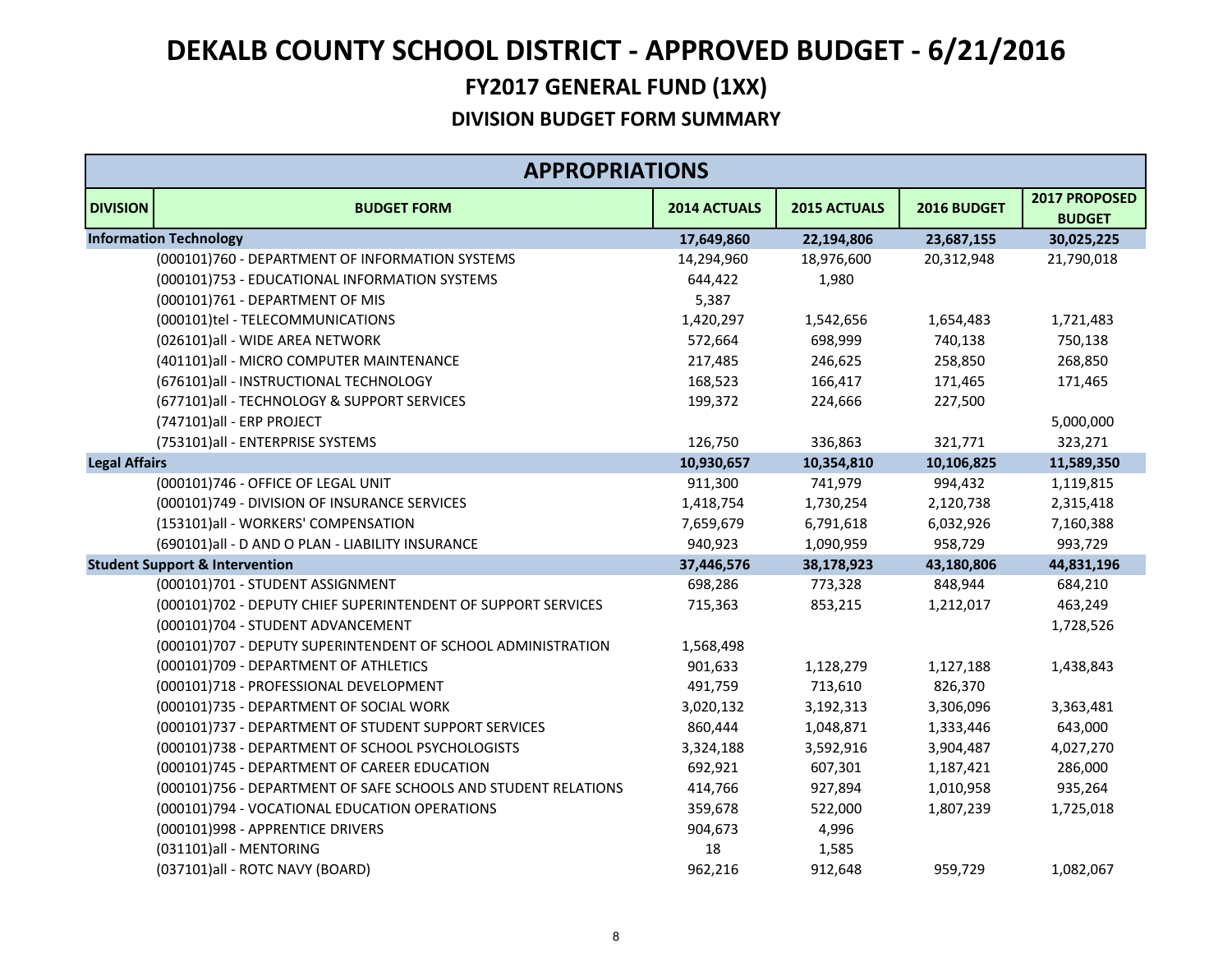|                        | <b>APPROPRIATIONS</b>                                          |              |              |             |                                |  |
|------------------------|----------------------------------------------------------------|--------------|--------------|-------------|--------------------------------|--|
| <b>DIVISION</b>        | <b>BUDGET FORM</b>                                             | 2014 ACTUALS | 2015 ACTUALS | 2016 BUDGET | 2017 PROPOSED<br><b>BUDGET</b> |  |
|                        | (038101)all - ROTC AIR FORCE (BOARD)                           | 661,208      | 750,879      | 773,695     | 744,328                        |  |
|                        | (039101)all - ROTC ARMY (BOARD)                                | 209,854      | 227,246      | 251,391     | 256,993                        |  |
|                        | (071101)all - MAGNET-KITTREDGE                                 | 1,264,778    | 1,494,866    | 1,600,741   |                                |  |
|                        | (077101)all - ESOL AND INTERNATIONAL STUDENT SERVICES          | 1,281,209    | 1,620,370    | 2,045,212   | 2,350,832                      |  |
|                        | (079101)all - MAGNET-DEKALB PERFORMING ARTS                    | 556,306      | 557,751      | 581,378     | 622,370                        |  |
|                        | (108101)all - MAGNET OPERATIONS                                | 18,593       | 21,440       | 16,511      | 16,511                         |  |
|                        | (112101)all - 4-H CLUB SPONSORS                                | 15,535       | 9,888        |             |                                |  |
|                        | (237101)all - SUPPORT PROJECT SERVICES                         | 7,801        | 110,889      | 102,698     | 102,778                        |  |
|                        | (302101)all - FINGERPRINTING-BACKGROUND CHECK                  | 231,668      | 291,681      | 302,020     | 192,158                        |  |
|                        | (365101)all - CAREER TECH IN MIDDLE SCHOOLS                    | 34,183       | 31,999       | 33,250      | 33,250                         |  |
|                        | (402101)all - CAMPUS SECURITY                                  | 10,045,744   | 11,248,985   | 12,263,135  | 13,473,126                     |  |
|                        | (435101)all - MAGNET-ELEMENTARY-PERFORMING ARTS                | 2,356,051    | 1,892,288    | 1,882,051   | 2,152,697                      |  |
|                        | (437101)all - MAGNET-WADSWORTH-HIGH ACHIEVERS                  | 203,908      | 122,241      | 66,619      | 66,750                         |  |
|                        | (441101)all - MAGNET-COLUMBIA-HIGH ACHIEVERS                   | 437,299      | 205,803      | 186,796     | 165,262                        |  |
|                        | (442101)all - MAGNET-CHAMBLEE-HIGH ACHIEVERS                   | 897,060      | 870,793      | 901,103     | 956,884                        |  |
|                        | (443101)all - MAGNET-EVANSDALE ELEMENTARY                      | 77,820       | 65,050       | 67,745      | 73,830                         |  |
|                        | (446101)all - MAGNET-CHAPEL HILL-HIGH ACHIEVERS                | 725,976      | 636,997      | 641,250     | 673,346                        |  |
|                        | (447101)all - MAGNET-SWD HIGH SCHOOL-HIGH ACHIEVERS            | 398,087      | 303,901      | 302,078     | 236,186                        |  |
|                        | (456101)all - NURSES                                           | 2,926,681    | 3,016,716    | 3,366,962   | 6,099,129                      |  |
|                        | (533101)all - INTERNATIONAL BACCALAUREATE                      | 136,915      | 173,413      | 197,587     | 197,587                        |  |
|                        | (599101)all - TRADE & INDUSTRY                                 | 19,592       | 19,396       | 19,441      | 19,751                         |  |
|                        | (637101)all - COUNSELING                                       | 25,733       | 92,984       | 33,127      | 20,500                         |  |
|                        | (721101)all - WALLACE GRANT - MATCHING                         |              | 134,392      | 22,121      |                                |  |
|                        | <b>Strategic Management &amp; Accountability</b>               | 221,491      | 163,576      | 362,505     | 536,345                        |  |
|                        | (000101)766 - BUSINESS OPERATIONS                              | 221,491      | 163,576      | 362,505     | 536,345                        |  |
| <b>Charter Schools</b> |                                                                | 26,795,757   | 31,182,991   | 35,878,784  | 36,842,798                     |  |
|                        | (000101)705 - CHARTER SCHOOLS-SCHOOL GOVERNANCE & FLEXABILITY  |              |              | 158,980     | 487,001                        |  |
|                        | (491101)all - UHS OF LAUREL HEIGHTS                            | 435,754      | 399,475      | 807,227     | 807,227                        |  |
|                        | (497101)all - DEKALB ACADEMY OF TECHNOLOGY AND THE ENVIRONMENT | 5,019,542    | 5,600,157    | 6,054,204   | 6,590,663                      |  |
|                        | (498101)all - DESTINY ACADEMY CHARTER SCHOOL                   | 1,623,518    | 1,726,502    | 2,018,068   | 1,135,405                      |  |
|                        | (569101)all - PATH CHARTER SCHOOL                              | 2,835,536    | 3,070,684    | 3,329,812   | 3,122,360                      |  |
|                        | (576101)all - LEADERSHIP PREPARATORY ACADEMY                   | 3,618,888    | 4,133,027    | 4,540,653   | 4,142,449                      |  |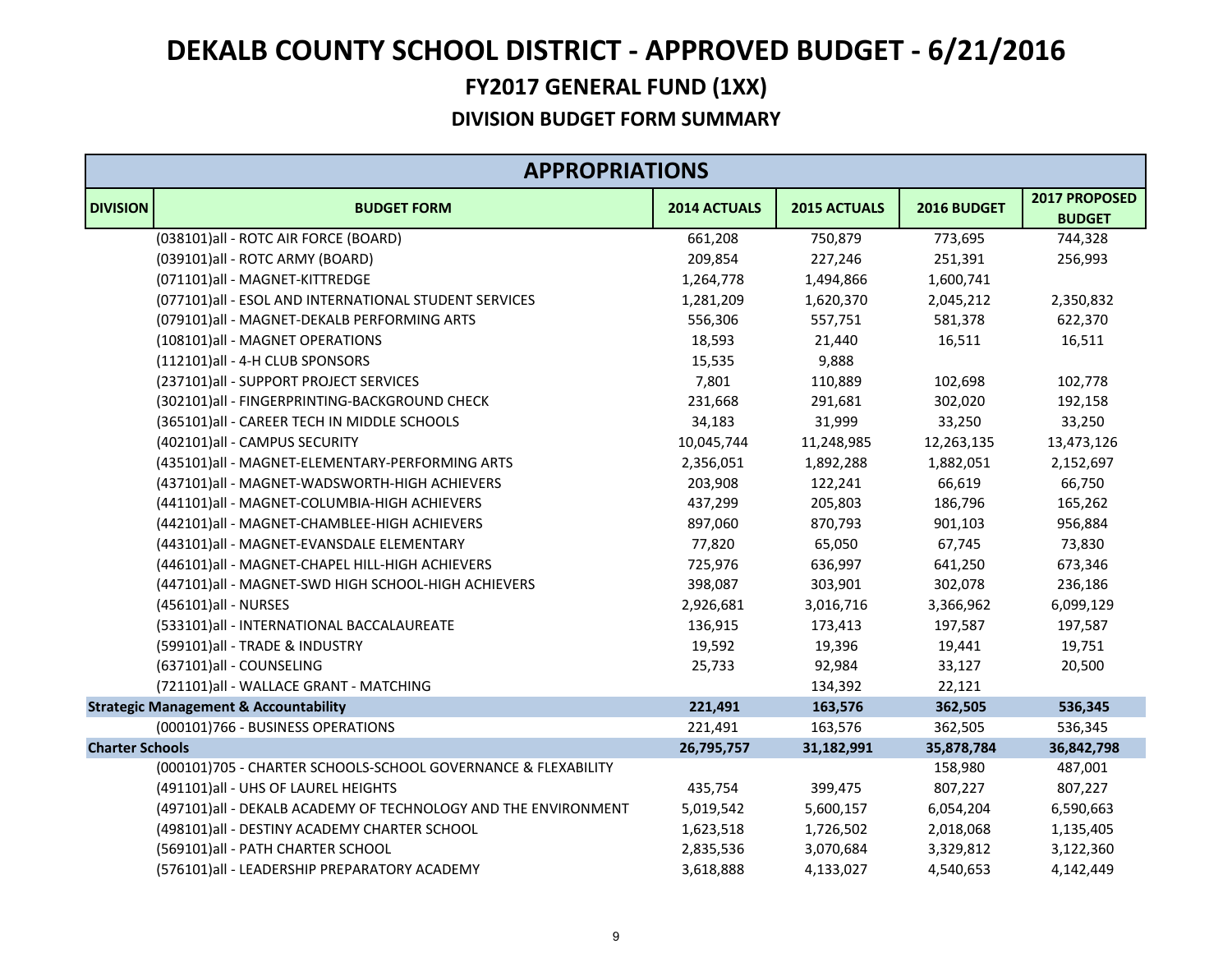|                 | <b>APPROPRIATIONS</b>                         |              |              |             |                                |
|-----------------|-----------------------------------------------|--------------|--------------|-------------|--------------------------------|
| <b>DIVISION</b> | <b>BUDGET FORM</b>                            | 2014 ACTUALS | 2015 ACTUALS | 2016 BUDGET | 2017 PROPOSED<br><b>BUDGET</b> |
|                 | (577101)all - THE MUSEUM SCHOOL OF AVONDALE   | 3,074,280    | 3,734,109    | 4,540,653   | 4,577,095                      |
|                 | (580101)all - DEKALB PREPARATORY ACADEMY      | 2,835,975    | 3,504,020    | 4,540,653   | 4,541,614                      |
|                 | (588101) all - INTERNATIONAL CHARTER SCHOOL   | 3,614,494    | 3,655,621    | 3,935,233   | 3,654,580                      |
|                 | (762101)all - GLOBE CHARTER SCHOOL            | 2,825,540    | 3,430,147    | 4,742,460   | 6,120,535                      |
|                 | (763101)all - TAPESTRY CHARTER SCHOOL         |              | 1,032,854    | 1,210,841   | 1,663,869                      |
|                 | (723101)all - GATEWAY TO COLLEGE CHARTER      | 912,230      | 896,396      |             |                                |
| Systemwide      |                                               | 5,710,131    | 3,098,037    | 4,169,915   | 4,223,332                      |
|                 | (000101)SYS - SYSTEMWIDE                      | 5,280,220    | 2,908,443    | 3,863,915   | 13,078,332                     |
|                 | (152101)all - UNEMPLOYMENT COMPENSATION       | 429,911      | 159,594      | 246,000     | 90,000                         |
|                 | (315101)all - DCBOE ADMINISTRATIVE FEES       |              | 30,000       | 60,000      | 55,000                         |
|                 | (722101)all - CONTINGENCY                     |              |              |             | 6,500,000                      |
|                 | (746101)all - SALARY SAVINGS                  |              |              |             | (15,500,000)                   |
| <b>Schools</b>  |                                               | 8,577,376    | 9,679,561    | 20,358,324  | 10,635,649                     |
|                 | (000101)798 - HIGH SCHOOL OPERATIONS          | 3,432,091    | 3,565,294    | 3,610,247   | 3,684,599                      |
|                 | (000101)999 - SUPPLY TEACHERS                 | 5,145,285    | 6,114,267    | (694, 270)  | 6,951,050                      |
|                 | (720101) all - MIDYEAR TEACHER RAISES         |              |              | 17,442,347  |                                |
|                 | <b>120 Region I Schools</b>                   | 102,754,004  | 110,311,426  | 121,859,417 | 137,660,647                    |
|                 | (000101)015 - MARGARET HARRIS COMPREHENSIVE   | 2,246,456    | 2,236,098    | 2,350,191   | 2,955,304                      |
|                 | (000101)113 - ASHFORD PARK ELEM               | 3,146,166    | 3,422,946    | 3,618,979   | 3,323,921                      |
|                 | (000101)118 - AUSTIN ELEM                     | 3,259,546    | 3,410,663    | 3,571,378   | 3,795,836                      |
|                 | (000101)140 - NEW BRIARCLIFF-DRUID HILLS ELEM |              |              |             | 2,952,192                      |
|                 | (000101)152 - CHESNUT ELEM                    | 2,781,786    | 2,748,043    | 2,930,646   | 2,772,512                      |
|                 | (000101)176 - DRESDEN ELEM                    | 4,531,763    | 5,105,906    | 6,042,658   | 6,566,274                      |
|                 | (000101)180 - DUNWOODY ELEM                   | 4,872,767    | 5,167,241    | 5,610,794   | 6,304,602                      |
|                 | (000101)218 - HIGHTOWER ELEM                  | 3,957,681    | 4,359,192    | 4,782,992   | 5,245,513                      |
|                 | (000101)220 - HUNTLEY HILLS ELEM              | 3,108,120    | 3,465,217    | 4,150,958   | 4,334,882                      |
|                 | (000101)236 - KINGSLEY ELEM                   | 3,325,331    | 3,348,349    | 3,640,024   | 3,570,319                      |
|                 | (000101)237 - KITTREDGE MAGNET SCH            | 1,332,603    | 1,428,160    | 1,453,480   | 3,466,486                      |
|                 | (000101)278 - MONTCLAIR ELEM                  | 5,067,423    | 5,328,094    | 6,151,614   | 6,673,010                      |
|                 | (000101)284 - MONTGOMERY ELEM                 | 3,278,877    | 3,502,586    | 3,718,842   | 3,985,363                      |
|                 | (000101)300 - OAKCLIFF ELEM                   | 3,383,640    | 3,573,645    | 3,850,797   | 4,371,516                      |
|                 | (000101)325 - CARY REYNOLDS ELEM              | 5,146,961    | 5,739,260    | 6,533,928   | 7,171,490                      |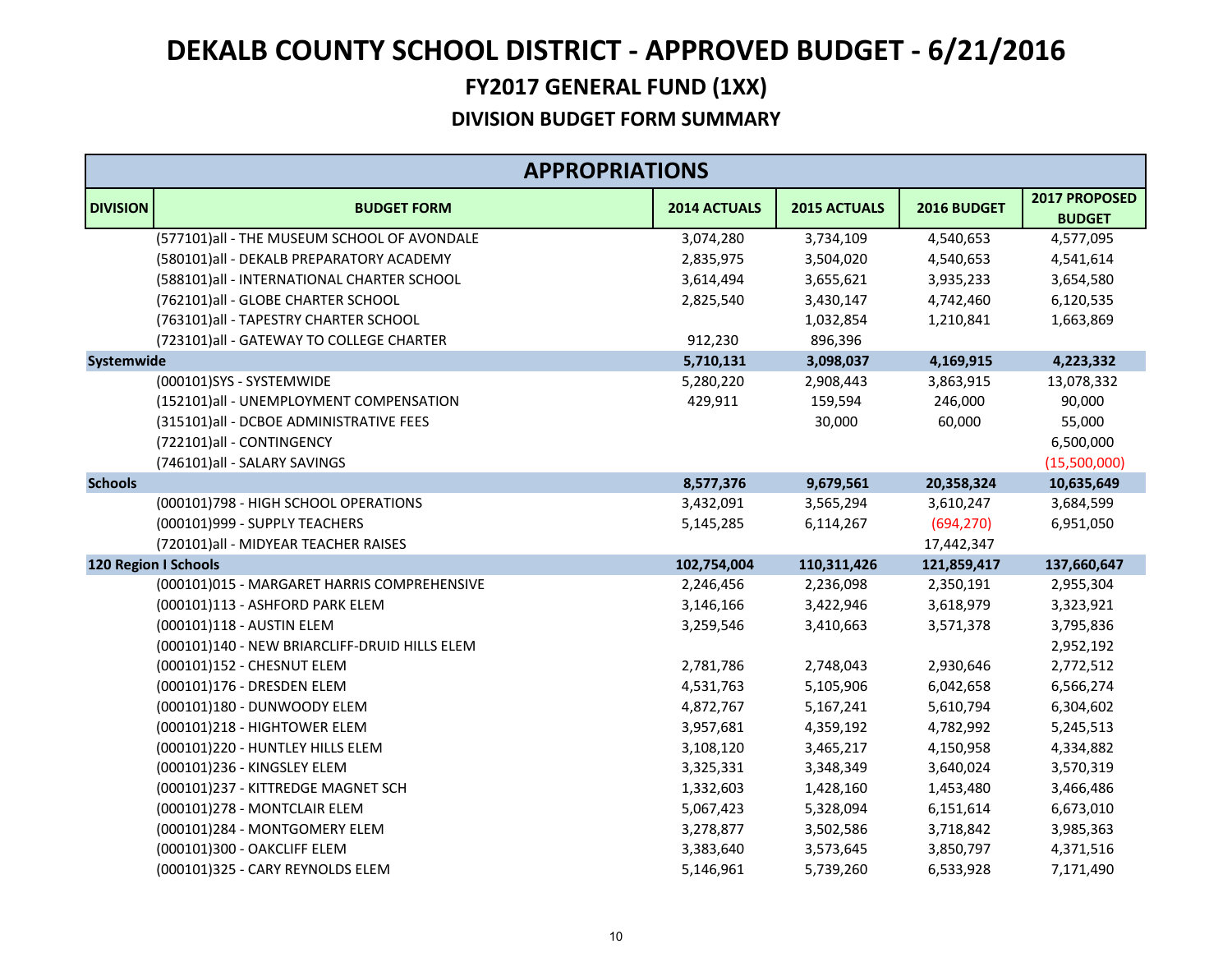|                 | <b>APPROPRIATIONS</b>                        |              |              |             |                                |
|-----------------|----------------------------------------------|--------------|--------------|-------------|--------------------------------|
| <b>DIVISION</b> | <b>BUDGET FORM</b>                           | 2014 ACTUALS | 2015 ACTUALS | 2016 BUDGET | 2017 PROPOSED<br><b>BUDGET</b> |
|                 | (000101)484 - VANDERLYN ELEM                 | 3,409,140    | 3,579,012    | 3,762,579   | 3,952,157                      |
|                 | (000101)496 - WOODWARD ELEM                  | 4,814,681    | 5,016,149    | 5,384,118   | 5,872,197                      |
|                 | (000101)521 - CHAMBLEE MIDDLE                | 4,453,907    | 4,057,834    | 4,247,593   | 4,650,704                      |
|                 | (000101)522 - CHAMBLEE HIGH                  | 6,665,308    | 6,976,234    | 7,512,305   | 8,145,052                      |
|                 | (000101)529 - CROSS KEYS HIGH                | 6,192,866    | 7,099,689    | 8,167,936   | 8,979,577                      |
|                 | (000101)535 - DUNWOODY HIGH                  | 7,650,978    | 8,198,573    | 9,123,267   | 10,487,702                     |
|                 | (000101)565 - PEACHTREE MIDDLE               | 7,823,414    | 8,498,406    | 9,048,056   | 9,637,983                      |
|                 | (000101)570 - SEQUOYAH MIDDLE                | 6,006,749    | 7,025,923    | 8,169,839   | 9,132,400                      |
|                 | (000101)597 - DOLA DURING THE DAY            | 1,147,558    | 1,159,023    | 1,281,598   | 1,181,207                      |
|                 | (000101)624 - WARREN TECHNICAL               | 2,239,924    | 2,123,088    | 2,534,625   | 3,207,074                      |
|                 | (000101)716 - INTERNATIONAL STUDENT CENTER   | 2,910,361    | 3,742,095    | 4,220,220   | 4,925,374                      |
|                 | <b>120 Region II Schools</b>                 | 137,791,271  | 143,258,936  | 152,724,361 | 164,006,003                    |
|                 | (000101)022 - CORALWOOD CENTER               | 1,823,615    | 2,024,722    | 2,155,315   | 2,191,528                      |
|                 | (000101)102 - DEKALB ELEM SCHOOL OF THE ARTS | 1,292,444    | 1,582,142    | 1,805,540   | 2,039,545                      |
|                 | (000101)120 - AVONDALE ELEM                  | 2,794,127    | 3,104,834    | 3,509,277   | 3,627,979                      |
|                 | (000101)132 - BRIARLAKE ELEM                 | 2,957,051    | 2,837,903    | 3,050,926   | 2,874,837                      |
|                 | (000101)133 - BRIAR VISTA ELEM               | 2,776,461    | 2,968,201    | 3,577,802   | 3,796,125                      |
|                 | (000101)136 - BROCKETT ELEM                  | 2,929,983    | 2,981,862    | 3,306,012   | 3,562,165                      |
|                 | (000101)185 - EVANSDALE ELEM                 | 3,452,771    | 3,603,907    | 3,804,264   | 4,169,224                      |
|                 | (000101)190 - FERNBANK ELEM                  | 3,716,238    | 3,768,618    | 3,898,424   | 3,778,789                      |
|                 | (000101)213 - HAWTHORNE ELEM                 | 3,159,624    | 2,999,643    | 3,408,703   | 2,920,934                      |
|                 | (000101)215 - HENDERSON MILL ELEM            | 3,323,245    | 3,358,208    | 3,660,584   | 3,978,192                      |
|                 | (000101)225 - IDLEWOOD ELEM                  | 4,352,255    | 4,609,578    | 5,286,104   | 5,994,208                      |
|                 | (000101)250 - LAUREL RIDGE ELEM              | 3,391,959    | 3,325,582    | 3,535,790   | 3,354,889                      |
|                 | (000101)256 - LIVSEY ELEM                    | 2,596,595    | 2,591,127    | 2,723,672   | 2,635,933                      |
|                 | (000101)257 - ELDRIDGE MILLER ELEM           | 3,061,257    | 3,389,974    | 3,603,916   | 4,429,687                      |
|                 | (000101)260 - MCLENDON ELEM                  | 2,966,834    | 2,954,250    | 3,250,422   | 3,744,419                      |
|                 | (000101)270 - MIDVALE ELEM                   | 3,067,066    | 3,425,010    | 3,821,909   | 4,161,693                      |
|                 | (000101)305 - OAK GROVE ELEM                 | 3,365,579    | 3,452,858    | 3,944,644   | 3,975,645                      |
|                 | (000101)315 - PLEASANTDALE ELEM              | 4,184,330    | 4,234,501    | 4,461,532   | 5,005,105                      |
|                 | (000101)320 - REDAN ELEM                     | 3,170,230    | 3,292,849    | 3,596,608   | 3,759,245                      |
|                 | (000101)350 - SAGAMORE HILLS ELEM            | 3,052,286    | 3,077,826    | 3,257,739   | 3,147,865                      |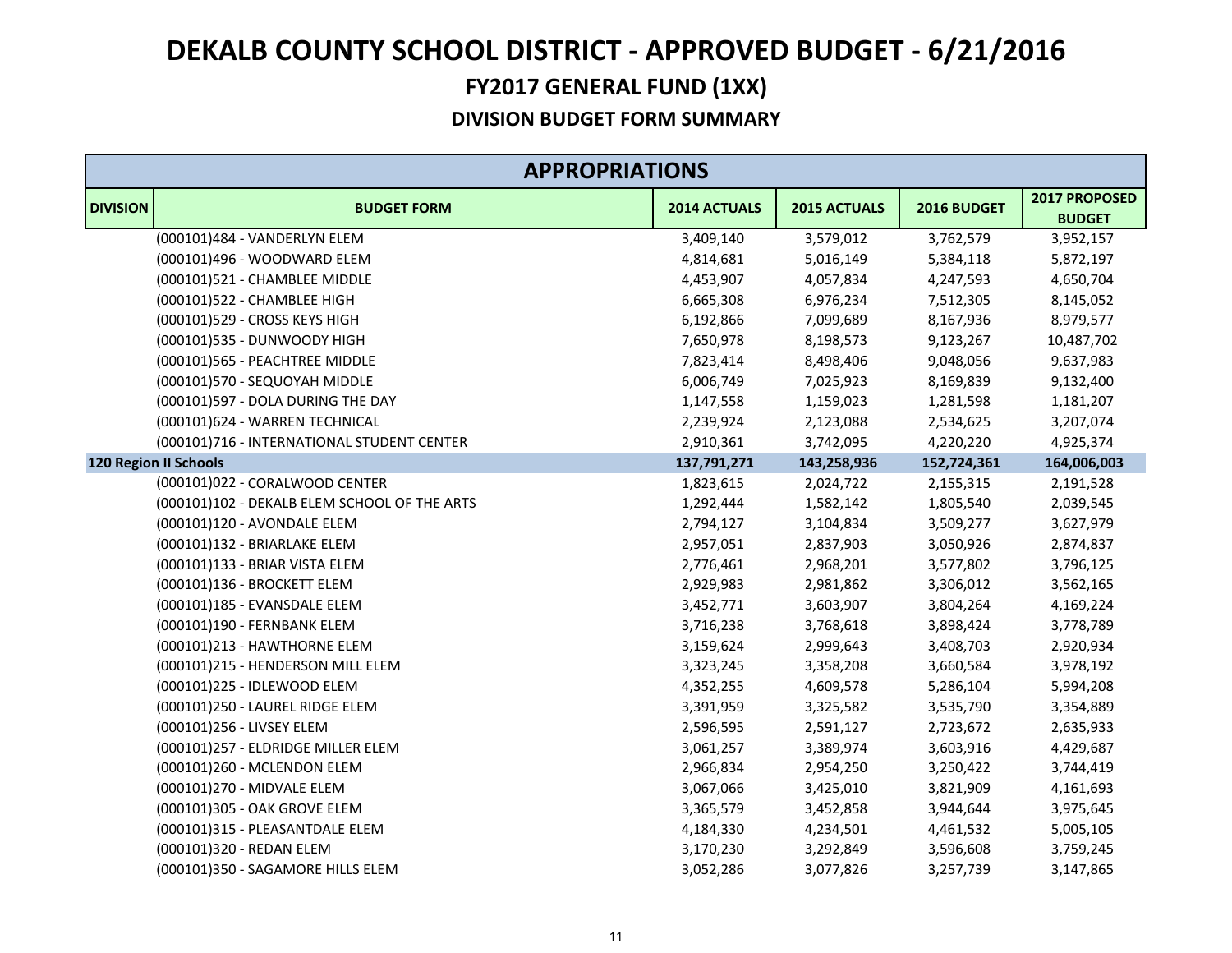| <b>APPROPRIATIONS</b> |                                            |              |              |             |                                |  |
|-----------------------|--------------------------------------------|--------------|--------------|-------------|--------------------------------|--|
| <b>DIVISION</b>       | <b>BUDGET FORM</b>                         | 2014 ACTUALS | 2015 ACTUALS | 2016 BUDGET | 2017 PROPOSED<br><b>BUDGET</b> |  |
|                       | (000101)362 - SHADOW ROCK ELEM             | 3,464,573    | 3,658,139    | 3,905,104   | 4,082,010                      |  |
|                       | (000101)370 - ROBERT SHAW THEME            | 2,789,284    | 2,883,938    | 2,940,603   | 3,479,219                      |  |
|                       | (000101)398 - SMOKE RISE ELEM              | 2,791,536    | 3,049,904    | 3,325,968   | 3,694,392                      |  |
|                       | (000101)501 - DEKALB SCH OF ARTS           | 1,833,146    | 1,986,406    | 1,609,340   | 2,486,149                      |  |
|                       | (000101)533 - DRUID HILLS HIGH             | 7,501,528    | 7,640,090    | 7,785,209   | 8,262,170                      |  |
|                       | (000101)546 - DEKALB ALT.                  | 3,428,741    | 3,826,340    | 4,148,124   | 4,524,547                      |  |
|                       | (000101)549 - HENDERSON MIDDLE             | 8,062,865    | 8,257,260    | 8,708,404   | 9,334,401                      |  |
|                       | (000101)555 - LAKESIDE HIGH                | 9,404,263    | 9,919,198    | 10,317,737  | 11,464,847                     |  |
|                       | (000101)566 - REDAN MIDDLE                 | 4,637,980    | 4,848,095    | 5,017,087   | 5,374,162                      |  |
|                       | (000101)567 - REDAN HIGH                   | 6,132,056    | 6,295,456    | 6,246,263   | 6,459,998                      |  |
|                       | (000101)573 - DRUID HILLS MIDDLE           | 5,771,437    | 6,039,055    | 6,022,194   | 6,792,648                      |  |
|                       | (000101)592 - TUCKER MIDDLE                | 6,366,609    | 6,509,776    | 6,845,827   | 7,450,784                      |  |
|                       | (000101)593 - TUCKER HIGH                  | 8,922,345    | 9,431,556    | 10,527,210  | 11,228,296                     |  |
|                       | (000101)621 - ELIZABETH ANDREWS HIGH       | 5,250,961    | 5,330,128    | 5,666,108   | 6,224,373                      |  |
|                       | <b>120 Region III Schools</b>              | 87,530,488   | 91,918,319   | 100,250,933 | 109,271,634                    |  |
|                       | (000101)011 - SHADOW ROCK PSYCHED          | 227,998      | 438,506      | 581,276     | 552,861                        |  |
|                       | (000101)024 - EAGLE WOODS ACADEMY          | 365,755      | 526,519      | 704,616     | 682,718                        |  |
|                       | (000101)108 - ALLGOOD ELEM                 | 2,896,844    | 3,327,635    | 3,672,963   | 3,856,294                      |  |
|                       | (000101)178 - DUNAIRE ELEM                 | 3,035,776    | 3,827,770    | 4,431,176   | 4,792,400                      |  |
|                       | (000101)212 - HAMBRICK ELEM                | 3,139,876    | 3,317,804    | 3,700,265   | 4,292,866                      |  |
|                       | (000101)230 - INDIAN CREEK ELEM            | 5,385,424    | 5,348,020    | 6,247,387   | 6,580,717                      |  |
|                       | (000101)232 - JOLLY ELEM                   | 4,213,053    | 4,588,094    | 5,090,883   | 5,636,710                      |  |
|                       | (000101)312 - PINE RIDGE ELEM              | 3,147,581    | 3,436,223    | 3,726,735   | 4,766,754                      |  |
|                       | (000101)340 - ROCK CHAPEL ELEM             | 2,892,217    | 3,080,235    | 3,364,707   | 3,720,196                      |  |
|                       | (000101)344 - ROCKBRIDGE ELEM              | 2,920,329    | 2,803,278    | 3,140,368   | 2,884,509                      |  |
|                       | (000101)345 - PRINCETON ELEM               | 4,837,676    | 4,676,740    | 4,933,224   | 5,273,115                      |  |
|                       | (000101)415 - STONE MILL ELEM              | 3,003,643    | 2,877,649    | 3,147,475   | 3,515,264                      |  |
|                       | (000101)420 - STONE MTN ELEM               | 2,909,520    | 3,061,325    | 3,318,054   | 3,699,231                      |  |
|                       | (000101)498 - WYNBROOKE ELEM               | 4,342,728    | 4,313,142    | 4,318,892   | 4,769,210                      |  |
|                       | (000101)506 - DEKALB EARLY COLLEGE ACADEMY | 1,740,718    | 1,878,991    | 1,985,032   | 2,099,864                      |  |
|                       | (000101)524 - FREEDOM MIDDLE               | 5,865,609    | 6,550,835    | 7,616,978   | 8,749,700                      |  |
|                       | (000101)525 - CLARKSTON HIGH               | 7,770,269    | 8,490,790    | 9,392,674   | 10,231,751                     |  |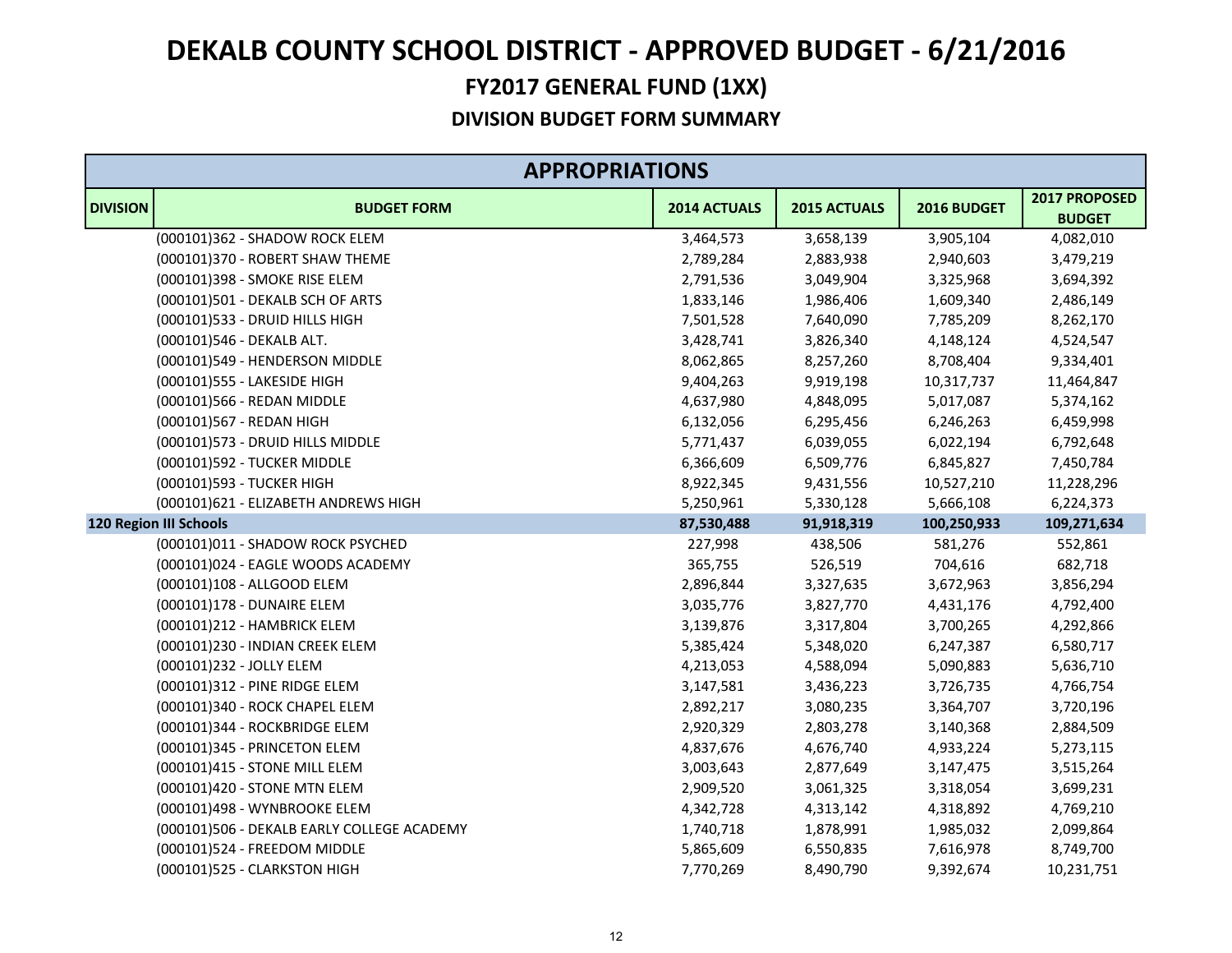| <b>APPROPRIATIONS</b> |                                                          |              |               |               |                                |  |
|-----------------------|----------------------------------------------------------|--------------|---------------|---------------|--------------------------------|--|
| <b>DIVISION</b>       | <b>BUDGET FORM</b>                                       | 2014 ACTUALS | 2015 ACTUALS  | 2016 BUDGET   | 2017 PROPOSED<br><b>BUDGET</b> |  |
|                       | (000101)578 - STEPHENSON HIGH                            | 7,689,558    | 7,721,914     | 8,346,744     | 9,127,854                      |  |
|                       | (000101)579 - STEPHENSON MIDDLE                          | 5,269,064    | 5,617,750     | 5,988,188     | 6,353,987                      |  |
|                       | (000101)580 - STONE MTN HIGH                             | 6,025,372    | 6,187,739     | 6,511,056     | 6,925,273                      |  |
|                       | (000101)581 - STONE MTN. MIDDLE                          | 5,913,473    | 5,881,436     | 5,975,692     | 6,305,729                      |  |
|                       | (000101)582 - CHAMPION THEME MIDDLE                      | 3,938,007    | 3,965,926     | 4,056,548     | 4,454,631                      |  |
|                       | <b>120 Region IV Schools</b>                             | 101,405,246  | 106, 147, 178 | 114, 102, 770 | 124,619,337                    |  |
|                       | (000101)138 - BROWNS MILL ELEM                           | 3,079,821    | 3,260,193     | 3,797,804     | 4,069,454                      |  |
|                       | (000101)146 - MURPHEY CANDLER ELEM                       | 2,716,215    | 3,002,372     | 3,094,127     | 3,565,613                      |  |
|                       | (000101)147 - CHAPEL HILL ELEM                           | 3,090,527    | 3,536,649     | 4,011,810     | 4,156,098                      |  |
|                       | (000101)186 - FLAT ROCK ELEM                             | 4,761,495    | 5,054,197     | 5,620,931     | 6,438,444                      |  |
|                       | (000101)187 - FAIRINGTON ELEM                            | 3,262,418    | 3,439,808     | 3,775,806     | 4,083,160                      |  |
|                       | (000101)194 - NARVIE J HARRIS ELEM                       | 4,160,319    | 4,236,628     | 4,461,793     | 4,832,690                      |  |
|                       | (000101)259 - BOB MATHIS ELEM                            | 3,009,286    | 3,101,963     | 3,579,359     | 3,588,495                      |  |
|                       | (000101)261 - MARBUT ELEM                                | 3,844,066    | 3,913,695     | 4,147,871     | 4,501,930                      |  |
|                       | (000101)309 - PANOLA WAY ELEM                            | 4,276,131    | 4,724,788     | 5,196,606     | 6,002,091                      |  |
|                       | (000101)332 - RAINBOW ELEM                               | 3,209,826    | 3,406,250     | 3,453,261     | 4,132,148                      |  |
|                       | (000101)342 - E.L. BOUIE, SR. ELEM                       | 3,945,428    | 4,022,903     | 4,171,138     | 4,445,109                      |  |
|                       | (000101)425 - STONEVIEW ELEM                             | 3,638,270    | 4,024,871     | 4,538,926     | 5,376,644                      |  |
|                       | (000101)492 - WOODRIDGE ELEM                             | 3,144,434    | 3,255,857     | 3,632,334     | 3,775,524                      |  |
|                       | (000101)503 - ARABIA MOUNTAIN HIGH                       | 5,616,445    | 6,113,028     | 6,485,452     | 7,286,324                      |  |
|                       | (000101)523 - CHAPEL HILL MIDDLE                         | 4,174,331    | 4,290,756     | 4,620,920     | 4,876,685                      |  |
|                       | (000101)557 - LITHONIA HIGH                              | 6,612,116    | 6,729,961     | 7,323,453     | 7,798,698                      |  |
|                       | (000101)558 - LITHONIA MIDDLE SCH                        | 5,838,607    | 6,368,006     | 6,690,701     | 7,208,017                      |  |
|                       | (000101)564 - MILLER GROVE HIGH                          | 7,197,188    | 7,143,498     | 7,574,504     | 8,260,718                      |  |
|                       | (000101)568 - MILLER GROVE MIDDLE                        | 4,967,191    | 5,307,397     | 5,497,260     | 6,293,497                      |  |
|                       | (000101)569 - SALEM MIDDLE                               | 5,675,947    | 5,683,757     | 6,023,913     | 6,505,990                      |  |
|                       | (000101)574 - MARTIN LUTHER KING, JR. HIGH               | 8,104,600    | 8,437,860     | 9,148,415     | 9,787,846                      |  |
|                       | (000101)576 - SOUTHWEST DEKALB H S                       | 7,080,584    | 7,092,743     | 7,256,386     | 7,634,162                      |  |
|                       | 120 Region V Schools                                     | 87,548,307   | 92,766,077    | 100,857,452   | 108,595,834                    |  |
|                       | (000101)139 - WADSWORTH MAGNET SCHOOL FOR HIGH ACHEIVERS | 692,018      | 1,336,996     | 1,760,398     | 1,928,493                      |  |
|                       | (000101)145 - CANBY LANE ELEM                            | 3,224,247    | 3,409,191     | 3,770,519     | 4,364,794                      |  |
|                       | (000101)148 - CEDAR GROVE ELEM                           | 3,480,766    | 3,693,976     | 4,060,929     | 4,359,704                      |  |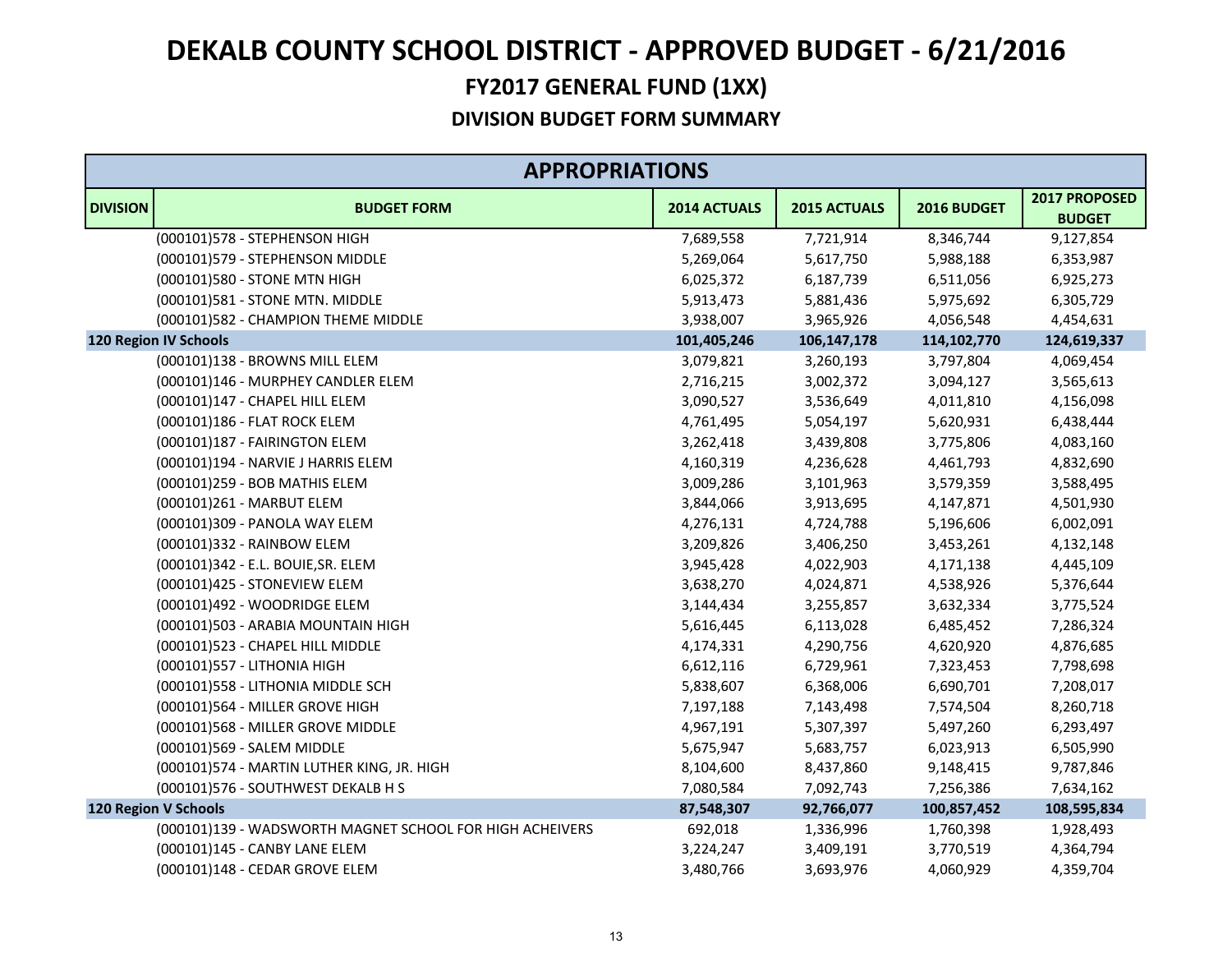|                 | <b>APPROPRIATIONS</b>                                |                     |                     |             |                                       |  |
|-----------------|------------------------------------------------------|---------------------|---------------------|-------------|---------------------------------------|--|
| <b>DIVISION</b> | <b>BUDGET FORM</b>                                   | <b>2014 ACTUALS</b> | <b>2015 ACTUALS</b> | 2016 BUDGET | <b>2017 PROPOSED</b><br><b>BUDGET</b> |  |
|                 | (000101)154 - CLIFTON ELEM                           | 2,141,409           | 2,589,026           | 2,942,022   | 2,948,219                             |  |
|                 | (000101)156 - COLUMBIA ELEM                          | 3,358,979           | 3,465,712           | 3,716,595   | 4,005,009                             |  |
|                 | (000101)195 - FLAT SHOALS ELEM                       | 3,010,323           | 3,270,955           | 3,640,003   | 4,049,645                             |  |
|                 | (000101)235 - KELLEY LAKE ELEM                       | 2,490,917           | 2,716,808           | 2,925,944   | 3,094,698                             |  |
|                 | (000101)240 - KNOLLWOOD ELEM                         | 2,960,843           | 3,018,257           |             |                                       |  |
|                 | (000101)262 - MCNAIR DISCOVERY LEARNING ACAD         | 3,991,351           | 4,117,715           | 4,618,462   | 4,833,334                             |  |
|                 | (000101)266 - MEADOWVIEW ELEM                        | 2,464,313           | 2,544,553           | 2,837,203   | 3,023,176                             |  |
|                 | (000101)275 - MIDWAY ELEM                            | 3,481,133           | 3,653,600           |             |                                       |  |
|                 | (000101)306 - OAK VIEW ELEM                          | 3,842,673           | 4,077,310           | 4,782,984   | 5,034,527                             |  |
|                 | (000101)311 - NEW PEACHCREST ELEM                    |                     |                     | 6,808,062   | 7,416,458                             |  |
|                 | (000101)348 - ROWLAND ELEM                           | 3,752,601           | 4,059,892           | 4,418,239   | 4,575,469                             |  |
|                 | (000101)400 - SNAPFINGER ELEM                        | 3,803,156           | 4,088,923           | 4,448,141   | 4,970,633                             |  |
|                 | (000101)465 - TONEY ELEM                             | 2,318,680           | 2,772,346           | 3,175,468   | 3,435,429                             |  |
|                 | (000101)518 - CEDAR GROVE MIDDLE                     | 4,938,229           | 4,907,190           | 5,184,583   | 5,652,692                             |  |
|                 | (000101)519 - CEDAR GROVE HIGH                       | 5,184,348           | 5,419,307           | 6,043,561   | 6,421,128                             |  |
|                 | (000101)526 - COLUMBIA MIDDLE                        | 5,343,334           | 5,331,491           | 5,433,932   | 6,004,193                             |  |
|                 | (000101)527 - COLUMBIA HIGH                          | 6,460,018           | 6,357,179           | 6,791,682   | 7,550,061                             |  |
|                 | (000101)544 - MCNAIR MIDDLE                          | 4,343,414           | 4,630,376           | 5,018,481   | 5,439,769                             |  |
|                 | (000101)584 - M.M. BETHUNE MIDDLE                    | 4,566,615           | 4,537,229           | 4,864,053   | 5,245,496                             |  |
|                 | (000101)585 - TOWERS HIGH                            | 5,433,568           | 5,921,525           | 6,314,352   | 6,762,846                             |  |
|                 | (000101)595 - MCNAIR HIGH                            | 4,650,779           | 5,097,014           | 5,354,049   | 5,561,227                             |  |
|                 | (000101)623 - DEKALB HIGH SCHOOL OF TECHNOLOGY-SOUTH | 1,614,592           | 1,749,505           | 1,947,790   | 1,918,834                             |  |
|                 | <b>TOTAL APPROPRIATIONS</b>                          | 751,588,784         | 795,027,996         | 892,453,258 | 962,778,900                           |  |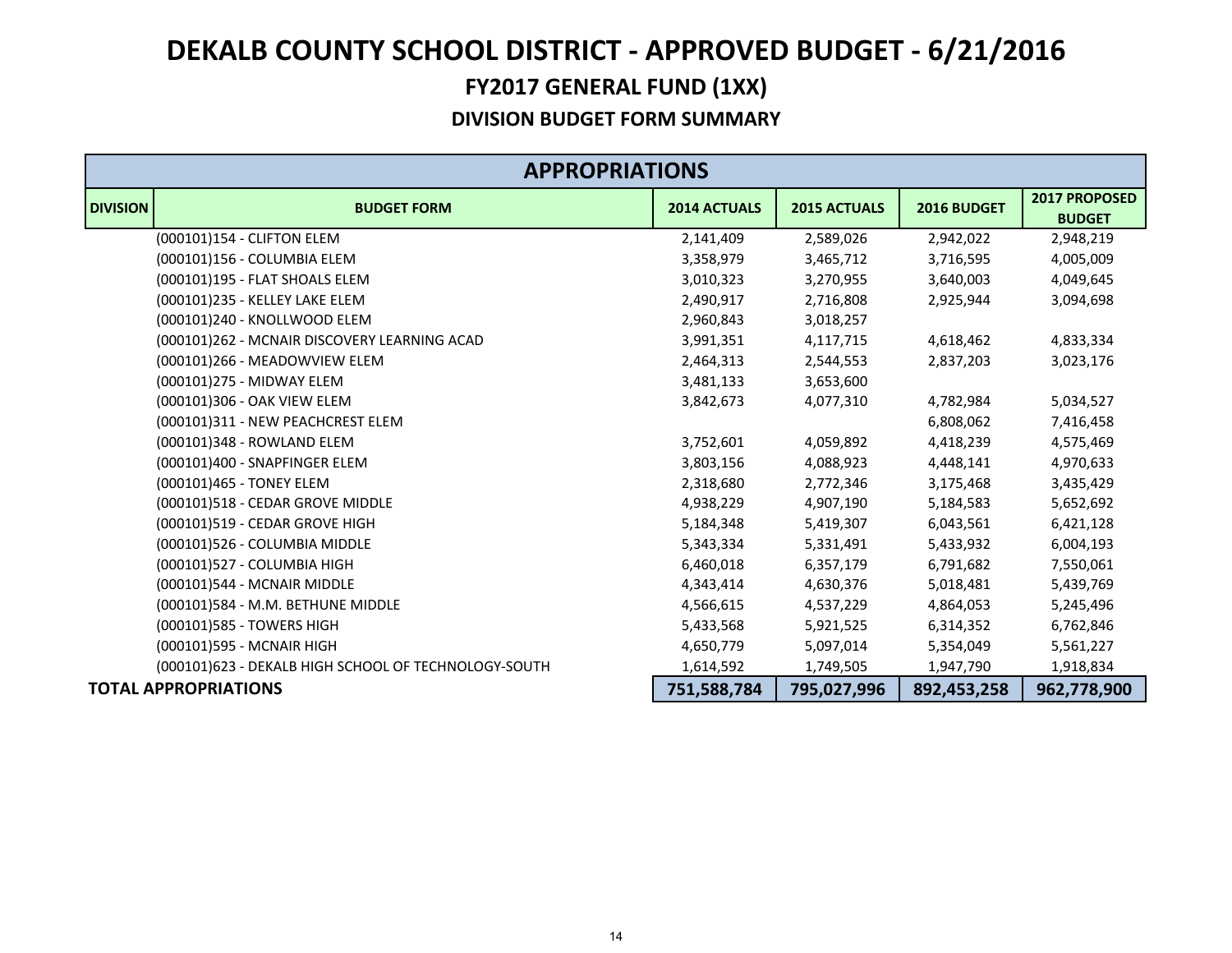### **FY2017 SPECIAL REVENUE FUNDS (2XX)**

#### **DIVISION SUMMARY**

| <b>ANTICIPATIONS</b>                      |                     |                     |             |                                       |  |  |  |  |
|-------------------------------------------|---------------------|---------------------|-------------|---------------------------------------|--|--|--|--|
| <b>DIVISION</b>                           | <b>2014 ACTUALS</b> | <b>2015 ACTUALS</b> | 2016 BUDGET | <b>2017 PROPOSED</b><br><b>BUDGET</b> |  |  |  |  |
| Curriculum and Instruction                | 86,249,812          | 86,423,238          | 98,801,805  | 78,158,401                            |  |  |  |  |
| <b>Facilities and Operations</b>          | 300,482             | 2,835,750           | 2,393,820   | 450,000                               |  |  |  |  |
| Finance                                   | 56,400              | 42.796              | 2,557,750   | 2,540,000                             |  |  |  |  |
| Human Capital Management                  |                     |                     | 1,100,000   | 1,100,000                             |  |  |  |  |
| Information Technology                    |                     |                     | 5,998,550   | 5,998,550                             |  |  |  |  |
| <b>Student Support &amp; Intervention</b> | 27,552,277          | 19,628,882          | 17,619,943  | 15,085,864                            |  |  |  |  |
| <b>Charter Schools</b>                    | 269,675             | 1,949,183           | 445,463     |                                       |  |  |  |  |
| <b>Schools</b>                            | 31,996              | 26,491              |             |                                       |  |  |  |  |
| <b>TOTAL ANTICIPATIONS</b>                | 114,460,643         | 110,906,339         | 128,917,332 | 103,332,815                           |  |  |  |  |

| <b>APPROPRIATIONS</b>                     |                     |                     |             |                                       |  |  |  |  |
|-------------------------------------------|---------------------|---------------------|-------------|---------------------------------------|--|--|--|--|
| <b>DIVISION</b>                           | <b>2014 ACTUALS</b> | <b>2015 ACTUALS</b> | 2016 BUDGET | <b>2017 PROPOSED</b><br><b>BUDGET</b> |  |  |  |  |
| Curriculum and Instruction                | 77,073,429          | 83,512,345          | 101,591,438 | 78,151,401                            |  |  |  |  |
| <b>Facilities and Operations</b>          | 191,078             | 2,393,836           | 2,393,820   | 450,000                               |  |  |  |  |
| Finance                                   | 74,199              | 110,801             | 57,750      | 40,000                                |  |  |  |  |
| Human Capital Management                  |                     |                     | 1,100,000   | 1,100,000                             |  |  |  |  |
| <b>Information Technology</b>             |                     |                     | 5,998,550   | 5,998,550                             |  |  |  |  |
| <b>Student Support &amp; Intervention</b> | 26,568,282          | 19,569,478          | 16,703,871  | 14,475,401                            |  |  |  |  |
| <b>Charter Schools</b>                    | 402,192             | 1,948,071           | 445,463     |                                       |  |  |  |  |
| <b>Schools</b>                            | 121,021             | 20,479              |             |                                       |  |  |  |  |
| <b>TOTAL APPROPRIATIONS</b>               | 104,430,201         | 107,555,010         | 128,290,892 | 100,215,352                           |  |  |  |  |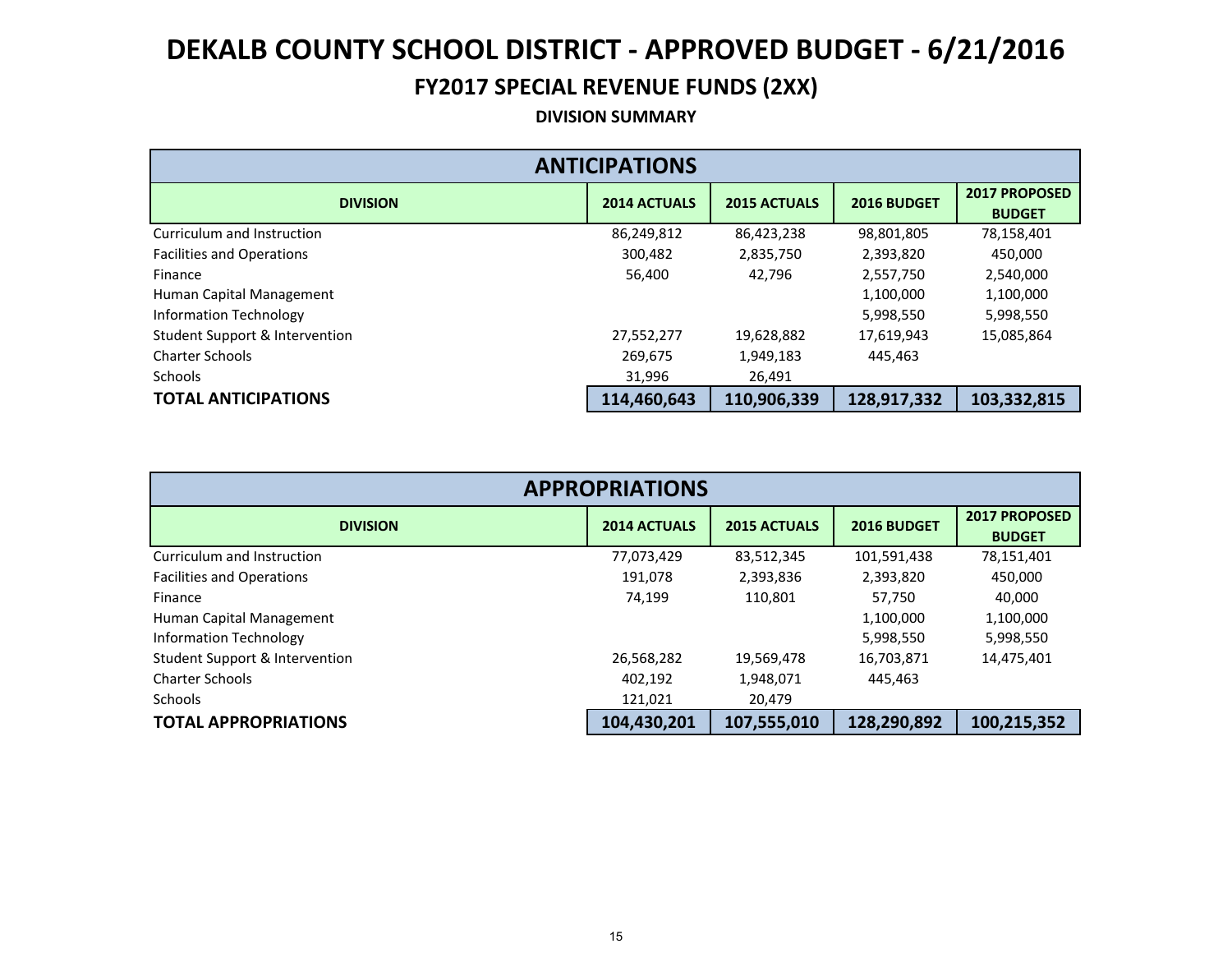### **FY2017 SPECIAL REVENUE FUNDS (2XX)**

| <b>ANTICIPATIONS</b>              |                                                           |              |              |             |                                |  |
|-----------------------------------|-----------------------------------------------------------|--------------|--------------|-------------|--------------------------------|--|
| <b>DIVISION</b>                   | <b>BUDGET FORM</b>                                        | 2014 ACTUALS | 2015 ACTUALS | 2016 BUDGET | 2017 PROPOSED<br><b>BUDGET</b> |  |
| <b>Curriculum and Instruction</b> |                                                           | 86,249,812   | 86,423,238   | 98,801,805  | 78,158,401                     |  |
|                                   | (000203) all - FUND 203 - TITLE I                         | 30,593,364   | 9,357,787    | 40,066,782  |                                |  |
|                                   | (000204) all - FUND 204 - TITLE I                         | 11,602,184   | 31,788,656   | 11,067,374  | 33,357,589                     |  |
|                                   | (029203)all - SCHOOL IMPROVEMENT 2009-2010                | 1,101,012    | 238,608      |             |                                |  |
|                                   | (029204)all - SCHOOL IMPROVEMENT 2009-2010                | 74,946       |              |             |                                |  |
|                                   | (030203)all - SCHOOL IMPROVEMENT G-FUNDS                  | 28,040       |              |             |                                |  |
|                                   | (030204) all - SCHOOL IMPROVEMENT G-FUNDS                 | 201,957      |              |             |                                |  |
|                                   | (031203)all - SCHOOL IMPROVEMENT 2010-2011                |              |              | 2,006,000   |                                |  |
|                                   | (031204)all - SCHOOL IMPROVEMENT (10003A)                 |              |              |             | 1,621,410                      |  |
|                                   | (031204)all - SCHOOL IMPROVEMENT 2010-2011                | 155,816      | 1,284,197    |             |                                |  |
|                                   | (042201)all - SP ED CAPACITY/IMPROVEMENT                  |              |              | 90,000      |                                |  |
|                                   | (046201)all - SPEC ED-SPI                                 | 49,977       | 17,314       | 35,411      | 35,411                         |  |
|                                   | (048201)all - SED FEDERAL VIB SPECIAL PROJECT             | 523,591      | 359,513      | 588,533     | 418,082                        |  |
|                                   | (050201)all - SPECIAL EDUCATION-VIB FLOWTHROUGH           | 20,252,349   | 21,179,694   | 23,655,718  | 22,316,261                     |  |
|                                   | (054201)all - SED STATE GRANT                             | 3,704,920    | 3,243,466    | 3,260,614   | 3,864,942                      |  |
|                                   | (055201)all - RESIDENTAL TREATMENT CENTER GR              | 257,654      | 235,729      | 292,870     |                                |  |
|                                   | (057201)all - GLRS FEDERAL VIB SPECIAL PROJECT            | 392,928      | 443,959      | 656,558     | 451,707                        |  |
|                                   | (058201)all - SPECIAL EDUCATION-PRESCHOOL-REGULAR PROJECT | 514,653      | 318,189      | 892,697     | 459,114                        |  |
|                                   | (072201) all - TITLE IIIA                                 | 2,004,224    | 2,744,551    | 1,968,152   |                                |  |
|                                   | (078201)all - HB 1404 SUPPORT GRANT                       | 222,809      | 145,161      | 180,000     | 190,361                        |  |
|                                   | (106201) all - TEACHER QUALITY PARTNERSHIPS GRANT (NET-Q) | 80,624       | 77,138       | 56,206      | 56,206                         |  |
|                                   | (111204)all - DISTINGUISHED SCHOOLS 10-11                 | 3,010        | 25,276       |             |                                |  |
|                                   | (126201)all - PRESCHOOL HANDICAPPED STATE GRANT           | 2,162,135    | 1,815,779    | 2,260,500   | 2,517,130                      |  |
|                                   | (178201)all - PRE-KINDERGARTEN (LOTTERY)                  | 6,167,525    | 7,792,548    | 7,345,034   | 9,417,392                      |  |
|                                   | (351201)all - GLENN RESEARCH CENTER PARTNERSHIP           |              |              | 40,352      | 39,292                         |  |
|                                   | (378201) all - TITLE II-A, IMPROVING TEACHER QUALITY      | 4,245,146    | 3,562,841    | 3,919,035   | 2,987,412                      |  |
|                                   | (386201) all - TITLE II-A, ADVANCE PLACEMENT              |              | 21,700       |             | 7,160                          |  |
|                                   | (392201)all - REFUGEE SCHOOL IMPACT GRANT                 | 139,838      | 50,743       |             |                                |  |
|                                   | (530203)all - SCHOOL IMPROVEMENT 1003g GRANT-ARRA         | 543,486      | 520,514      |             |                                |  |
|                                   | (530204)all - SCHOOL IMPROVEMENT 1003g GRANT-ARRA         | 54,526       |              |             |                                |  |
|                                   | (546201)all - MENTORING-DONATIONS                         |              |              | 1,250       |                                |  |
|                                   | (613201)all - SMALLER LEARNING COMMUNITY                  | 445,334      | 15,167       |             |                                |  |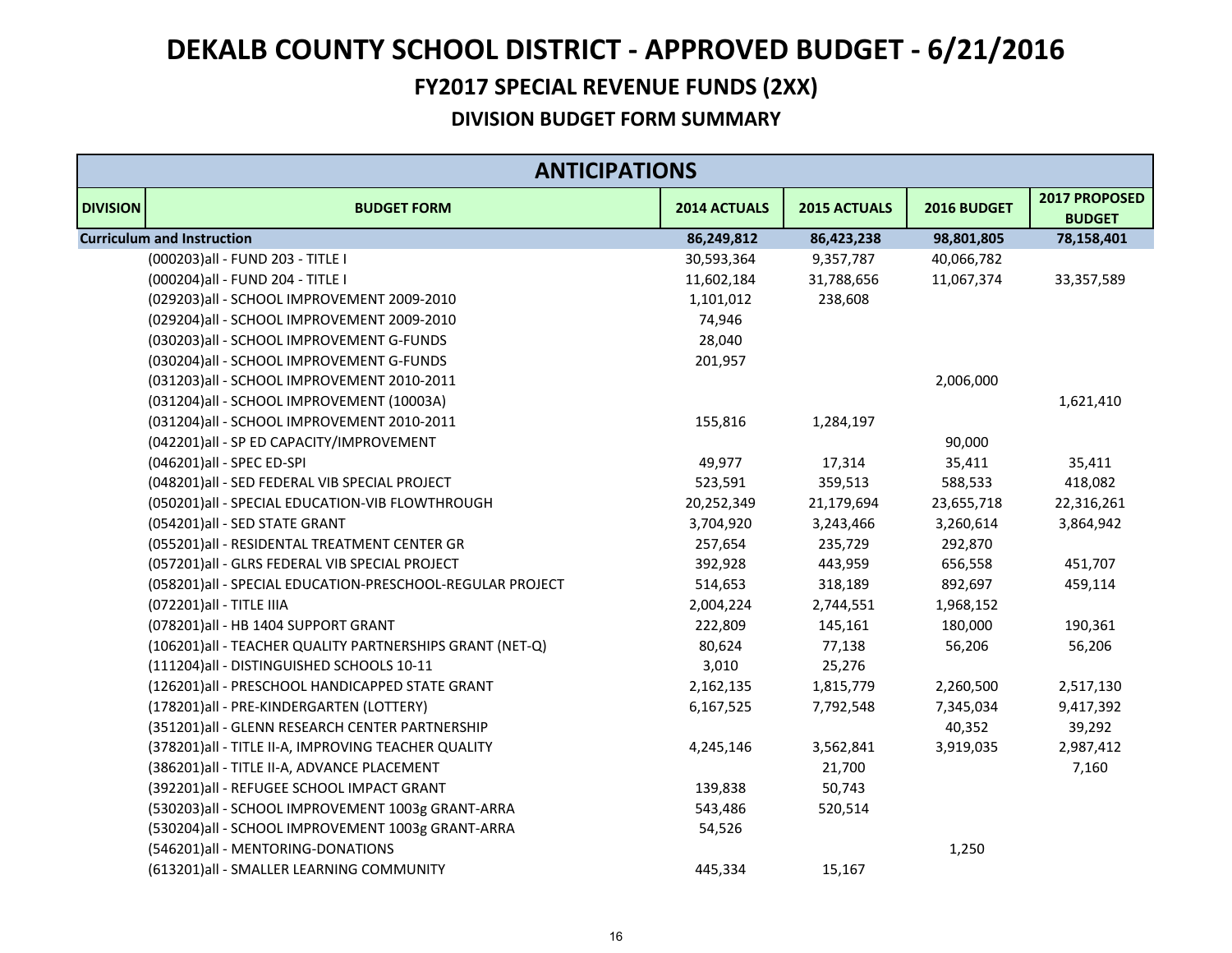### **FY2017 SPECIAL REVENUE FUNDS (2XX)**

|                 | <b>ANTICIPATIONS</b>                                                    |              |              |             |                                |  |  |
|-----------------|-------------------------------------------------------------------------|--------------|--------------|-------------|--------------------------------|--|--|
| <b>DIVISION</b> | <b>BUDGET FORM</b>                                                      | 2014 ACTUALS | 2015 ACTUALS | 2016 BUDGET | 2017 PROPOSED<br><b>BUDGET</b> |  |  |
|                 | (615201) all - TAPP - TEACHER ACADEMY FOR PREPARATION PEDAGOGY          | 35,625       | 72,415       | 11,322      | 11,322                         |  |  |
|                 | (622201)all - EQUIPMENT GRANT AGREEMENT                                 |              | 981,943      |             |                                |  |  |
|                 | (625201)all - ALTERNATIVE PREP PROGRAM                                  | 14,713       |              | 49,130      | 49,051                         |  |  |
|                 | (628201)all - PACES- Prep of Alt Certified Educators in Spec Ed         | 92,653       |              |             |                                |  |  |
|                 | (630201)all - GA NTEP - RTTT PLAN AWARD                                 |              | 8,096        | 2,589       | 2,589                          |  |  |
|                 | (635201)all - TRANSITION TO TEACHING                                    | 271,919      | 21,494       | 179,428     | 179,428                        |  |  |
|                 | (641201)all - TITLE IV-B, 21ST CENTURY COMMUNITY LEARNING (CFDA# 84287) | 312,853      | 100,761      |             |                                |  |  |
|                 | (664201)all - PLANETARIUM PROCEEDS                                      |              |              | 25,000      | 25,000                         |  |  |
|                 | (766201)all - CREST ED                                                  |              |              | 151,250     | 151,542                        |  |  |
|                 | <b>Facilities and Operations</b>                                        | 300,482      | 2,835,750    | 2,393,820   | 450,000                        |  |  |
|                 | (411201)all - PUPIL TRANSPORTATION - STATE BONDS                        |              | 2,432,960    | 2,393,820   | 450,000                        |  |  |
|                 | (704201)all - TRANSPORTATION-DECATUR                                    | 100,578      |              |             |                                |  |  |
|                 | (763201)all - DUAL IMMERSION GRANT                                      | 45,000       |              |             |                                |  |  |
|                 | (765201)all - GEORGIA RETROFIT GRANT                                    | 154,904      | 402,790      |             |                                |  |  |
| <b>Finance</b>  |                                                                         | 56,400       | 42,796       | 2,557,750   | 2,540,000                      |  |  |
|                 | (706201)all - COKE PROJECT                                              | 56,400       | 42,796       | 57,750      | 40,000                         |  |  |
|                 | (761201)all - UNFORESEEN REV-EXP SHORTFALL                              |              |              | 2,500,000   | 2,500,000                      |  |  |
|                 | <b>Human Capital Management</b>                                         | $\mathbf 0$  | $\pmb{0}$    | 1,100,000   | 1,100,000                      |  |  |
|                 | (718201) all - STATE MATH & SCIENCE SUPPLEMENTS                         |              |              | 1,100,000   | 1,100,000                      |  |  |
|                 | <b>Information Technology</b>                                           | $\mathbf{0}$ | $\mathbf 0$  | 5,998,550   | 5,998,550                      |  |  |
|                 | (016201)all - CONNECTIONS FOR CLASSROOMS                                |              |              | 5,998,550   | 5,998,550                      |  |  |
|                 | <b>Student Support &amp; Intervention</b>                               | 27,552,277   | 19,628,882   | 17,619,943  | 15,085,864                     |  |  |
|                 | (001201)all - EMPLOYEE-STUDENT ID CARD SYS                              |              | 800          | 2,364       |                                |  |  |
|                 | (010201)all - GOHS-SADD                                                 | 25,834       | 9,575        |             |                                |  |  |
|                 | (012201)all - DHR-VOC EVALUATION                                        | 7,202        | 9,403        |             |                                |  |  |
|                 | (072201) all - TITLE IIIA                                               |              |              |             | 1,329,520                      |  |  |
|                 | (079201) all - TEACHER OF THE YEAR PROGRAM                              |              | 1,014        | 1,014       | 1,041                          |  |  |
|                 | (088201)all - EDUCATION FOR HOMELESS CHILDREN & YOUTH                   | 35,359       | 31,708       | 51,829      | 51,829                         |  |  |
|                 | (105201)all - BOH SCH-BASED HEALTH CTR PROGRAM                          | 3,750        |              |             |                                |  |  |
|                 | (146201)all - GA POWER FOUNDATION                                       |              | 3,000        | 3,000       |                                |  |  |
|                 | (185201) all - AIR FORCE ROTC(FEDERAL)                                  | 446,906      | 496,639      | 734,555     | 705,188                        |  |  |
|                 | (186201)all - NAVY ROTC (FEDERAL)                                       | 588,531      | 746,513      | 893,884     | 1,019,466                      |  |  |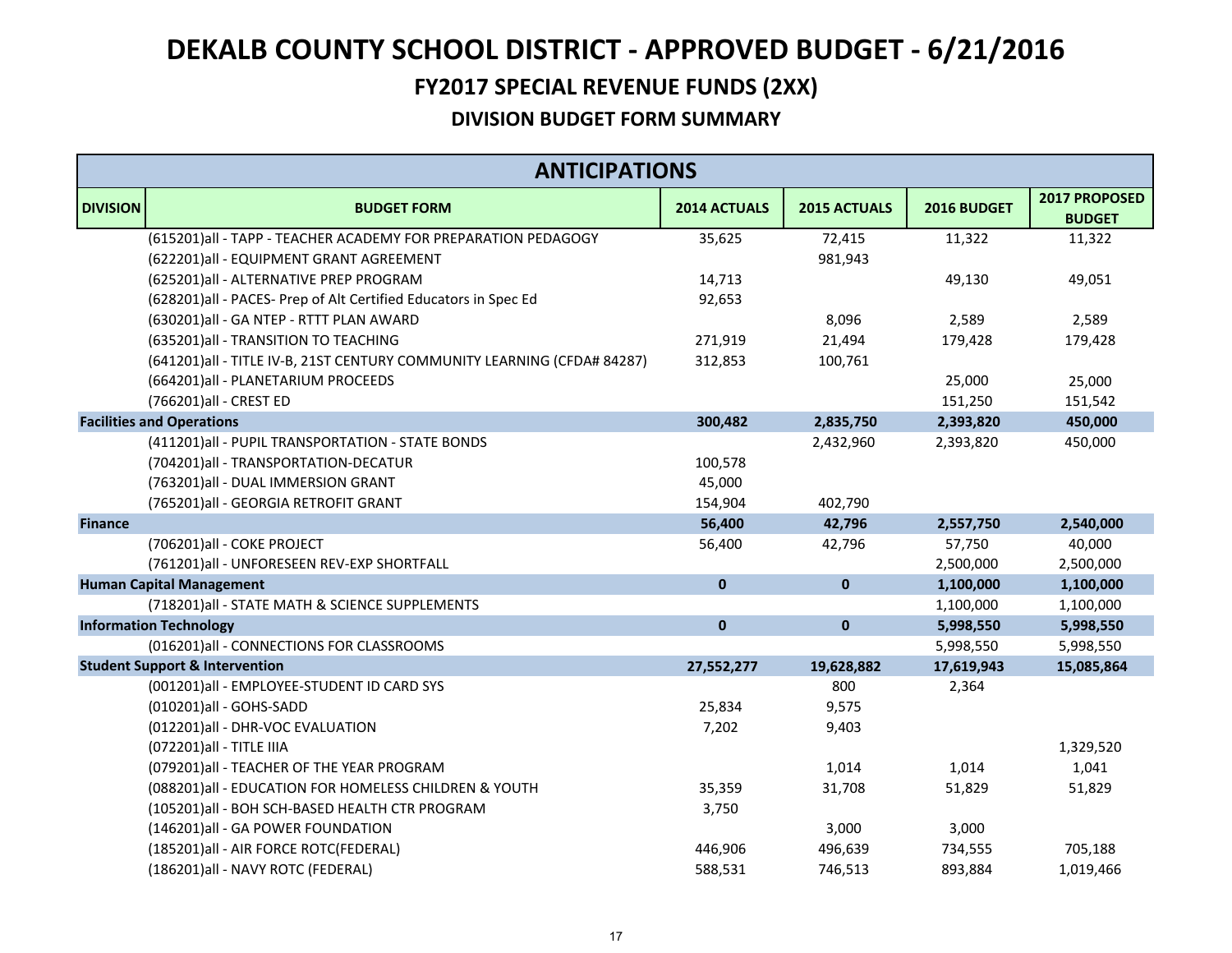### **FY2017 SPECIAL REVENUE FUNDS (2XX)**

| <b>ANTICIPATIONS</b> |                                                                |              |              |             |                                |
|----------------------|----------------------------------------------------------------|--------------|--------------|-------------|--------------------------------|
| <b>DIVISION</b>      | <b>BUDGET FORM</b>                                             | 2014 ACTUALS | 2015 ACTUALS | 2016 BUDGET | 2017 PROPOSED<br><b>BUDGET</b> |
|                      | (194201)all - ARMY ROTC (FEDERAL)                              | 153,470      | 157,011      | 221,751     | 227,353                        |
|                      | (206201)all - RT3 (RA) Grnt Teacher & Ldr                      |              | 3,916,609    |             |                                |
|                      | (209201) all - RACE TO THE TOP (RT3) (CFDA #84395)             | 17,754,474   | 4,333,560    |             |                                |
|                      | (210201)all - RT3 SUMMER LEADERSHIP ACADEMY                    |              | 22,800       |             |                                |
|                      | (220201)all - CTE APPRENTICESHIP GRANT                         | 40,425       | 37,890       | 37,275      | 62,337                         |
|                      | (318201)all - GOSA-INNOVATION TEACH GRANT                      |              | 5,000        |             |                                |
|                      | (376201)all - Title II-D ARRA, STEM Competit                   | 166,189      |              |             |                                |
|                      | (383201) all - VOCATIONAL 85% GRANTS-PROGRAM IMPROVEMENT       | 763,372      | 735,691      | 899,277     | 885,239                        |
|                      | (384201)all - CAREER TECH-PROFESSIONAL DEVELOPMENT             |              |              | 93,571      |                                |
|                      | (421201) all - CTAE-CTE INDUSTRY CERTIFICATION                 | 42,572       | 32,321       | 15,000      | 35,000                         |
|                      | (500201)all - ALLGOOD ELEMENTARY-ASEDP                         | 3,880        | 889          | 87,046      |                                |
|                      | (501201)all - MIDVALE ELEMENTARY-ASEDP                         | 91,381       | 107,483      | 144,644     | 118,800                        |
|                      | (502201)all - ROBERT SHAW ELEMENTARY-ASEDP                     | 79,442       | 62,407       | 98,079      | 105,840                        |
|                      | (504201)all - SHADOW ROCK ELEMENTARY-ASEDP                     | 104,251      | 112,036      | 303,316     | 86,400                         |
|                      | (505201)all - SMOKE RISE ELEM-ASEDP                            | 94,010       | 103,948      | 107,960     | 86,400                         |
|                      | (506201)all - STONE MOUNTAIN ELEMENTARY-ASEDP                  | 43,572       | 42,468       | 77,260      | 64,800                         |
|                      | (507201)all - SYSTEMWIDE-AFTER SCHOOL EXTENDED DAY PROGRAM     | 581,994      | 687,682      | 1,178,460   | 891,659                        |
|                      | (508201)all - KINGSLEY ELEMENTARY-ASEDP                        | 131,010      | 131,785      | 192,144     | 133,920                        |
|                      | (509201)all - HAWTHORNE ELEMENTARY-ASEDP                       | 95,725       | 153,454      | 195,361     | 162,000                        |
|                      | (510201)all - OAKCLIFF ELEMENTARY-ASEDP                        | 28,506       | 42,724       | 73,414      | 71,280                         |
|                      | (512201)all - BOUIE ELEMENTARY-ASEDP                           | 193,509      | 248,251      | 394,762     | 394,762                        |
|                      | (513201)all - NARVIE J HARRIS ELEMENTARY-ASEDP                 | 302,093      | 363,789      | 777,198     | 326,160                        |
|                      | (514201)all - BROWNS MILL ELEMENTARY-ASEDP                     | 99,188       | 93,288       | 110,160     | 84,240                         |
|                      | (515201)all - WYNBROOKE ELEMENTARY-ASEDP                       | 346,656      | 347,074      | 717,584     | 390,960                        |
|                      | (516201)all - EL BOUIE ELEMENTARY-SSEDP                        | 29,881       | 8,270        | 45,900      | 56,100                         |
|                      | (517201)all - RONALD E MCNAIR DISCOVERY LEARNING ACADEMY-ASEDP | 41,991       | 51,184       | 128,318     | 142,560                        |
|                      | (518201)all - VANDERLYN ELEMENTARY-ASEDP                       | 212,032      | 195,818      | 505,194     | 254,880                        |
|                      | (519201)all - MONTGOMERY ELEMENTARY-ASEDP                      | 337,524      | 362,586      | 513,765     | 360,720                        |
|                      | (520201)all - EVANSDALE ELEMENTARY-ASEDP                       | 182,266      | 183,372      | 263,555     | 177,120                        |
|                      | (521201)all - FLAT ROCK ELEMENTARY-ASEDP                       | 88,116       | 105,743      | 151,699     | 777,198                        |
|                      | (525201)all - OAK GROVE ELEMENTARY-ASEDP                       | 305,653      | 324,747      | 525,999     | 393,120                        |
|                      | (527201) all - CHESNUT CHARTER SCHOOL-ASEDP                    | 54,100       | 264,061      | 255,504     | 218,160                        |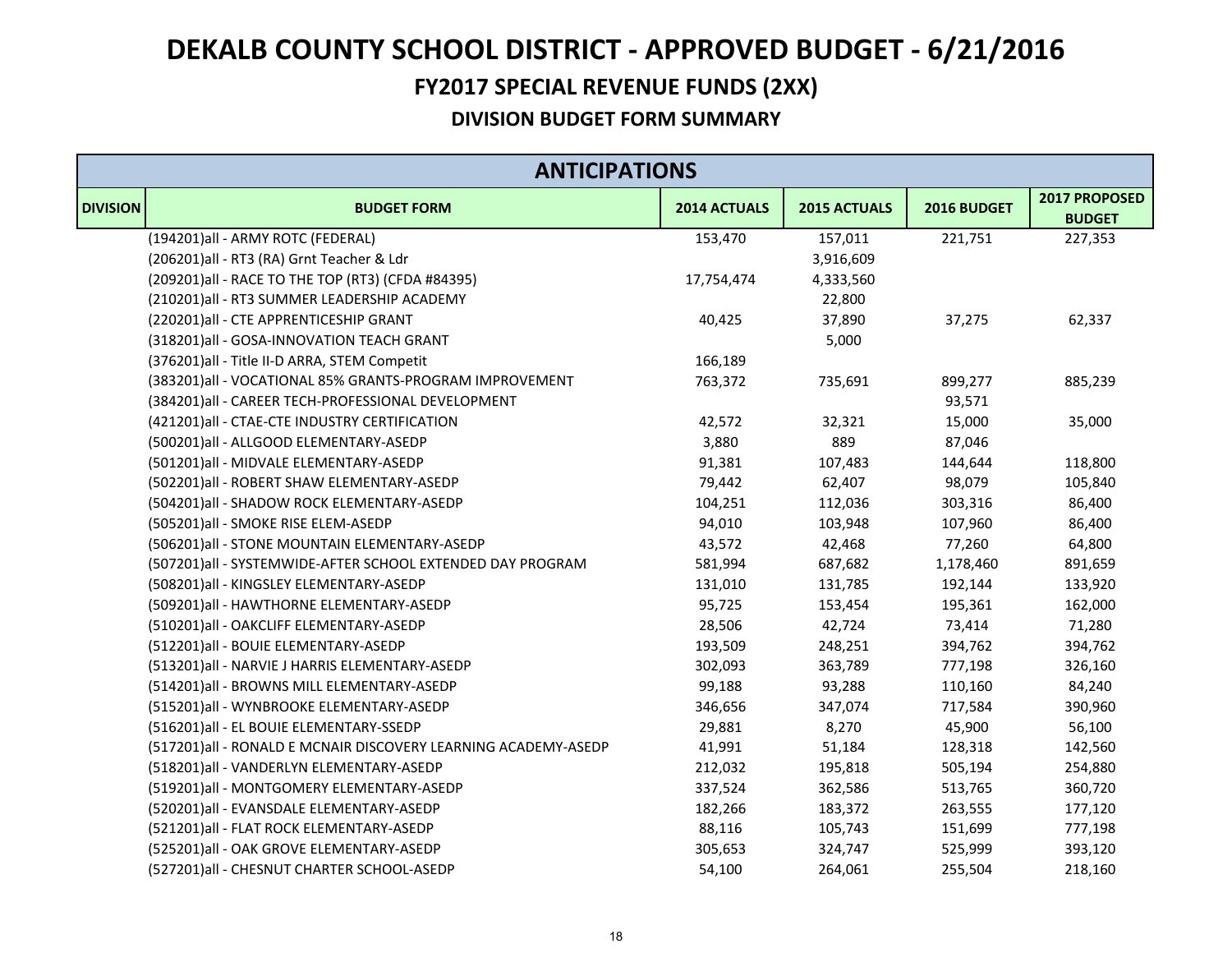### **FY2017 SPECIAL REVENUE FUNDS (2XX)**

| <b>ANTICIPATIONS</b> |                                                                  |              |              |             |                                |  |
|----------------------|------------------------------------------------------------------|--------------|--------------|-------------|--------------------------------|--|
| <b>DIVISION</b>      | <b>BUDGET FORM</b>                                               | 2014 ACTUALS | 2015 ACTUALS | 2016 BUDGET | 2017 PROPOSED<br><b>BUDGET</b> |  |
|                      | (528201)all - HAWTHORNE ELEMENTARY-SSEDP                         | 189          | 4,072        | 29,627      |                                |  |
|                      | (530201)all - CHAMPION THEME MIDDLE - ASEDP                      | 49,747       | 68,301       | 133,762     | 86,400                         |  |
|                      | (531201)all - PRINCETON ELEMENTARY-ASEDP                         | 121,884      | 125,064      | 204,906     | 131,760                        |  |
|                      | (532201)all - EVANSDALE ELEMENTARY-SSEDP                         |              | 14,127       |             |                                |  |
|                      | (536201)all - KITTREDGE MAGNET-ASEDP                             | 152,152      | 201,736      | 242,943     | 194,400                        |  |
|                      | (537201)all - WADSWORTH MAGNET-ASEDP                             | 70,987       | 93,078       | 208,839     | 133,920                        |  |
|                      | (538201)all - HUNTLEY HILLS ELEMENTARY-ASEDP                     | 116,439      | 148,465      | 272,450     | 146,880                        |  |
|                      | (540201)all - HENDERSON MILL ELEMENTARY-ASEDP                    | 102,240      | 123,079      | 156,928     | 162,000                        |  |
|                      | (544201)all - ASHFORD PARK ELEMENTARY-ASEDP                      | 162,665      | 233,683      | 275,958     | 216,000                        |  |
|                      | (549201)all - DUNWOODY ELEMENTARY-ASEDP                          | 309,655      | 355,357      | 628,331     | 365,040                        |  |
|                      | (550201)all - MCLENDON ELEMENTARY-ASEDP                          | 33,140       | 47,935       | 56,722      | 64,800                         |  |
|                      | (551201)all - PEACHCREST ELEMENTARY ASEDP                        | 5,135        |              | 5,135       |                                |  |
|                      | (552201)all - ROCK CHAPEL ELEMENTARY-ASEDP                       | 62,253       | 59,126       | 74,657      | 99,360                         |  |
|                      | (553201)all - LIVSEY ELEMENTARY -ASEDP                           | 176,173      | 178,879      | 252,838     | 235,440                        |  |
|                      | (556201)all - CARY REYNOLDS YMCA JUA                             | 13,000       |              | 15,000      | 15,000                         |  |
|                      | (557201)all - SEQUOYAH MS YMCA JUA                               | 26,000       |              | 30,000      | 30,000                         |  |
|                      | (561201)all - PINE RIDGE ES ASEDP                                |              | 81,298       | 132,166     | 86,400                         |  |
|                      | (562201)all - IDLEWOOD ES ASEDP                                  |              | 73,045       | 274,027     | 54,000                         |  |
|                      | (581201)all - OAKCLIFF YMCA JUA                                  | 26,000       |              | 30,000      |                                |  |
|                      | (583201)all - CHAPEL HILL ES ASEDP                               |              |              | 97,200      | 103,680                        |  |
|                      | (584201)all - STONE MILL ES ASEDP                                |              |              | 97,200      | 77,760                         |  |
|                      | (587201)all - EDWARD BYRNE MEMORIAL JAG                          |              | 37,873       | 36,677      | 36,677                         |  |
|                      | (593201)all - EDWARD BYRNE MEMORIAL JUSTICE ASSISTANCE GRANT-#18 |              | 33,298       | 33,298      |                                |  |
|                      | (594201)all - EDWARD BYRNE MEMORIAL JAG                          |              |              | 35,302      |                                |  |
|                      | (601201)all - SNAPFINGER ELEMENTARY-ASEDP                        |              |              | 108,000     | 62,640                         |  |
|                      | (602201)all - MONTCLAIR ELEMENTARY-ASEDP                         | 2,968        | 29,932       | 21,374      | 30,240                         |  |
|                      | (603201)all - MURPHY CANDLER ELEMENTARY-ASEDP                    | 88,634       | 90,852       | 181,423     | 97,200                         |  |
|                      | (604201)all - ROWLAND ELEMENTARY-ASEDP                           | 25,024       | 32,646       | 54,931      | 42,760                         |  |
|                      | (605201) all - BOB MATHIS ELEMENTARY ASEDP                       | 159          |              |             |                                |  |
|                      | (606201)all - DEKALB ELEM SCHOOL OF THE ARTS-ASEDP               |              |              |             | 224,532                        |  |
|                      | (606201)all - HOOPER ALEXANDER ELEMENTARY-ASEDP                  | 66,480       | 109,458      | 319,822     |                                |  |
|                      | (607201)all - STONEVIEW ELEMENTARY-ASEDP                         | 1,669        |              |             |                                |  |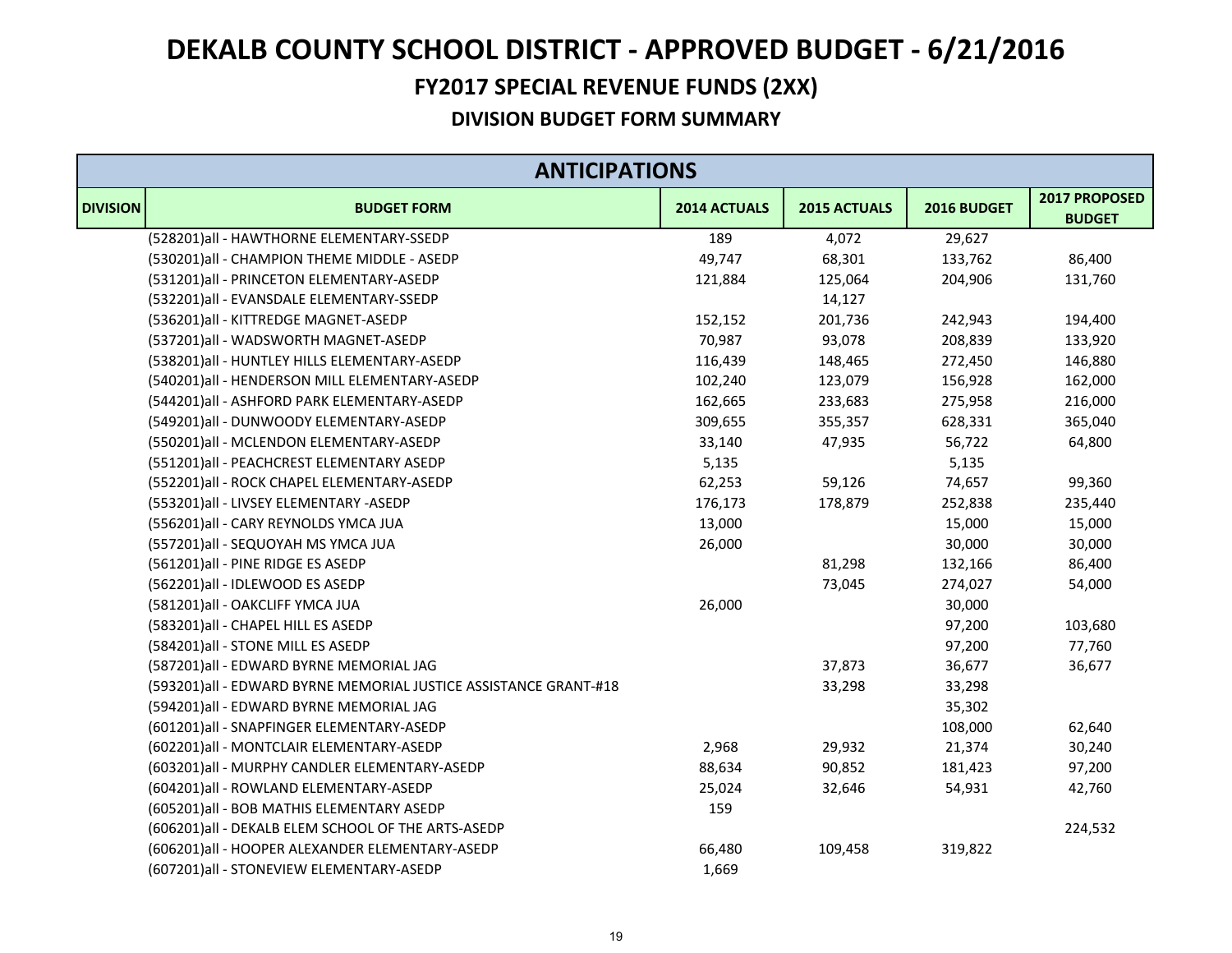### **FY2017 SPECIAL REVENUE FUNDS (2XX)**

| <b>ANTICIPATIONS</b> |                                                                  |              |              |             |                                |  |
|----------------------|------------------------------------------------------------------|--------------|--------------|-------------|--------------------------------|--|
| <b>DIVISION</b>      | <b>BUDGET FORM</b>                                               | 2014 ACTUALS | 2015 ACTUALS | 2016 BUDGET | 2017 PROPOSED<br><b>BUDGET</b> |  |
|                      | (608201)all - LAUREL RIDGE ELEM SSEDP                            |              |              | 35,911      |                                |  |
|                      | (609201)all - TEACHING AMERICAN HISTORY GRANT                    | 44           |              |             |                                |  |
|                      | (631201)all - AVONDALE ELEMENTARY-ASEDP                          |              |              | 108,001     | 75,600                         |  |
|                      | (634201)all - E.L.MILLER ELEMENTARY-SSEDP                        |              |              | 24,098      | 26,776                         |  |
|                      | (648201)all - VANDERLYN ELEMENTARY-SSEDP                         | 65,689       |              |             |                                |  |
|                      | (649201)all - SAGAMORE HILLS ELEMENTARY-ASEDP                    | 156,236      | 209,999      | 323,771     | 252,720                        |  |
|                      | (651201)all - CTAE - CTE EXTENDED DAY                            | 871,360      | 893,255      | 775,699     | 810,334                        |  |
|                      | (658201)all - DUNAIRE ELEMENTARY-ASEDP                           | 15,132       |              |             |                                |  |
|                      | (659201)all - EL MILLER ELEMENTARY-ASEDP                         | 59,356       | 74,710       | 115,040     | 140,400                        |  |
|                      | (661201)all - KNOLLWOOD ELEMENTARY-ASEDP                         | 34,640       |              |             |                                |  |
|                      | (662201)all - BROCKETT ELEMENTARY-ASEDP                          | 108,191      | 104,587      | 130,441     | 86,400                         |  |
|                      | (674201)all - CTAE - EXTENDED YEAR                               | 30,628       | 27,650       | 29,277      | 30,963                         |  |
|                      | (679201) all - SUMMER ENRICHMENT PROGRAM                         | 18,475       | 150          | 4,658       | 4,658                          |  |
|                      | (693201) all - BRIAR VISTA ELEMENTARY-SSEDP                      |              |              |             | 41,580                         |  |
|                      | (694201) all - CHESNUT CHARTER SCHOOL-SSEDP                      | 5,036        |              |             |                                |  |
|                      | (695201)all - RAINBOW ELEMENTARY-ASEDP                           | 69,852       |              |             |                                |  |
|                      | (698201) all - NARVIE HARRIS ELEMENTARY-SSEDP                    | 36,575       | 7,257        | 44,889      | 49,378                         |  |
|                      | (699201)all - BRIAR VISTA ELEMENTARY-ASEDP                       | 130,050      | 140,846      | 216,250     | 194,400                        |  |
|                      | (713201)all - MARBUT ELEMENTARY-ASEDP                            | 262,397      | 236,696      | 413,636     | 235,440                        |  |
|                      | (721201)all - WALLACE GRANT FOUNDATION                           |              | 500,000      | 250,000     |                                |  |
|                      | (725201) all - TITLE II-B, MATHEMATICS AND SCIENCE (CFDA# 84366) | 3,595        |              |             |                                |  |
|                      | (729201)all - MARBUT ELEMENTARY-SSEDP                            |              |              |             | 41,580                         |  |
|                      | (730201)all - WYNBROOKE ELEMENTARY-SSEDP                         | 16,335       | 15,550       | 79,382      |                                |  |
|                      | (731201)all - BRIARLAKE ELEMENTARY-ASEDP                         | 180,020      | 245,080      | 409,844     | 194,400                        |  |
|                      | (732201)all - FERNBANK ELEMENTARY-ASEDP                          | 257,864      | 235,132      | 479,705     | 406,080                        |  |
|                      | (733201)all - REDAN ELEMENTARY-ASEDP                             | 24,291       | 24,445       | 40,787      | 36,720                         |  |
|                      | (739201)all - AUSTIN-ASEDP                                       |              |              | 3,289       |                                |  |
|                      | (740201)all - CTAE-AG-EXTENDED DAY                               | 2,241        | 4,223        | 5,954       | 4,938                          |  |
|                      | (741201)all - CTAE-AG-EXTENDED YEAR                              | 1,680        | 1,923        | 2,786       | 5,108                          |  |
|                      | (744201)all - CTAE-Perkins IV-Perkins Plus                       |              | 22,670       | 24,160      | 22,968                         |  |
|                      | (745201) all - BRIARLAKE ELEMENTARY SSEDP                        | 10,911       |              |             |                                |  |
|                      | (748201)all - ROCKBRIDGE ELEMENTARY ASEDP                        | 2,704        |              | 97,245      | 34,560                         |  |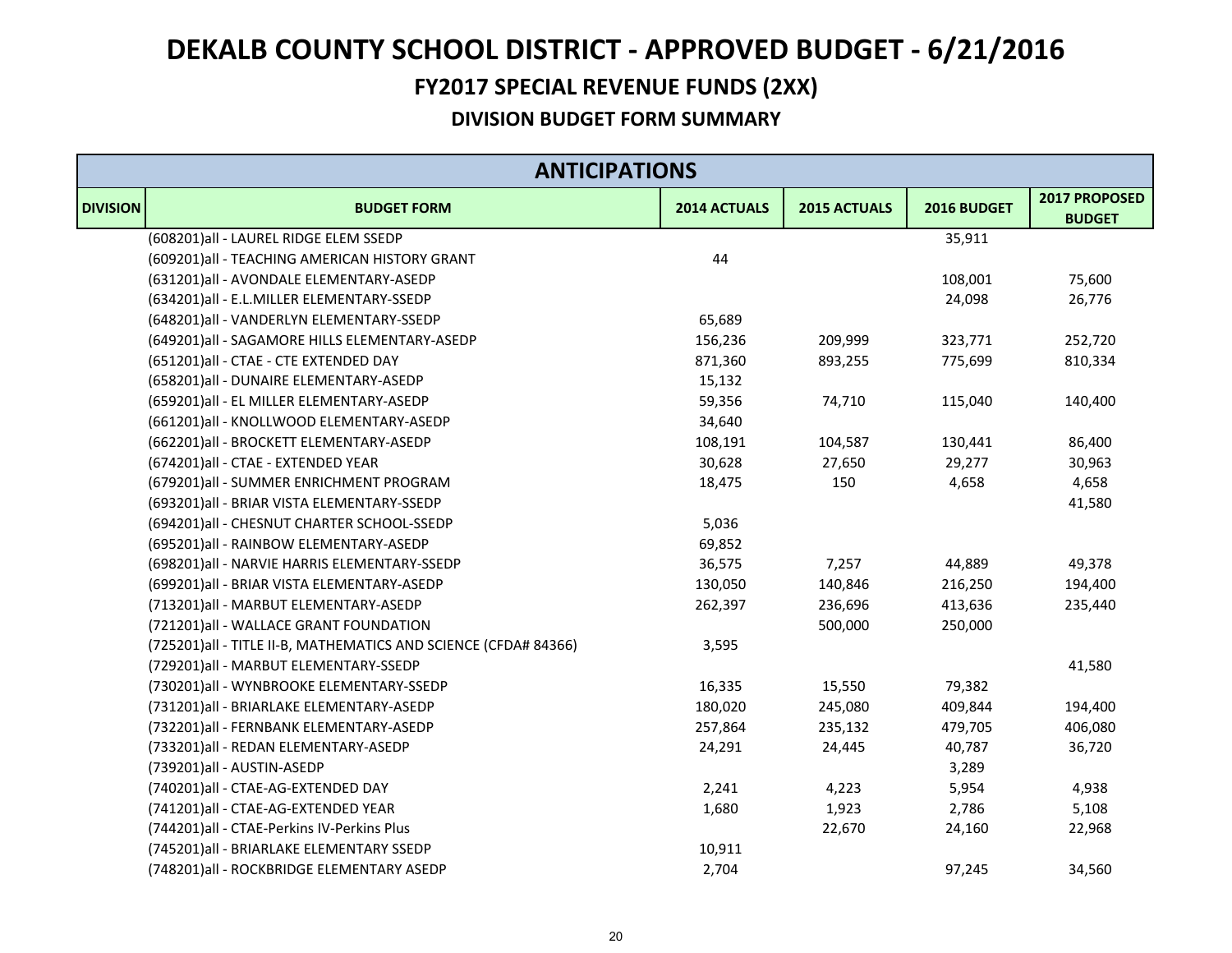### **FY2017 SPECIAL REVENUE FUNDS (2XX)**

|                        | <b>ANTICIPATIONS</b>                                                                 |                     |                     |             |                                       |  |  |
|------------------------|--------------------------------------------------------------------------------------|---------------------|---------------------|-------------|---------------------------------------|--|--|
| <b>DIVISION</b>        | <b>BUDGET FORM</b>                                                                   | <b>2014 ACTUALS</b> | <b>2015 ACTUALS</b> | 2016 BUDGET | <b>2017 PROPOSED</b><br><b>BUDGET</b> |  |  |
|                        | (749201)all - LAUREL RIDGE ELEMENTARY ASEDP<br>(764201)all - MOVE ON WHEN READY-7051 | 101,523             | 207,012<br>3,800    | 194,762     | 79,920                                |  |  |
| <b>Charter Schools</b> |                                                                                      | 269,675             | 1,949,183           | 445,463     | $\bf{0}$                              |  |  |
|                        | (566201) all - CHARTER SCHOOLS-FACILITIES                                            | 145,000             | 417,000             | 345,463     |                                       |  |  |
|                        | (591201)all - CHARTER SCHOOLS-STATE PLANNING                                         | 16.676              | 75,000              |             |                                       |  |  |
|                        | (629201)all - CHARTER SCHOOLS-FEDERAL DISSEM                                         |                     | 150,000             |             |                                       |  |  |
|                        | (640201) all - CHARTER SCHOOLS-IMPLEMENTATION                                        | 107.745             | 1,307,183           | 100,000     |                                       |  |  |
|                        | (668201) all - CHARTER SCHOOLS FED IMPLEM                                            | 254                 |                     |             |                                       |  |  |
| <b>Schools</b>         |                                                                                      | 31,996              | 26,491              | $\bf{0}$    | $\mathbf{0}$                          |  |  |
|                        | (705201)all - DEKALB ON-LINE ACADEMY                                                 | 31,996              | 26,491              |             |                                       |  |  |
|                        | <b>TOTAL ANTICIPATIONS</b>                                                           | 114,460,643         | 110,906,339         | 128,917,332 | 103,332,815                           |  |  |

| <b>APPROPRIATIONS</b> |                                                    |                     |                     |             |                                       |  |
|-----------------------|----------------------------------------------------|---------------------|---------------------|-------------|---------------------------------------|--|
| <b>DIVISION</b>       | <b>BUDGET FORM</b>                                 | <b>2014 ACTUALS</b> | <b>2015 ACTUALS</b> | 2016 BUDGET | <b>2017 PROPOSED</b><br><b>BUDGET</b> |  |
|                       | <b>Curriculum and Instruction</b>                  | 77,073,429          | 83,512,345          | 101,591,438 | 78,151,401                            |  |
|                       | (000203)all - FUND 203 - TITLE I                   | 2,215,518           | 2,130,442           | 4,150,858   |                                       |  |
|                       | (000204)all - FUND 204 - TITLE I                   | 539,150             | 2,998,051           | 1,550,297   | 3,940,616                             |  |
|                       | (003204)all - SUMMER READING                       |                     | 299,888             | 1,033,892   |                                       |  |
|                       | (012203)all - TITLE I - PRIVATE-NEGLECTED SCHOOLS  | 78,674              | 7,072               | 220,048     |                                       |  |
|                       | (012204) all - TITLE I - PRIVATE-NEGLECTED SCHOOLS | 2,490               | 124,658             | 50,553      | 304,860                               |  |
|                       | (015203) all - FLEXIBLE LEARNING PROGRAMS          | 871,841             | 1,106,462           | 1,830,644   |                                       |  |
|                       | (015204)all - FLEXIBLE LEARNING PROGRAMS           | 685,695             | 1,917,376           | 216,041     | 1,556,047                             |  |
|                       | (018203) all - EQUITABLE PARTICIPATION PRVSCH      |                     |                     | 35,478      |                                       |  |
|                       | (018204) all - EQUITABLE PARTICIPATION PRVSCH      |                     |                     | 24,473      | 7,624                                 |  |
|                       | (020203)all - TITLE I - SCHOOL IMPROVEMENT FY2005  | 1,260               |                     |             |                                       |  |
|                       | (024203)all - DISTINGUISHED SCHOOLS-FY05-06        | 161,802             | 4,164               | 175,681     |                                       |  |
|                       | (024204)all - DISTINGUISHED SCHOOLS-FY05-06        | 29,134              | 182,728             | (16, 530)   | 149,353                               |  |
|                       | (025203)all - COMP SCHOOL REFORM FY2005-2006       | 20,366              | 57,478              | 281,620     |                                       |  |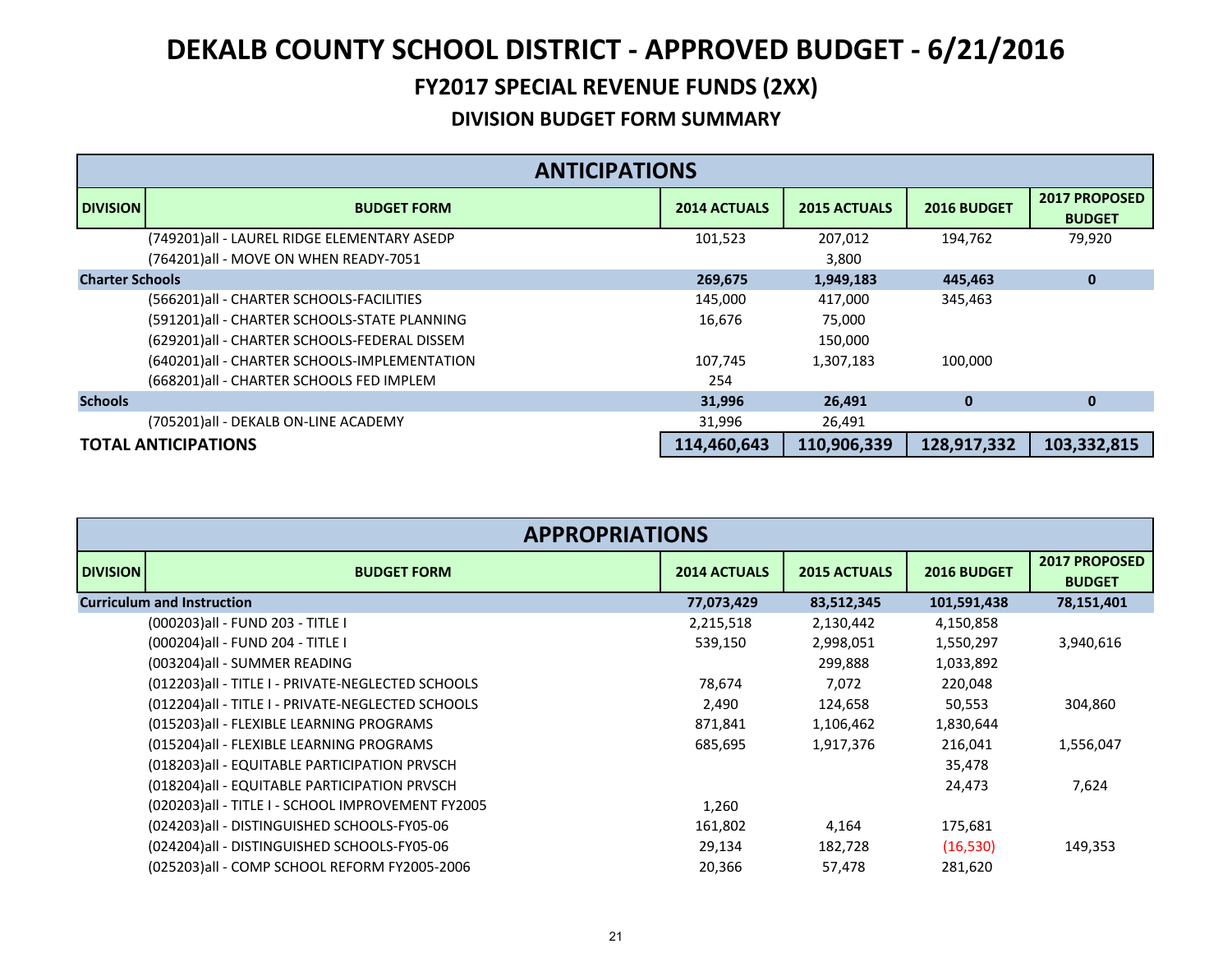### **FY2017 SPECIAL REVENUE FUNDS (2XX)**

|                 | <b>APPROPRIATIONS</b>                                     |              |              |             |                                |  |
|-----------------|-----------------------------------------------------------|--------------|--------------|-------------|--------------------------------|--|
| <b>DIVISION</b> | <b>BUDGET FORM</b>                                        | 2014 ACTUALS | 2015 ACTUALS | 2016 BUDGET | 2017 PROPOSED<br><b>BUDGET</b> |  |
|                 | (025204)all - COMP SCHOOL REFORM FY2005-2006              | 17,096       | 11,220       | 111,664     | 235,396                        |  |
|                 | (029204)all - SCHOOL IMPROVEMENT 2009-2010                |              |              |             |                                |  |
|                 | (030203)all - SCHOOL IMPROVEMENT G-FUNDS                  | 195,631      |              |             |                                |  |
|                 | (031203)all - SCHOOL IMPROVEMENT 2010-2011                | 967,954      | 382,854      | 2,006,000   |                                |  |
|                 | (031204)all - SCHOOL IMPROVEMENT (10003A)                 | 309,803      | 1,111,710    | (39, 919)   | 1,621,410                      |  |
|                 | (042201)all - SP ED CAPACITY/IMPROVEMENT                  |              |              | 90,000      |                                |  |
|                 | (046201)all - SPEC ED-SPI                                 | 46,999       | 17,314       | 35,411      | 35,411                         |  |
|                 | (048201)all - SED FEDERAL VIB SPECIAL PROJECT             | 441,666      | 359,513      | 588,533     | 418,082                        |  |
|                 | (050201)all - SPECIAL EDUCATION-VIB FLOWTHROUGH           | 17,584,099   | 21,179,694   | 23,655,718  | 22,316,261                     |  |
|                 | (054201)all - SED STATE GRANT                             | 3,260,692    | 3,243,466    | 3,260,614   | 3,864,942                      |  |
|                 | (055201)all - RESIDENTAL TREATMENT CENTER GR              | 257,654      | 235,729      | 292,870     |                                |  |
|                 | (057201)all - GLRS FEDERAL VIB SPECIAL PROJECT            | 378,397      | 443,959      | 656,558     | 451,707                        |  |
|                 | (058201)all - SPECIAL EDUCATION-PRESCHOOL-REGULAR PROJECT | 454,466      | 318,189      | 892,697     | 459,114                        |  |
|                 | (072201) all - TITLE IIIA                                 | 1,592,670    | 2,744,551    | 1,968,152   |                                |  |
|                 | (078201)all - HB 1404 SUPPORT GRANT                       | 176,049      | 145,161      | 180,000     | 190,361                        |  |
|                 | (106201) all - TEACHER QUALITY PARTNERSHIPS GRANT (NET-Q) | 48,322       | 33,410       | 56,206      | 56,206                         |  |
|                 | (107201)all - UNIVERSITY MENTOR TEACHER STIPENDS          |              | 4,595        |             |                                |  |
|                 | (110204)all - DISTINGUISHED SCHOOLS 09-10                 |              | 11,499       |             |                                |  |
|                 | (111204)all - DISTINGUISHED SCHOOLS 10-11                 | 412          | 13,778       |             |                                |  |
|                 | (126201)all - PRESCHOOL HANDICAPPED STATE GRANT           | 1,880,136    | 1,815,779    | 2,260,500   | 2,517,130                      |  |
|                 | (178201)all - PRE-KINDERGARTEN (LOTTERY)                  | 7,633,119    | 7,786,205    | 7,345,034   | 9,417,392                      |  |
|                 | (300203) all - TITLE I LOCAL FUNDS                        | 321,940      | 26,219       | 625,450     |                                |  |
|                 | (300204) all - TITLE I LOCAL FUNDS                        | 694,595      | 321,111      | 151,519     | 502,436                        |  |
|                 | (301203)all - PARENTAL INVOLVEMENT                        | 759,090      | 103,275      | 915,798     |                                |  |
|                 | (301204)all - PARENTAL INVOLVEMENT                        | 154,670      | 697,672      | 1,851,076   | 392,552                        |  |
|                 | (302203) all - DISTRICT PARENTAL INVOLVEMENT              |              |              | 863,640     |                                |  |
|                 | (302204) all - DISTRICT PARENTAL INVOLVEMENT              |              |              |             | 15,560                         |  |
|                 | (351201)all - GLENN RESEARCH CENTER PARTNERSHIP           | 40,041       | 21,392       | 40,352      | 39,292                         |  |
|                 | (378201) all - TITLE II-A, IMPROVING TEACHER QUALITY      | 3,760,683    | 3,562,841    | 3,919,035   | 2,987,412                      |  |
|                 | (386201) all - TITLE II-A, ADVANCE PLACEMENT              | 21,700       | 6,425        |             | 7,160                          |  |
|                 | (392201)all - REFUGEE SCHOOL IMPACT GRANT                 | 143,854      | 18,140       |             |                                |  |
|                 | (400203)all - SCHOOLWIDE PROGRAMS                         | 19,583,506   | 4,620,325    | 30,967,565  |                                |  |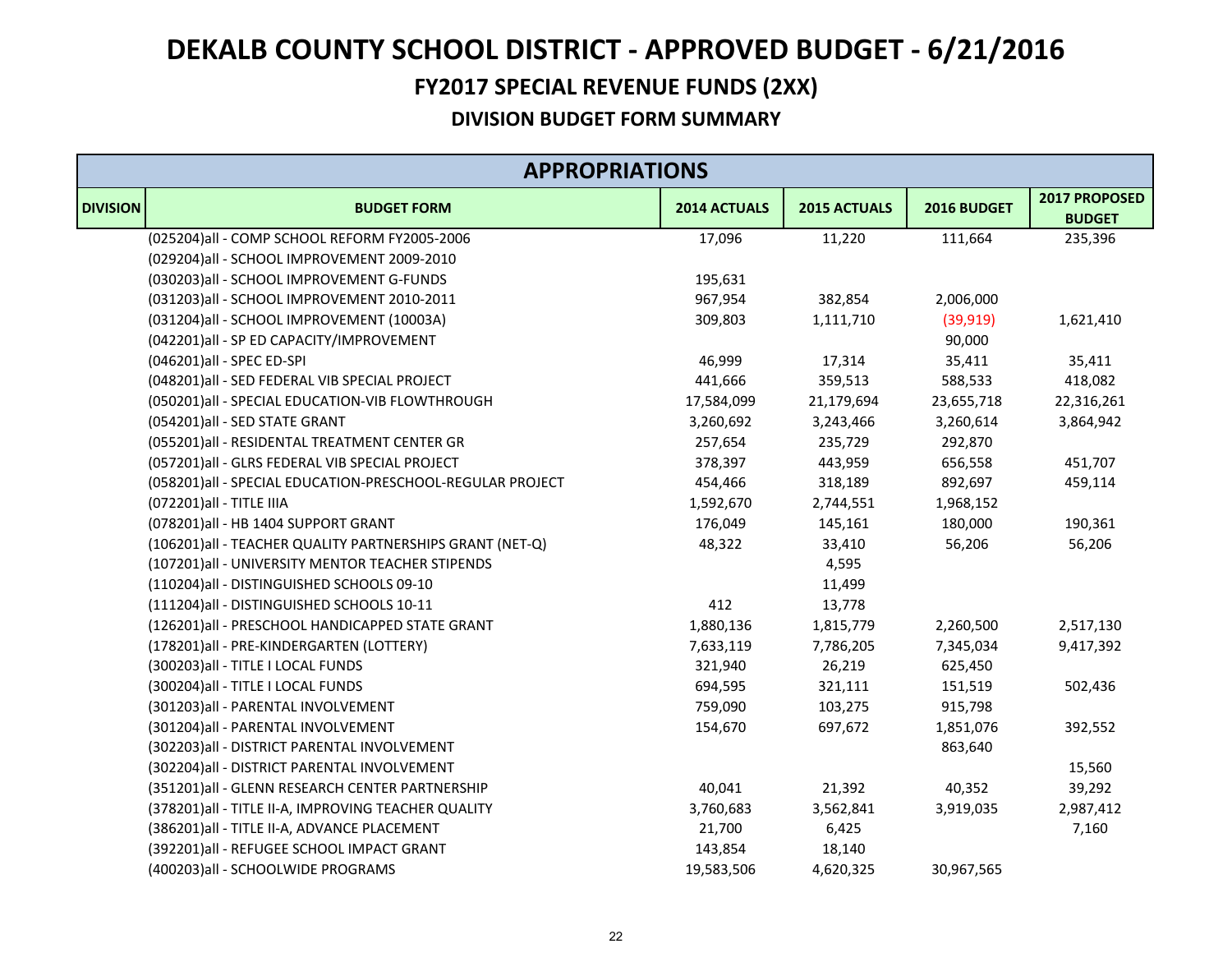### **FY2017 SPECIAL REVENUE FUNDS (2XX)**

|                 | <b>APPROPRIATIONS</b>                                                   |              |              |             |                                |  |
|-----------------|-------------------------------------------------------------------------|--------------|--------------|-------------|--------------------------------|--|
| <b>DIVISION</b> | <b>BUDGET FORM</b>                                                      | 2014 ACTUALS | 2015 ACTUALS | 2016 BUDGET | 2017 PROPOSED<br><b>BUDGET</b> |  |
|                 | (400204) all - SCHOOLWIDE PROGRAMS                                      | 10,147,774   | 23,777,280   | 8,923,941   | 26,253,145                     |  |
|                 | (463201)all - PROFESSIONAL DEVELOPMENT-LOCAL SOURCES                    | (115)        |              |             |                                |  |
|                 | (530203)all - SCHOOL IMPROVEMENT 1003g GRANT-ARRA                       | 566,765      | 439,705      |             |                                |  |
|                 | (530204)all - SCHOOL IMPROVEMENT 1003g GRANT-ARRA                       |              | 16,865       |             |                                |  |
|                 | (546201)all - MENTORING-DONATIONS                                       |              |              | 1,250       |                                |  |
|                 | (613201) all - SMALLER LEARNING COMMUNITY                               | 398,982      | 22,558       |             |                                |  |
|                 | (615201)all - TAPP - TEACHER ACADEMY FOR PREPARATION PEDAGOGY           | 24,385       | 1,518        | 11,322      | 11,322                         |  |
|                 | (622201)all - EQUIPMENT GRANT AGREEMENT                                 | 3,227        | 981,943      |             |                                |  |
|                 | (625201)all - ALTERNATIVE PREP PROGRAM                                  | (3,002)      | 37,640       | 49,130      | 49,051                         |  |
|                 | (628201)all - PACES- Prep of Alt Certified Educators in Spec Ed         | 66,293       | 2,500        |             |                                |  |
|                 | (630201)all - GA NTEP - RTTT PLAN AWARD                                 |              | 5,507        | 2,589       | 2,589                          |  |
|                 | (635201)all - TRANSITION TO TEACHING                                    | 228,125      | 51,802       | 179,428     | 179,428                        |  |
|                 | (641201)all - TITLE IV-B, 21ST CENTURY COMMUNITY LEARNING (CFDA# 84287) | 308,526      | 101,177      |             |                                |  |
|                 | (664201)all - PLANETARIUM PROCEEDS                                      | 1,296        | 9,505        | 25,000      | 18,000                         |  |
|                 | (766201)all - CREST ED                                                  |              |              | 151,250     | 151,542                        |  |
|                 | <b>Facilities and Operations</b>                                        | 191,078      | 2,393,836    | 2,393,820   | 450,000                        |  |
|                 | (411201)all - PUPIL TRANSPORTATION - STATE BONDS                        |              | 2,393,820    | 2,393,820   | 450,000                        |  |
|                 | (704201)all - TRANSPORTATION-DECATUR                                    | 16,587       |              |             |                                |  |
|                 | (757201)all - MLK, JR HIGH SCHOOL CELL TOWER                            | 1,539        |              |             |                                |  |
|                 | (763201)all - DUAL IMMERSION GRANT                                      | 18,048       | 16           |             |                                |  |
|                 | (765201)all - GEORGIA RETROFIT GRANT                                    | 154,904      |              |             |                                |  |
| <b>Finance</b>  |                                                                         | 74,199       | 110,801      | 57,750      | 40,000                         |  |
|                 | (706201)all - COKE PROJECT                                              | 74,199       | 110,801      | 57,750      | 40,000                         |  |
|                 | (665201)all - INDIRECT COST PROJECT                                     |              |              |             |                                |  |
|                 | <b>Human Capital Management</b>                                         | $\mathbf{0}$ | $\pmb{0}$    | 1,100,000   | 1,100,000                      |  |
|                 | (718201) all - STATE MATH & SCIENCE SUPPLEMENTS                         |              |              | 1,100,000   | 1,100,000                      |  |
|                 | <b>Information Technology</b>                                           | $\mathbf 0$  | $\pmb{0}$    | 5,998,550   | 5,998,550                      |  |
|                 | (016201)all - CONNECTIONS FOR CLASSROOMS                                |              |              | 5,998,550   | 5,998,550                      |  |
|                 | <b>Student Support &amp; Intervention</b>                               | 26,568,282   | 19,569,478   | 16,703,871  | 14,475,401                     |  |
|                 | (001201)all - EMPLOYEE-STUDENT ID CARD SYS                              | (1)          | 902          | 2,364       |                                |  |
|                 | (010201)all - GOHS-SADD                                                 | 12,580       | 1,055        |             |                                |  |
|                 | (027201)all - DCSS INSTRUMENTAL MUSIC                                   |              | (1,757)      |             |                                |  |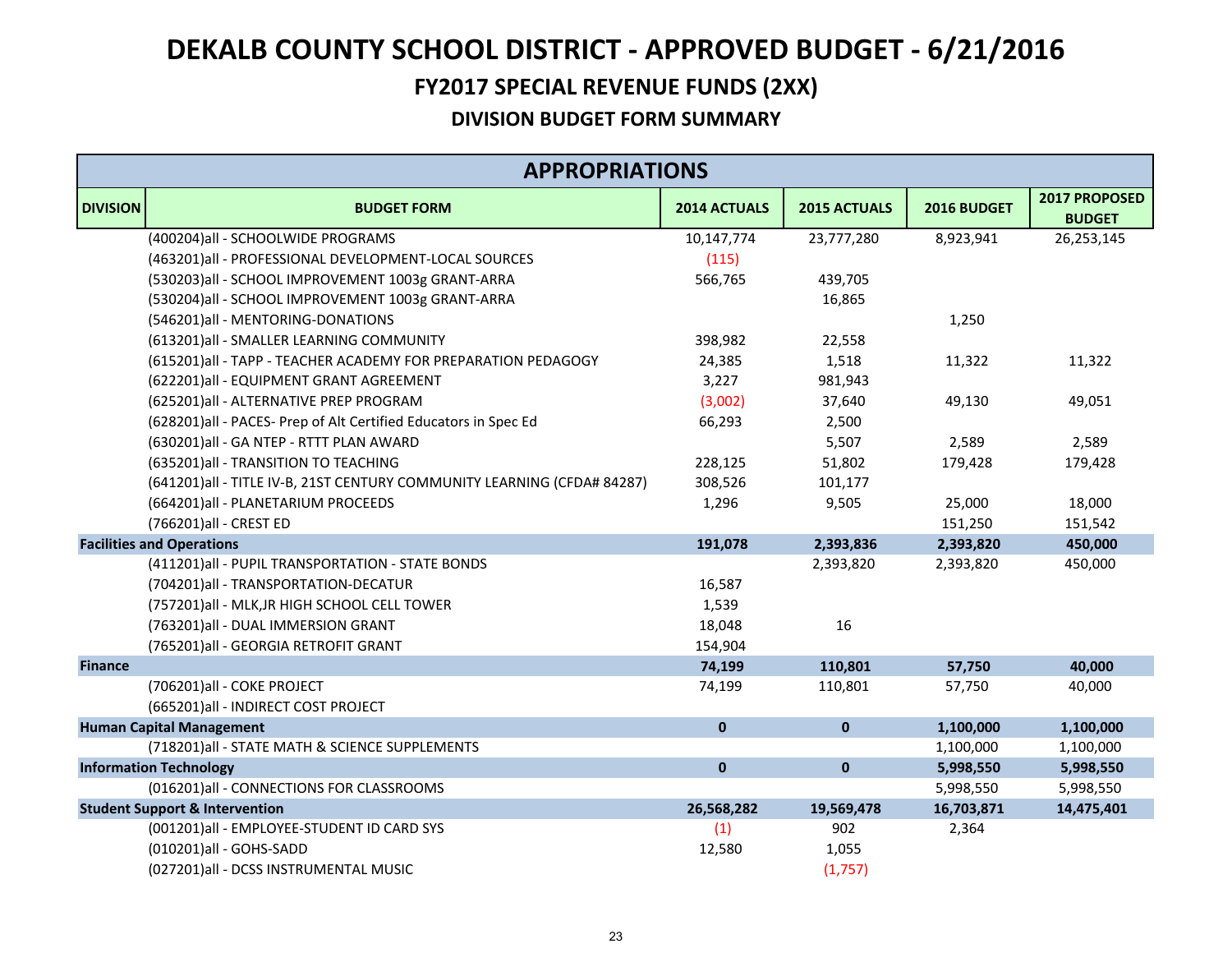### **FY2017 SPECIAL REVENUE FUNDS (2XX)**

|                 | <b>APPROPRIATIONS</b>                                      |              |              |             |                                |  |  |
|-----------------|------------------------------------------------------------|--------------|--------------|-------------|--------------------------------|--|--|
| <b>DIVISION</b> | <b>BUDGET FORM</b>                                         | 2014 ACTUALS | 2015 ACTUALS | 2016 BUDGET | 2017 PROPOSED<br><b>BUDGET</b> |  |  |
|                 | (072201) all - TITLE IIIA                                  |              |              |             | 1,329,520                      |  |  |
|                 | (079201)all - TEACHER OF THE YEAR PROGRAM                  |              |              | 1,014       | 1,041                          |  |  |
|                 | (088201)all - EDUCATION FOR HOMELESS CHILDREN & YOUTH      | 35,359       | 31,708       | 51,829      | 51,829                         |  |  |
|                 | (105201)all - BOH SCH-BASED HEALTH CTR PROGRAM             | 500          | 5,000        |             |                                |  |  |
|                 | (146201)all - GA POWER FOUNDATION                          |              |              | 3,000       |                                |  |  |
|                 | (185201) all - AIR FORCE ROTC(FEDERAL)                     | 623,822      | 683,182      | 734,555     | 705,188                        |  |  |
|                 | (186201)all - NAVY ROTC (FEDERAL)                          | 929,959      | 877,933      | 893,884     | 1,019,466                      |  |  |
|                 | (194201)all - ARMY ROTC (FEDERAL)                          | 203,231      | 209,317      | 221,751     | 227,353                        |  |  |
|                 | (205201)all - RT3 (RA) Standards and Assessment            | 443,797      | 200,760      |             |                                |  |  |
|                 | (206201)all - RT3 (RA) Grnt Teacher & Ldr                  | 11,860       | 3,128,507    |             |                                |  |  |
|                 | (209201) all - RACE TO THE TOP (RT3) (CFDA #84395)         | 16,502,429   | 4,930,319    |             |                                |  |  |
|                 | (210201)all - RT3 SUMMER LEADERSHIP ACADEMY                | 233          |              |             |                                |  |  |
|                 | (220201)all - CTE APPRENTICESHIP GRANT                     | 44,581       | 37,718       | 37,275      | 62,337                         |  |  |
|                 | (318201)all - GOSA-INNOVATION TEACH GRANT                  |              | 5,000        |             |                                |  |  |
|                 | (376201)all - Title II-D ARRA, STEM Competit               | 9,523        |              |             |                                |  |  |
|                 | (383201)all - VOCATIONAL 85% GRANTS-PROGRAM IMPROVEMENT    | 674,330      | 909,077      | 899,277     | 885,239                        |  |  |
|                 | (384201)all - CAREER TECH-PROFESSIONAL DEVELOPMENT         |              |              | 93,571      |                                |  |  |
|                 | (421201) all - CTAE-CTE INDUSTRY CERTIFICATION             | 39,177       | 32,321       | 15,000      | 35,000                         |  |  |
|                 | (500201)all - ALLGOOD ELEMENTARY-ASEDP                     | 388          | 89           | 87,046      |                                |  |  |
|                 | (501201)all - MIDVALE ELEMENTARY-ASEDP                     | 102,710      | 99,822       | 144,644     | 118,800                        |  |  |
|                 | (502201)all - ROBERT SHAW ELEMENTARY-ASEDP                 | 67,998       | 69,480       | 98,079      | 105,840                        |  |  |
|                 | (504201)all - SHADOW ROCK ELEMENTARY-ASEDP                 | 66,313       | 79,324       | 303,316     | 86,400                         |  |  |
|                 | (505201)all - SMOKE RISE ELEM-ASEDP                        | 105,685      | 92,923       | 107,960     | 86,400                         |  |  |
|                 | (506201)all - STONE MOUNTAIN ELEMENTARY-ASEDP              | 35,866       | 48,231       | 77,260      | 64,800                         |  |  |
|                 | (507201)all - SYSTEMWIDE-AFTER SCHOOL EXTENDED DAY PROGRAM | 292,967      | 210,515      | 398,638     | 281,196                        |  |  |
|                 | (508201)all - KINGSLEY ELEMENTARY-ASEDP                    | 155,544      | 173,087      | 192,144     | 133,920                        |  |  |
|                 | (509201)all - HAWTHORNE ELEMENTARY-ASEDP                   | 74,393       | 166,877      | 195,361     | 162,000                        |  |  |
|                 | (510201)all - OAKCLIFF ELEMENTARY-ASEDP                    | 47,222       | 33,549       | 73,414      | 71,280                         |  |  |
|                 | (512201)all - BOUIE ELEMENTARY-ASEDP                       | 143,022      | 174,981      | 394,762     | 394,762                        |  |  |
|                 | (513201)all - NARVIE J HARRIS ELEMENTARY-ASEDP             | 288,491      | 303,100      | 777,198     | 326,160                        |  |  |
|                 | (514201)all - BROWNS MILL ELEMENTARY-ASEDP                 | 73,465       | 77,819       | 110,160     | 84,240                         |  |  |
|                 | (515201)all - WYNBROOKE ELEMENTARY-ASEDP                   | 415,237      | 349,487      | 717,584     | 390,960                        |  |  |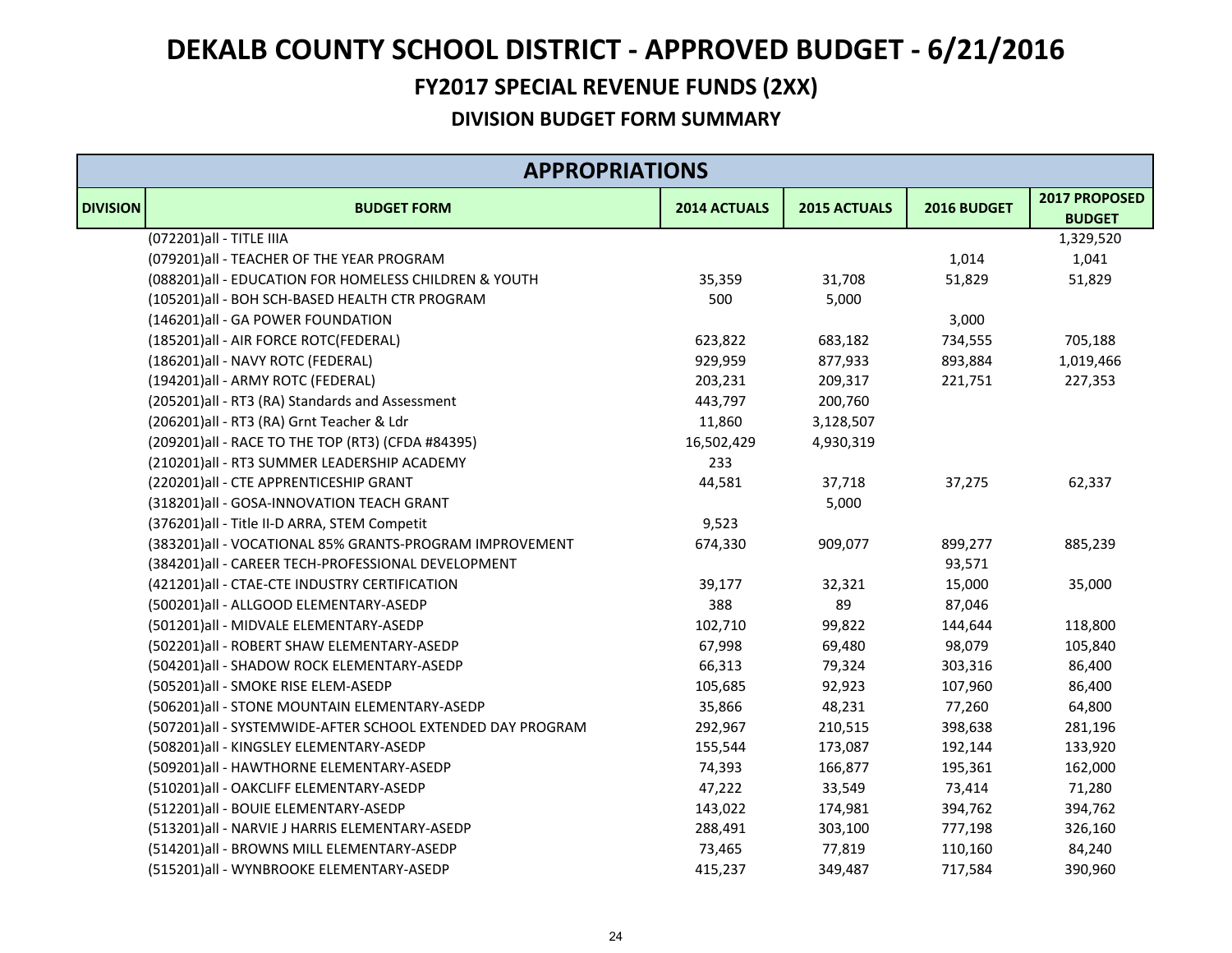### **FY2017 SPECIAL REVENUE FUNDS (2XX)**

|                 | <b>APPROPRIATIONS</b>                                          |              |              |             |                                |  |  |
|-----------------|----------------------------------------------------------------|--------------|--------------|-------------|--------------------------------|--|--|
| <b>DIVISION</b> | <b>BUDGET FORM</b>                                             | 2014 ACTUALS | 2015 ACTUALS | 2016 BUDGET | 2017 PROPOSED<br><b>BUDGET</b> |  |  |
|                 | (516201)all - EL BOUIE ELEMENTARY-SSEDP                        | 32,947       | 22,170       | 45,900      | 56,100                         |  |  |
|                 | (517201)all - RONALD E MCNAIR DISCOVERY LEARNING ACADEMY-ASEDP | 42,268       | 115,020      | 128,318     | 142,560                        |  |  |
|                 | (518201)all - VANDERLYN ELEMENTARY-ASEDP                       | 173,692      | 213,753      | 505,194     | 254,880                        |  |  |
|                 | (519201)all - MONTGOMERY ELEMENTARY-ASEDP                      | 311,932      | 287,902      | 513,765     | 360,720                        |  |  |
|                 | (520201)all - EVANSDALE ELEMENTARY-ASEDP                       | 177,815      | 202,977      | 263,555     | 177,120                        |  |  |
|                 | (521201)all - FLAT ROCK ELEMENTARY-ASEDP                       | 99,859       | 72,796       | 151,699     | 777,198                        |  |  |
|                 | (525201)all - OAK GROVE ELEMENTARY-ASEDP                       | 277,784      | 388,609      | 525,999     | 393,120                        |  |  |
|                 | (527201)all - CHESNUT CHARTER SCHOOL-ASEDP                     | 82,545       | 188,588      | 255,504     | 218,160                        |  |  |
|                 | (528201)all - HAWTHORNE ELEMENTARY-SSEDP                       | 4,725        | 13,986       | 29,627      |                                |  |  |
|                 | (530201)all - CHAMPION THEME MIDDLE - ASEDP                    | 52,271       | 43,950       | 133,762     | 86,400                         |  |  |
|                 | (531201)all - PRINCETON ELEMENTARY-ASEDP                       | 152,261      | 158,216      | 204,906     | 131,760                        |  |  |
|                 | (532201)all - EVANSDALE ELEMENTARY-SSEDP                       |              | 1,413        |             |                                |  |  |
|                 | (534201)all - FERNBANK ELEMENTARY-SSEDP                        | 9,078        | 18,763       |             |                                |  |  |
|                 | (536201)all - KITTREDGE MAGNET-ASEDP                           | 163,837      | 151,927      | 258,063     | 194,400                        |  |  |
|                 | (537201)all - WADSWORTH MAGNET-ASEDP                           | 75,311       | 83,315       | 208,839     | 133,920                        |  |  |
|                 | (538201) all - HUNTLEY HILLS ELEMENTARY-ASEDP                  | 84,841       | 134,974      | 272,450     | 146,880                        |  |  |
|                 | (540201)all - HENDERSON MILL ELEMENTARY-ASEDP                  | 134,710      | 111,017      | 156,928     | 162,000                        |  |  |
|                 | (544201)all - ASHFORD PARK ELEMENTARY-ASEDP                    | 162,825      | 164,991      | 275,958     | 216,000                        |  |  |
|                 | (549201)all - DUNWOODY ELEMENTARY-ASEDP                        | 227,596      | 285,124      | 628,331     | 365,040                        |  |  |
|                 | (550201)all - MCLENDON ELEMENTARY-ASEDP                        | 20,810       | 53,460       | 56,722      | 64,800                         |  |  |
|                 | (551201)all - PEACHCREST ELEMENTARY ASEDP                      |              |              | 5,135       |                                |  |  |
|                 | (552201)all - ROCK CHAPEL ELEMENTARY-ASEDP                     | 85,721       | 77,991       | 74,657      | 99,360                         |  |  |
|                 | (553201)all - LIVSEY ELEMENTARY -ASEDP                         | 191,549      | 213,581      | 252,838     | 235,440                        |  |  |
|                 | (556201)all - CARY REYNOLDS YMCA JUA                           |              | 14,200       | 15,000      | 15,000                         |  |  |
|                 | (557201)all - SEQUOYAH MS YMCA JUA                             |              | 28,000       | 30,000      | 30,000                         |  |  |
|                 | (561201)all - PINE RIDGE ES ASEDP                              |              | 57,132       | 132,166     | 86,400                         |  |  |
|                 | (562201)all - IDLEWOOD ES ASEDP                                |              | 56,227       | 122,657     | 54,000                         |  |  |
|                 | (581201)all - OAKCLIFF YMCA JUA                                |              | 28,000       | 30,000      |                                |  |  |
|                 | (583201)all - CHAPEL HILL ES ASEDP                             |              |              | 97,200      | 103,680                        |  |  |
|                 | (584201)all - STONE MILL ES ASEDP                              |              |              | 97,200      | 77,760                         |  |  |
|                 | (586201)all - SAFE ROUTES TO SCHOOLS                           | 5,830        | (187)        |             |                                |  |  |
|                 | (587201)all - EDWARD BYRNE MEMORIAL JAG                        |              | 38,650       | 36,677      | 36,677                         |  |  |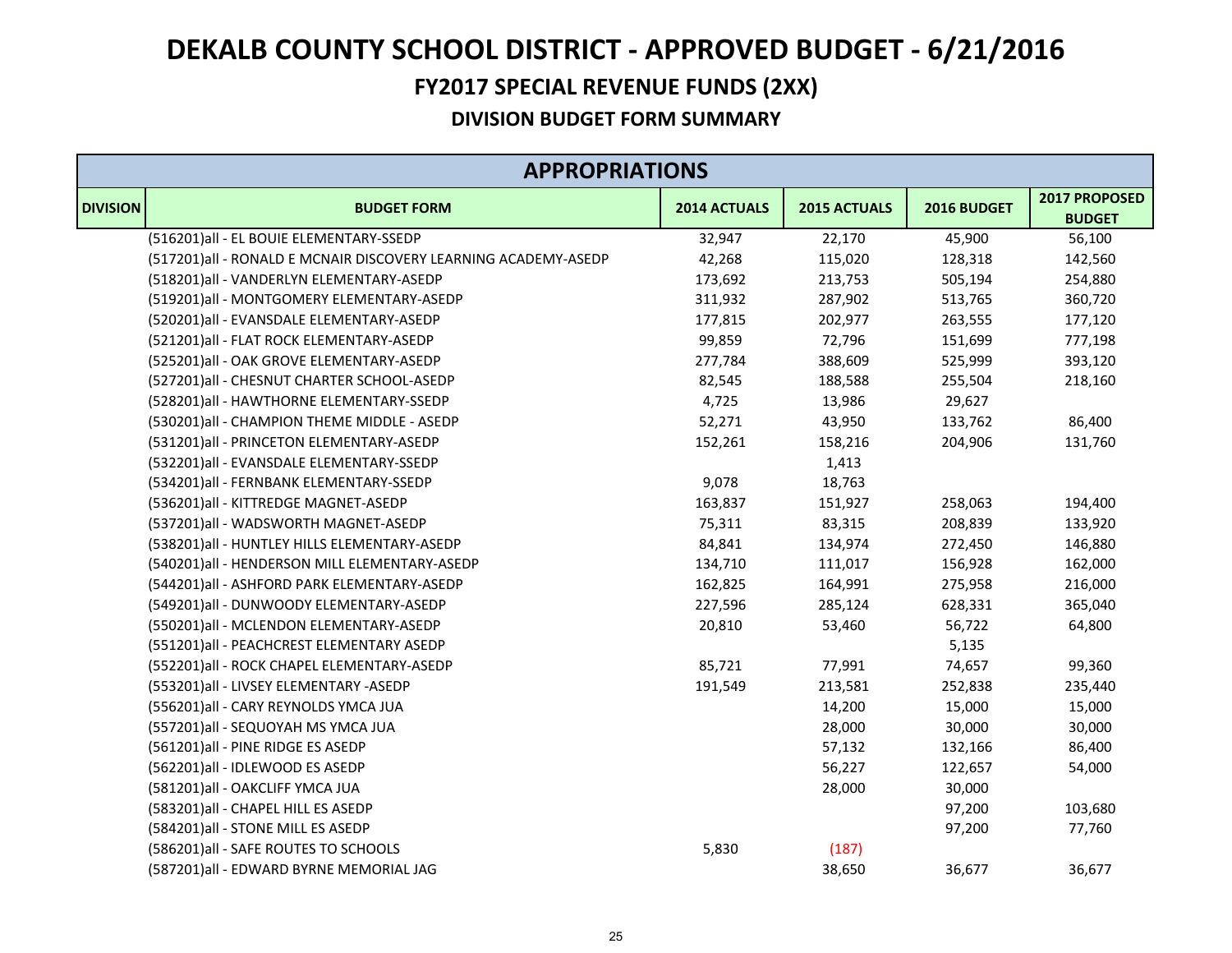### **FY2017 SPECIAL REVENUE FUNDS (2XX)**

|                 | <b>APPROPRIATIONS</b>                                            |              |              |             |                                |  |
|-----------------|------------------------------------------------------------------|--------------|--------------|-------------|--------------------------------|--|
| <b>DIVISION</b> | <b>BUDGET FORM</b>                                               | 2014 ACTUALS | 2015 ACTUALS | 2016 BUDGET | 2017 PROPOSED<br><b>BUDGET</b> |  |
|                 | (588201)all - EDWARD BYRNE JUSTICE GRANT #16                     | 46,746       | 1,066        |             |                                |  |
|                 | (593201)all - EDWARD BYRNE MEMORIAL JUSTICE ASSISTANCE GRANT-#18 |              |              | 33,298      |                                |  |
|                 | (594201)all - EDWARD BYRNE MEMORIAL JAG                          |              |              | 35,302      |                                |  |
|                 | (601201)all - SNAPFINGER ELEMENTARY-ASEDP                        |              |              | 108,000     | 62,640                         |  |
|                 | (602201)all - MONTCLAIR ELEMENTARY-ASEDP                         | 15,850       | 19,257       | 21,374      | 30,240                         |  |
|                 | (603201)all - MURPHY CANDLER ELEMENTARY-ASEDP                    | 74,011       | 78,444       | 181,423     | 97,200                         |  |
|                 | (604201)all - ROWLAND ELEMENTARY-ASEDP                           | 24,582       | 34,744       | 54,931      | 42,760                         |  |
|                 | (606201)all - DEKALB ELEM SCHOOL OF THE ARTS-ASEDP               |              |              |             | 224,532                        |  |
|                 | (606201)all - HOOPER ALEXANDER ELEMENTARY-ASEDP                  | 48,518       | 91,831       | 319,822     |                                |  |
|                 | (608201)all - LAUREL RIDGE ELEM SSEDP                            | 7,783        | 20,593       | 35,911      |                                |  |
|                 | (612201)all - SUCCESS FOR ALL FOUNDATION                         | 15,333       |              |             |                                |  |
|                 | (619201)all - TURNER FOUNDATION GRANT                            | 6,308        |              |             |                                |  |
|                 | (631201)all - AVONDALE ELEMENTARY-ASEDP                          |              |              | 108,001     | 75,600                         |  |
|                 | (634201)all - E.L.MILLER ELEMENTARY-SSEDP                        |              |              | 24,098      | 26,776                         |  |
|                 | (648201)all - VANDERLYN ELEMENTARY-SSEDP                         | 51,506       |              |             |                                |  |
|                 | (649201)all - SAGAMORE HILLS ELEMENTARY-ASEDP                    | 146,972      | 230,622      | 323,771     | 252,720                        |  |
|                 | (651201)all - CTAE - CTE EXTENDED DAY                            | 869,998      | 897,122      | 775,699     | 810,334                        |  |
|                 | (654201)all - PACT+-Partership Alternative                       | 37,507       | 92           |             |                                |  |
|                 | (659201)all - EL MILLER ELEMENTARY-ASEDP                         | 65,345       | 98,738       | 115,040     | 140,400                        |  |
|                 | (662201)all - BROCKETT ELEMENTARY-ASEDP                          | 119,876      | 136,530      | 130,441     | 86,400                         |  |
|                 | (674201)all - CTAE - EXTENDED YEAR                               | 41,845       | 31,633       | 29,277      | 30,963                         |  |
|                 | (679201)all - SUMMER ENRICHMENT PROGRAM                          | 18,946       | 18,795       | 4,658       | 4,658                          |  |
|                 | (693201)all - BRIAR VISTA ELEMENTARY-SSEDP                       |              |              |             | 41,580                         |  |
|                 | (694201) all - CHESNUT CHARTER SCHOOL-SSEDP                      | 14,793       | 1,159        |             |                                |  |
|                 | (698201) all - NARVIE HARRIS ELEMENTARY-SSEDP                    | 38,311       | 23,913       | 44,889      | 49,378                         |  |
|                 | (699201) all - BRIAR VISTA ELEMENTARY-ASEDP                      | 116,215      | 199,712      | 216,250     | 194,400                        |  |
|                 | (713201)all - MARBUT ELEMENTARY-ASEDP                            | 270,897      | 229,970      | 413,636     | 235,440                        |  |
|                 | (721201)all - WALLACE GRANT FOUNDATION                           |              | 493,721      | 250,000     |                                |  |
|                 | (729201)all - MARBUT ELEMENTARY-SSEDP                            |              |              |             | 41,580                         |  |
|                 | (730201)all - WYNBROOKE ELEMENTARY-SSEDP                         | 31,375       | 1,735        | 79,382      |                                |  |
|                 | (731201)all - BRIARLAKE ELEMENTARY-ASEDP                         | 183,761      | 380,385      | 409,844     | 194,400                        |  |
|                 | (732201)all - FERNBANK ELEMENTARY-ASEDP                          | 236,860      | 242,455      | 479,705     | 406,080                        |  |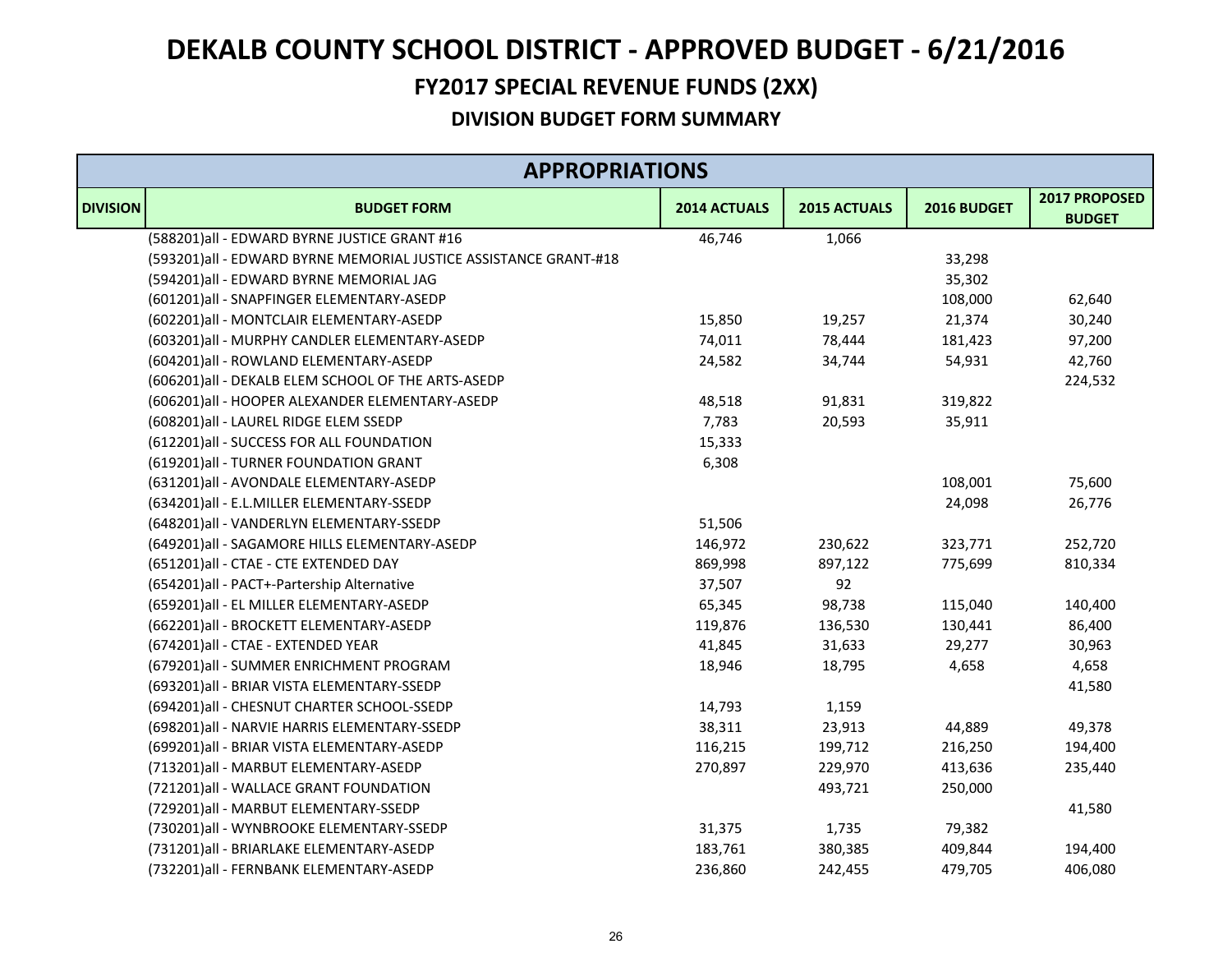### **FY2017 SPECIAL REVENUE FUNDS (2XX)**

|                        | <b>APPROPRIATIONS</b>                        |                     |                     |              |                                |  |  |
|------------------------|----------------------------------------------|---------------------|---------------------|--------------|--------------------------------|--|--|
| <b>DIVISION</b>        | <b>BUDGET FORM</b>                           | <b>2014 ACTUALS</b> | <b>2015 ACTUALS</b> | 2016 BUDGET  | 2017 PROPOSED<br><b>BUDGET</b> |  |  |
|                        | (733201)all - REDAN ELEMENTARY-ASEDP         | 21,418              | 23,879              | 40,787       | 36,720                         |  |  |
|                        | (739201)all - AUSTIN-ASEDP                   |                     |                     | 3,289        |                                |  |  |
|                        | (740201)all - CTAE-AG-EXTENDED DAY           | 2,241               | 4,496               | 5,954        | 4,938                          |  |  |
|                        | (741201)all - CTAE-AG-EXTENDED YEAR          | 2,225               | 2,176               | 2,786        | 5,108                          |  |  |
|                        | (743201)all - BOH-TOBACCO PREVENTION         |                     | 282                 |              |                                |  |  |
|                        | (744201)all - CTAE-Perkins IV-Perkins Plus   |                     | 22,670              | 24,160       | 22,968                         |  |  |
|                        | (745201)all - BRIARLAKE ELEMENTARY SSEDP     | 15,643              | 1,022               |              |                                |  |  |
|                        | (746201)all - DUNWOODY ELEMENTARY SSEDP      |                     | 6,575               |              |                                |  |  |
|                        | (748201)all - ROCKBRIDGE ELEMENTARY ASEDP    | 5                   |                     | 97,245       | 34,560                         |  |  |
|                        | (749201)all - LAUREL RIDGE ELEMENTARY ASEDP  | 72,524              | 118,992             | 194,762      | 79,920                         |  |  |
| <b>Charter Schools</b> |                                              | 402,192             | 1,948,071           | 445,463      | $\mathbf{0}$                   |  |  |
|                        | (566201) all - CHARTER SCHOOLS-FACILITIES    | 145,000             | 417,000             | 345,463      |                                |  |  |
|                        | (591201)all - CHARTER SCHOOLS-STATE PLANNING | 16,676              | 75,000              |              |                                |  |  |
|                        | (629201)all - CHARTER SCHOOLS-FEDERAL DISSEM |                     | 150,000             |              |                                |  |  |
|                        | (640201)all - CHARTER SCHOOLS-IMPLEMENTATION | 239,403             | 1,305,634           | 100,000      |                                |  |  |
|                        | (668201) all - CHARTER SCHOOLS FED IMPLEM    | 1,112               | 437                 |              |                                |  |  |
| <b>Schools</b>         |                                              | 121,021             | 20,479              | $\mathbf{0}$ | $\mathbf{0}$                   |  |  |
|                        | (705201)all - DEKALB ON-LINE ACADEMY         | 121,021             | 20,479              |              |                                |  |  |
|                        | <b>TOTAL APPROPRIATIONS</b>                  | 104,430,201         | 107,555,010         | 128,290,892  | 100,215,352                    |  |  |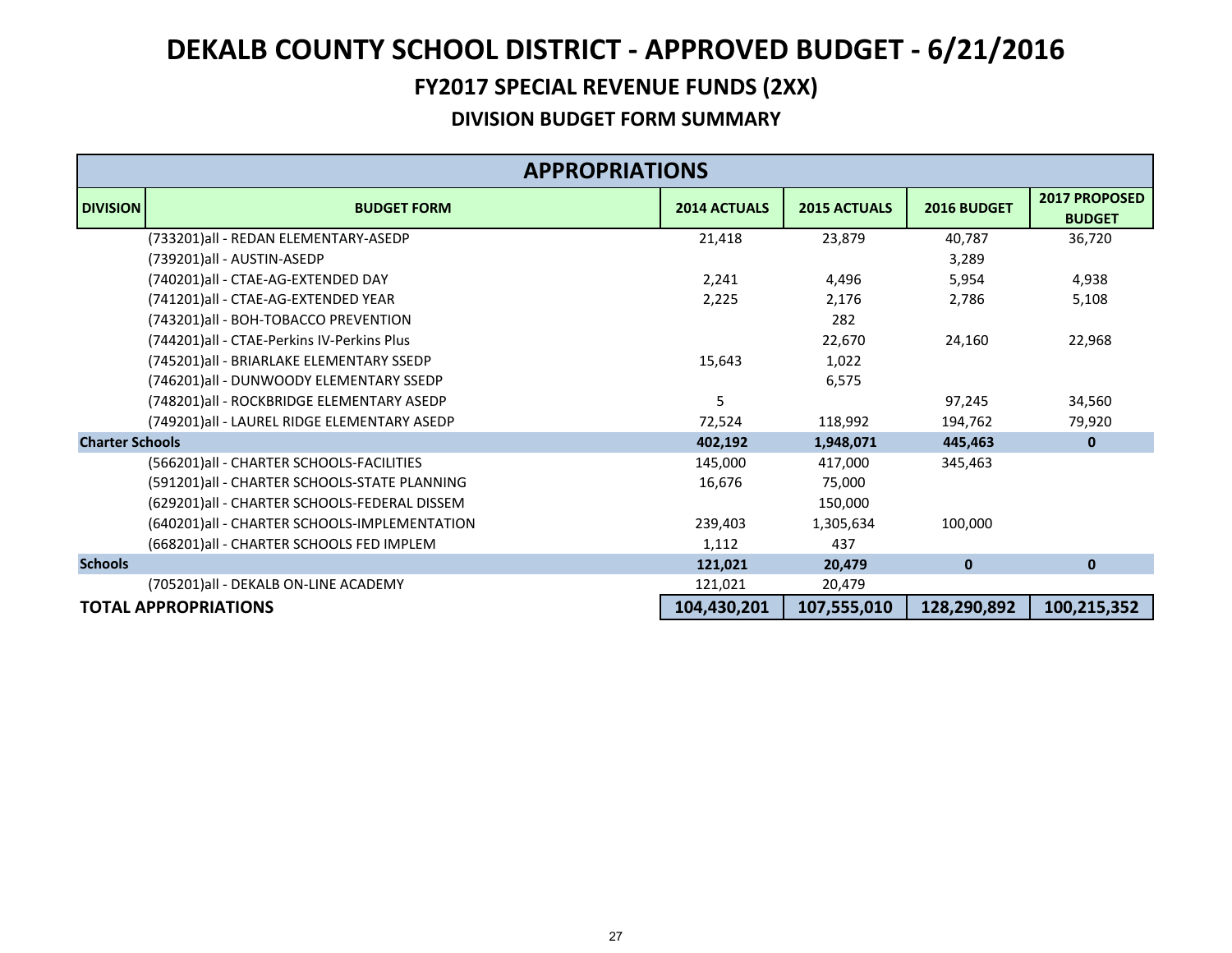### **FY2017 DEBT SERVICE FUNDS (3XX)**

#### **DIVISION SUMMARY**

| <b>ANTICIPATIONS</b>       |                     |                     |             |                                       |  |  |  |
|----------------------------|---------------------|---------------------|-------------|---------------------------------------|--|--|--|
| <b>DIVISION</b>            | <b>2014 ACTUALS</b> | <b>2015 ACTUALS</b> | 2016 BUDGET | <b>2017 PROPOSED</b><br><b>BUDGET</b> |  |  |  |
| Finance                    | 1,332,004           | 1,332,004           | 1,332,000   | 1,332,000                             |  |  |  |
| <b>TOTAL ANTICIPATIONS</b> | 1,332,004           | 1,332,004           | 1,332,000   | 1,332,000                             |  |  |  |

| <b>APPROPRIATIONS</b>       |                     |                     |             |                                       |  |  |  |
|-----------------------------|---------------------|---------------------|-------------|---------------------------------------|--|--|--|
| <b>DIVISION</b>             | <b>2014 ACTUALS</b> | <b>2015 ACTUALS</b> | 2016 BUDGET | <b>2017 PROPOSED</b><br><b>BUDGET</b> |  |  |  |
| Finance                     | 1,332,000           | 1,332,000           | 1,332,000   | 1,332,000                             |  |  |  |
| <b>TOTAL APPROPRIATIONS</b> | 1,332,000           | 1,332,000           | 1,332,000   | 1,332,000                             |  |  |  |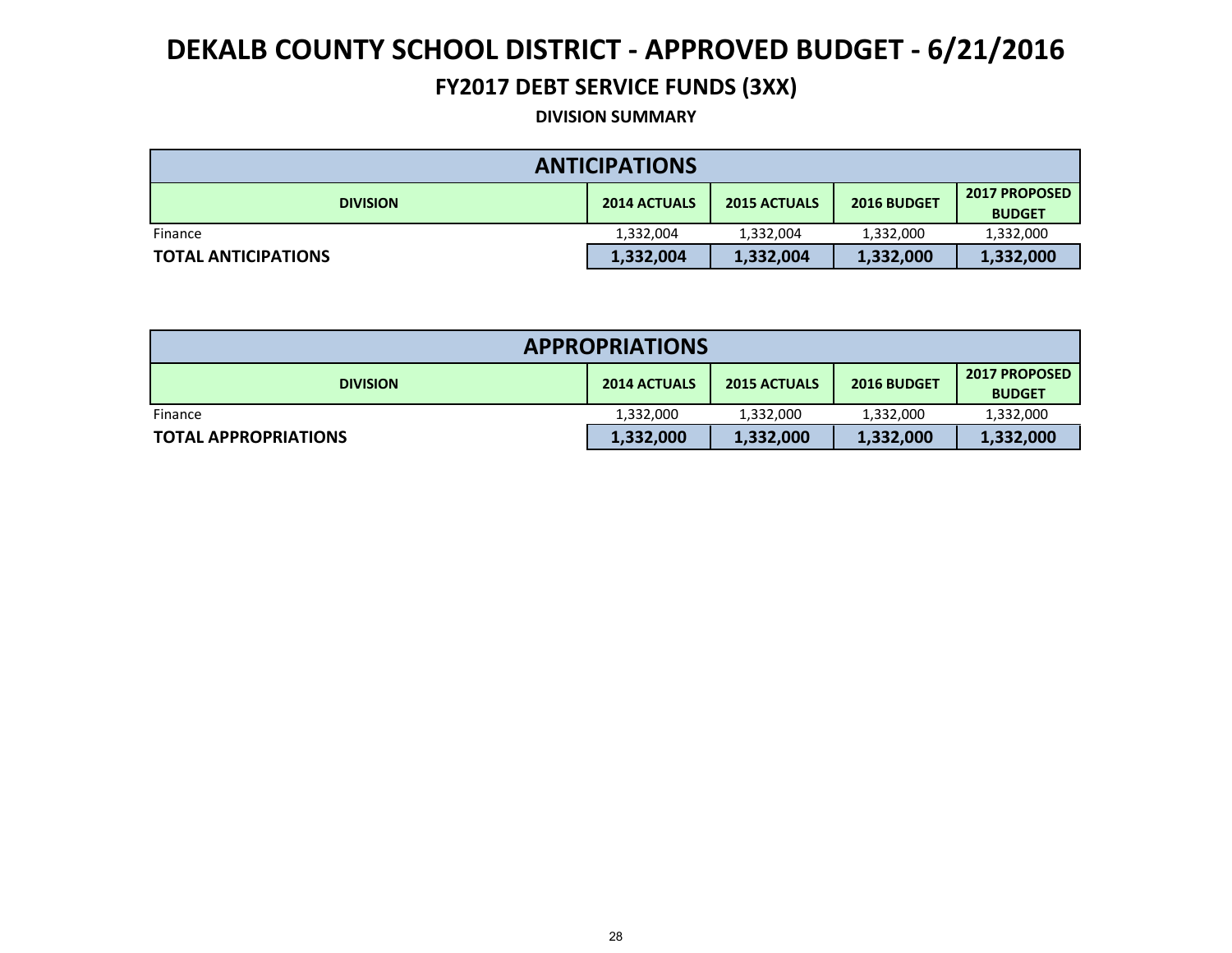### **FY2017 DEBT SERVICE FUNDS (3XX)**

|                 | <b>ANTICIPATIONS</b>                      |                     |                                    |           |                                       |  |  |
|-----------------|-------------------------------------------|---------------------|------------------------------------|-----------|---------------------------------------|--|--|
| <b>DIVISION</b> | <b>BUDGET FORM</b>                        | <b>2014 ACTUALS</b> | <b>2015 ACTUALS</b><br>2016 BUDGET |           | <b>2017 PROPOSED</b><br><b>BUDGET</b> |  |  |
| <b>Finance</b>  |                                           | 1,332,004           | 1,332,004                          | 1,332,000 | 1,332,000                             |  |  |
|                 | 000313all - DEBT SERVICE - CAPITAL OUTLAY | 1,332,004           | 1,332,004                          | 1,332,000 | 1,332,000                             |  |  |
|                 | <b>TOTAL ANTICIPATIONS</b>                | 1,332,004           | 1,332,004                          | 1,332,000 | 1,332,000                             |  |  |

| <b>APPROPRIATIONS</b> |                                           |                     |                     |                    |                                       |  |  |
|-----------------------|-------------------------------------------|---------------------|---------------------|--------------------|---------------------------------------|--|--|
| <b>DIVISION</b>       | <b>BUDGET FORM</b>                        | <b>2014 ACTUALS</b> | <b>2015 ACTUALS</b> | <b>2016 BUDGET</b> | <b>2017 PROPOSED</b><br><b>BUDGET</b> |  |  |
| <b>Finance</b>        |                                           | 1,332,000           | 1,332,000           | 1,332,000          | 1,332,000                             |  |  |
|                       | 000313all - DEBT SERVICE - CAPITAL OUTLAY | 1,332,000           | 1,332,000           | 1,332,000          | 1,332,000                             |  |  |
|                       | <b>TOTAL APPROPRIATIONS</b>               | 1,332,000           | 1,332,000           | 1,332,000          | 1,332,000                             |  |  |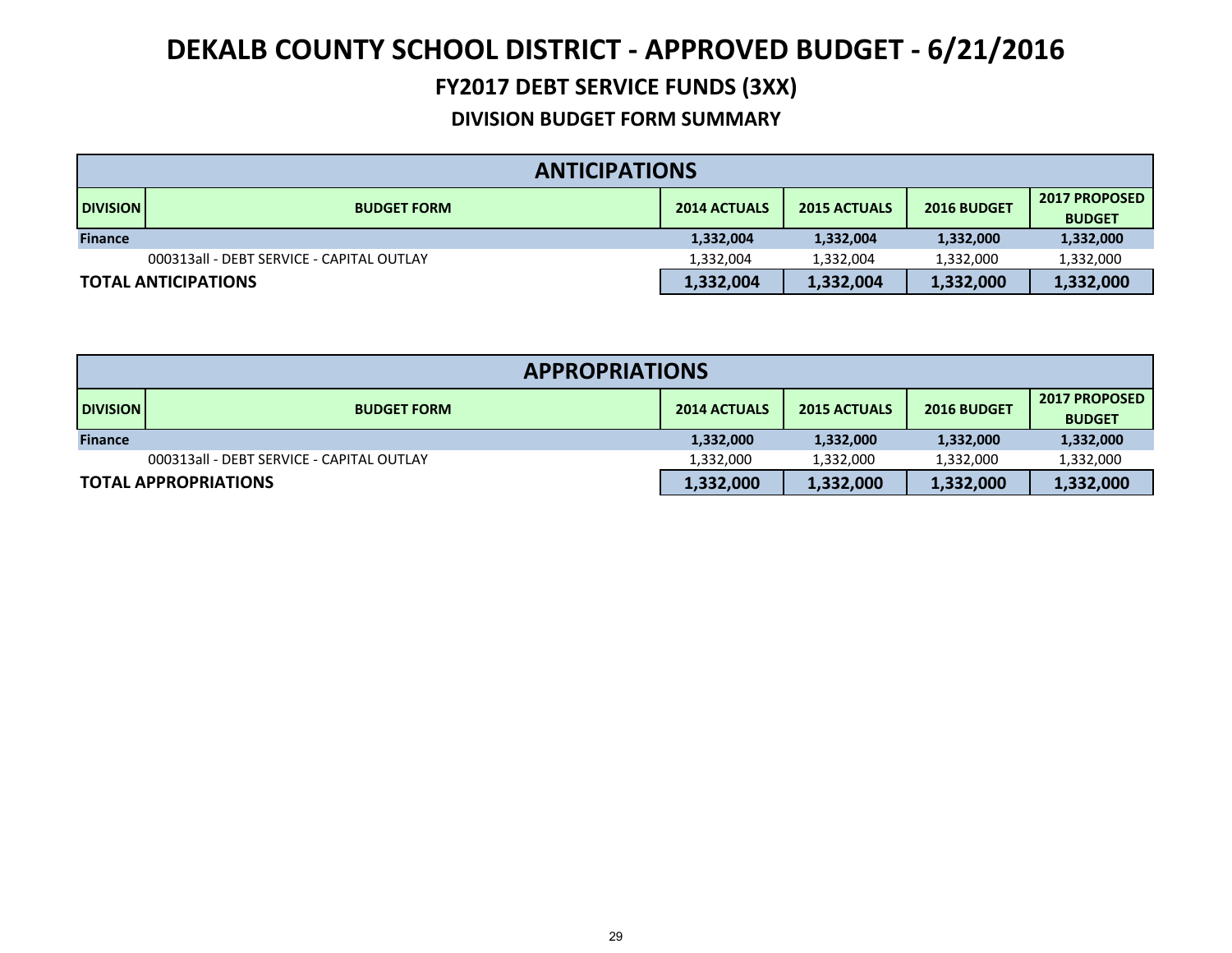### **FY2017 CAPITAL OUTLAY FUNDS (4XX)**

**DIVISION SUMMARY**

| <b>ANTICIPATIONS</b>             |                     |                     |             |                                       |  |  |  |
|----------------------------------|---------------------|---------------------|-------------|---------------------------------------|--|--|--|
| <b>DIVISION</b>                  | <b>2014 ACTUALS</b> | <b>2015 ACTUALS</b> | 2016 BUDGET | <b>2017 PROPOSED</b><br><b>BUDGET</b> |  |  |  |
| <b>Facilities and Operations</b> | 90,420,882          | 122.168.951         | 105,373,471 | 96,880,357                            |  |  |  |
| <b>TOTAL ANTICIPATIONS</b>       | 90,420,882          | 122,168,951         | 105,373,471 | 96,880,357                            |  |  |  |

| <b>APPROPRIATIONS</b>            |                     |                     |             |                                       |  |  |  |
|----------------------------------|---------------------|---------------------|-------------|---------------------------------------|--|--|--|
| <b>DIVISION</b>                  | <b>2014 ACTUALS</b> | <b>2015 ACTUALS</b> | 2016 BUDGET | <b>2017 PROPOSED</b><br><b>BUDGET</b> |  |  |  |
| <b>Facilities and Operations</b> | 49,461,745          | 71,318,488          | 82,527,327  | 87,592,298                            |  |  |  |
| <b>TOTAL APPROPRIATIONS</b>      | 49,461,745          | 71,318,488          | 82,527,327  | 87,592,298                            |  |  |  |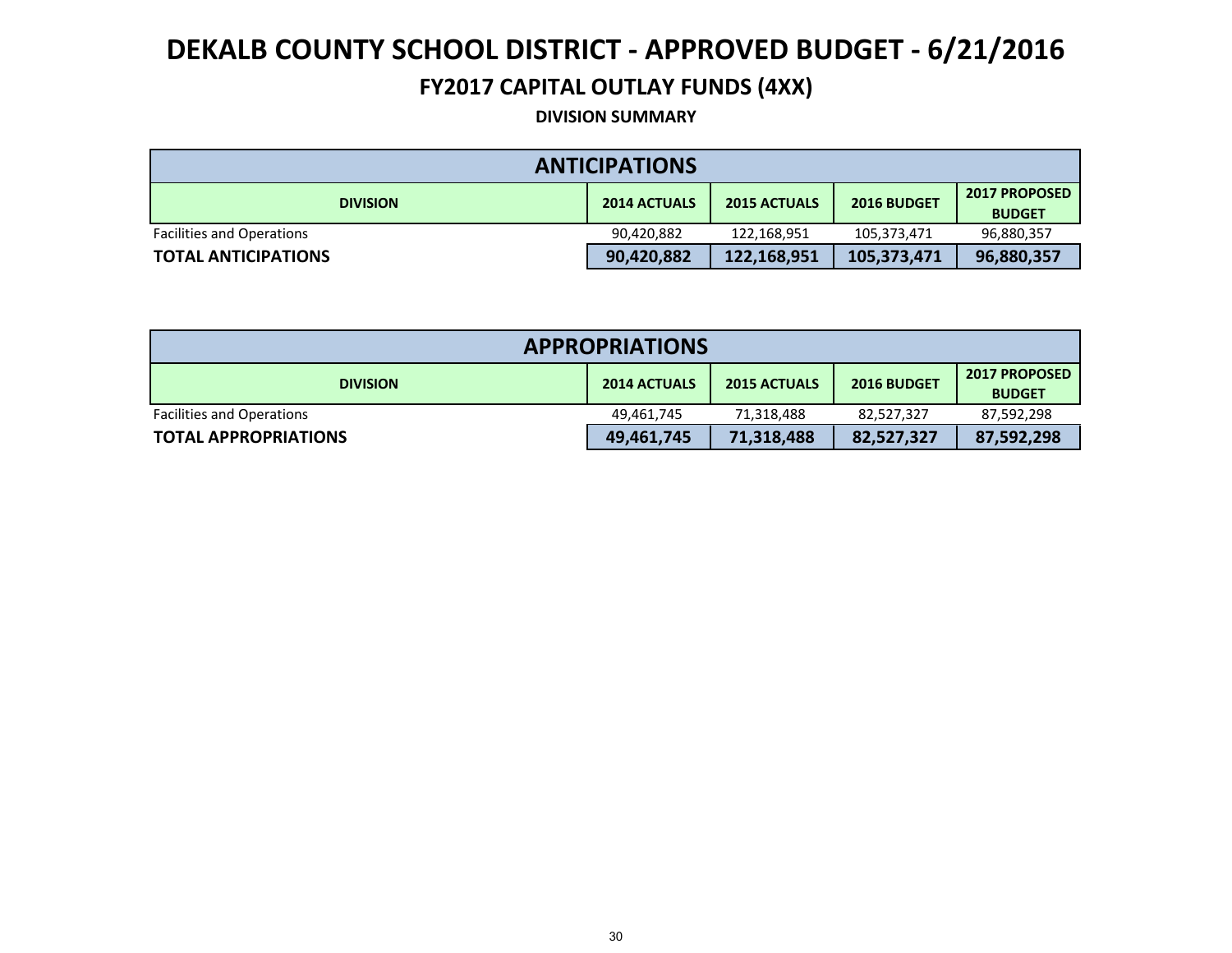### **DEKALB COUNTY SCHOOL DISTRICT ‐ APPROVED BUDGET ‐ 6/21/2016 FY2017 CAPITAL OUTLAY FUNDS (4XX)**

|                            | <b>ANTICIPATIONS</b>                      |                     |             |                                       |            |  |  |
|----------------------------|-------------------------------------------|---------------------|-------------|---------------------------------------|------------|--|--|
| <b>DIVISION</b>            | <b>BUDGET FORM</b>                        | <b>2015 ACTUALS</b> | 2016 BUDGET | <b>2017 PROPOSED</b><br><b>BUDGET</b> |            |  |  |
|                            | <b>Facilities and Operations</b>          | 90,420,882          | 122,168,951 | 105,373,471                           | 96,880,357 |  |  |
|                            | (000422) all - SPLOST IV - CAPITAL OUTLAY | 90.420.882          | 122,168,951 | 105,373,471                           | 96,880,357 |  |  |
| <b>TOTAL ANTICIPATIONS</b> |                                           | 90,420,882          | 122,168,951 | 105,373,471                           | 96,880,357 |  |  |

| <b>APPROPRIATIONS</b> |                                                                |                     |                     |             |                                       |  |
|-----------------------|----------------------------------------------------------------|---------------------|---------------------|-------------|---------------------------------------|--|
| <b>DIVISION</b>       | <b>BUDGET FORM</b>                                             | <b>2014 ACTUALS</b> | <b>2015 ACTUALS</b> | 2016 BUDGET | <b>2017 PROPOSED</b><br><b>BUDGET</b> |  |
|                       | <b>Facilities and Operations</b>                               | 49,461,745          | 71,318,488          | 82,527,327  | 87,592,298                            |  |
|                       | (000422) all - SPLOST IV - CAPITAL OUTLAY                      | 48,590,534          | 70,236,013          | 82,527,327  | 86,050,652                            |  |
|                       | (903422)all - CAPITAL OUTLAY - MANAGEMENT ADMINISTRATION STAFF | 611,688             | 824,635             |             | 1,541,646                             |  |
|                       | (098421) all - DESIGN AND CONSTRUCTION                         | 259.523             | 257.840             |             |                                       |  |
|                       | <b>TOTAL APPROPRIATIONS</b>                                    | 49,461,745          | 71,318,488          | 82,527,327  | 87,592,298                            |  |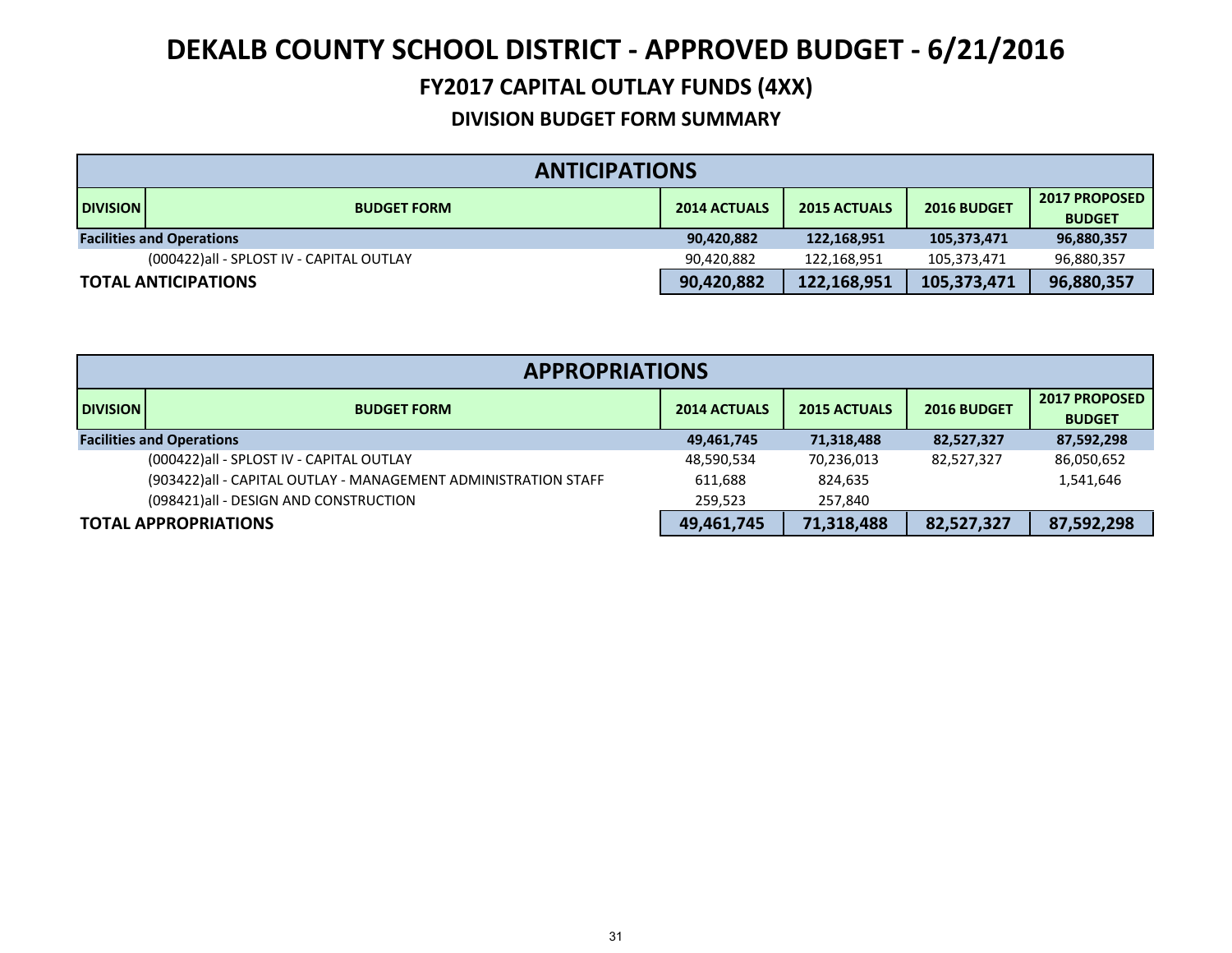### **FY2017 ENTERPRISE FUNDS (6XX)**

**DIVISION SUMMARY**

| <b>ANTICIPATIONS</b>             |                     |                     |             |                                       |  |  |  |  |
|----------------------------------|---------------------|---------------------|-------------|---------------------------------------|--|--|--|--|
| <b>DIVISION</b>                  | <b>2014 ACTUALS</b> | <b>2015 ACTUALS</b> | 2016 BUDGET | <b>2017 PROPOSED</b><br><b>BUDGET</b> |  |  |  |  |
| <b>Facilities and Operations</b> | 505,567             | 629.707             |             |                                       |  |  |  |  |
| Finance                          | 55,560,324          | 57,660,848          | 60,871,752  | 61,891,803                            |  |  |  |  |
| Student Support & Intervention   | 1,093,756           | 1,043,400           | 1,310,307   | 1,070,705                             |  |  |  |  |
| <b>TOTAL ANTICIPATIONS</b>       | 57,159,647          | 59,333,955          | 62,182,059  | 62,962,508                            |  |  |  |  |

| <b>APPROPRIATIONS</b>            |                     |             |                                       |            |  |  |  |
|----------------------------------|---------------------|-------------|---------------------------------------|------------|--|--|--|
| <b>DIVISION</b>                  | <b>2015 ACTUALS</b> | 2016 BUDGET | <b>2017 PROPOSED</b><br><b>BUDGET</b> |            |  |  |  |
| <b>Facilities and Operations</b> | 1,169,928           | 787,375     |                                       |            |  |  |  |
| Finance                          | 58,780,235          | 59,096,920  | 60,870,911                            | 61,891,803 |  |  |  |
| Student Support & Intervention   | 1,227,799           | 1,367,538   | 1,278,390                             | 1,019,249  |  |  |  |
| <b>TOTAL APPROPRIATIONS</b>      | 61,177,962          | 61,251,833  | 62,149,301                            | 62,911,052 |  |  |  |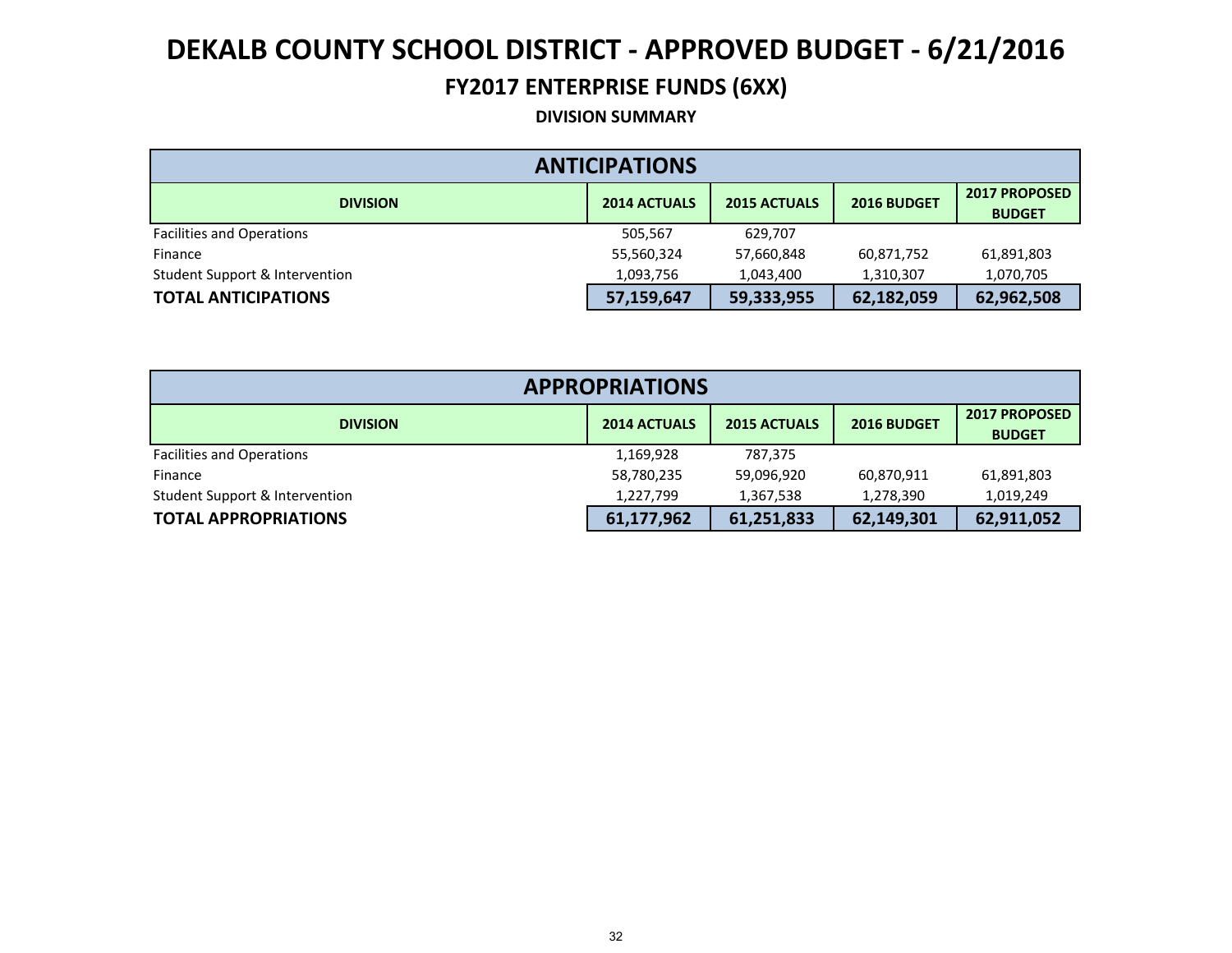|                 | <b>ANTICIPATIONS</b>                                         |                     |                     |              |                                       |
|-----------------|--------------------------------------------------------------|---------------------|---------------------|--------------|---------------------------------------|
| <b>DIVISION</b> | <b>BUDGET FORM</b>                                           | <b>2014 ACTUALS</b> | <b>2015 ACTUALS</b> | 2016 BUDGET  | <b>2017 PROPOSED</b><br><b>BUDGET</b> |
|                 | <b>Facilities and Operations</b>                             | 505,567             | 629,707             | $\mathbf{0}$ | $\bf{0}$                              |
|                 | (003622) all - SFS SUMMER PROGRAMS                           | 505,567             |                     |              |                                       |
|                 | (005622) all - SFS SUMMER PROGRAMS FY2014                    |                     | 629,707             |              |                                       |
| <b>Finance</b>  |                                                              | 55,560,324          | 57,660,848          | 60,871,752   | 61,891,803                            |
|                 | (000621) all - FUND 621 - SCHOOL NUTRITION EQUIPMENT RESERVE | 1,042,617           | 1,076,222           | 1,007,000    | 1,007,000                             |
|                 | (000622) all - FUND 622 - SCHOOL NUTRITION (SYSTEMWIDE)      | 53,061,775          | 54,987,708          | 57,463,752   | 58,170,644                            |
|                 | (000627) all - FUND 627 - SCHOOL NUTRITION (WAREHOUSE)       | 1,303,755           | 1,364,811           | 1,390,000    | 1,600,000                             |
|                 | (000693)all - FUND 693 - SCHOOL NUTRITION (CATERING)         | 6,298               | 24,366              | 25,000       | 24,159                                |
|                 | (017622) all - SFS SUMMER PROGRAMS FY2016                    |                     |                     | 970,000      | 1,090,000                             |
|                 | (000622)752 - SCHOOL NUTRITION - DIVISION OF M&O             | 145,879             | 159,341             |              |                                       |
|                 | (007621) all - SCH LUNCH EQUIP GRANT 10.579                  |                     | 48,400              | 16,000       |                                       |
|                 | <b>Student Support &amp; Intervention</b>                    | 1,093,756           | 1,043,400           | 1,310,307    | 1,070,705                             |
|                 | (000607) all - FUND 607 - ATHLETICS                          | 1,051,918           | 902,767             | 1,230,307    | 990,705                               |
|                 | (002607) all - TOURNAMENTS                                   | 37,517              | 140,634             | 80,000       | 80,000                                |
|                 | (003607) all - PLAYOFFS                                      | 4,320               |                     |              |                                       |
|                 | <b>TOTAL ANTICIPATIONS</b>                                   | 57,159,647          | 59,333,955          | 62,182,059   | 62,962,508                            |

|                                  | <b>APPROPRIATIONS</b>                                       |                     |                     |             |                                       |  |  |
|----------------------------------|-------------------------------------------------------------|---------------------|---------------------|-------------|---------------------------------------|--|--|
| <b>DIVISION</b>                  | <b>BUDGET FORM</b>                                          | <b>2014 ACTUALS</b> | <b>2015 ACTUALS</b> | 2016 BUDGET | <b>2017 PROPOSED</b><br><b>BUDGET</b> |  |  |
| <b>Facilities and Operations</b> |                                                             | 1,169,928           | 787,375             | U           | 0                                     |  |  |
|                                  | (003622) all - SFS SUMMER PROGRAMS                          | 589,518             |                     |             |                                       |  |  |
|                                  | (005622) all - SFS SUMMER PROGRAMS FY2014                   | 580.411             | 787,375             |             |                                       |  |  |
| <b>Finance</b>                   |                                                             | 58,780,235          | 59,096,920          | 60,870,911  | 61,891,803                            |  |  |
|                                  | (000621)all - FUND 621 - SCHOOL NUTRITION EQUIPMENT RESERVE | 622.219             | 993,239             | 1,007,000   | 1,007,000                             |  |  |
|                                  | (000622)820 - SCHOOL NUTRITION - DIVISION OF FINANCE        |                     |                     |             | 2,769,763                             |  |  |
|                                  | (000622) all - FUND 622 - SCHOOL NUTRITION (SYSTEMWIDE)     | 54,591,460          | 54,136,278          | 54,600,212  | 55,400,881                            |  |  |
|                                  | (000627) all - FUND 627 - SCHOOL NUTRITION (WAREHOUSE)      | 1,201,649           | 1,339,298           | 1,390,000   | 1,600,000                             |  |  |
|                                  | (000693)all - FUND 693 - SCHOOL NUTRITION (CATERING)        | 4.757               | 4,820               | 24.159      | 24.159                                |  |  |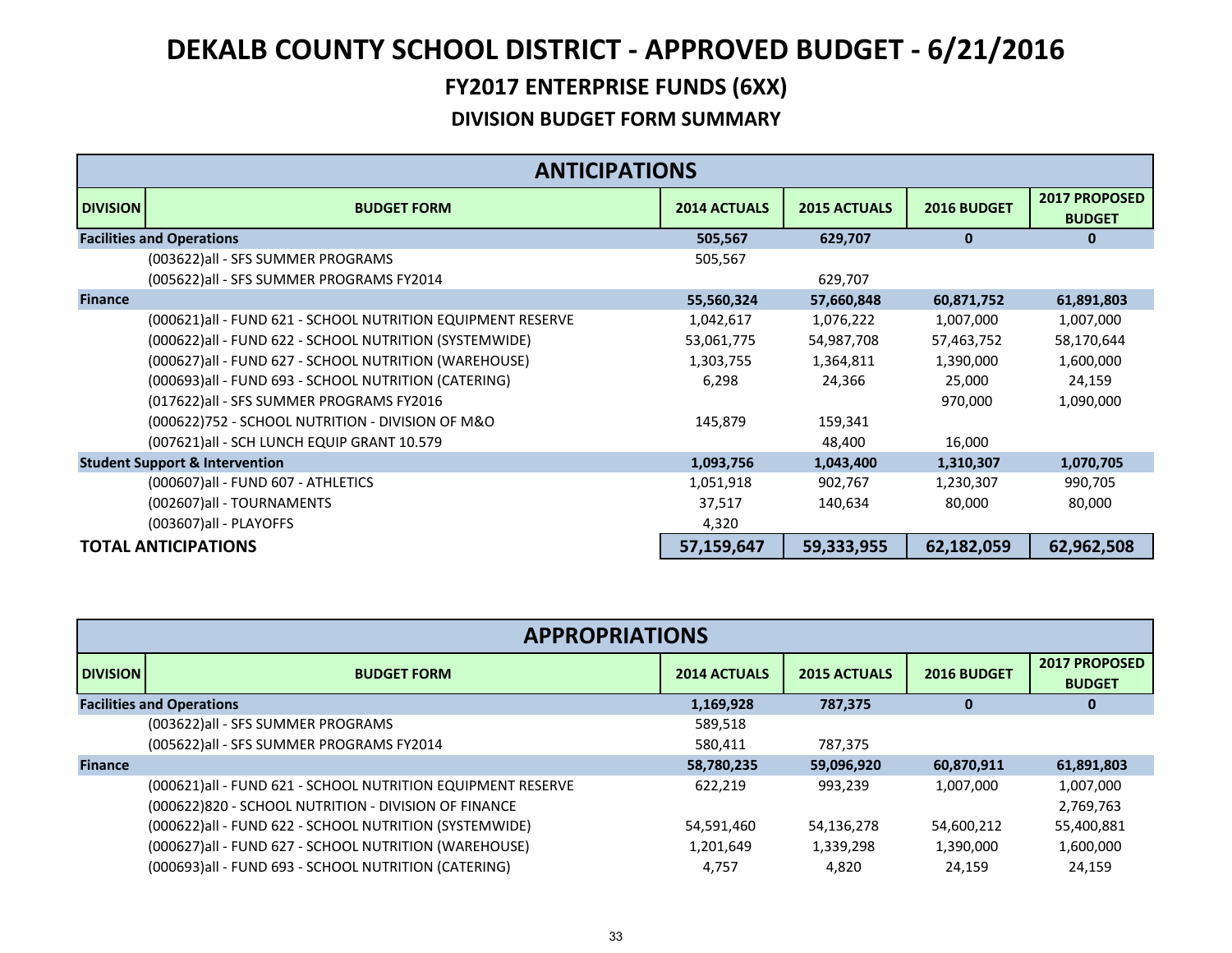|                 | <b>APPROPRIATIONS</b>                            |                     |                     |             |                                       |  |  |
|-----------------|--------------------------------------------------|---------------------|---------------------|-------------|---------------------------------------|--|--|
| <b>DIVISION</b> | <b>BUDGET FORM</b>                               | <b>2014 ACTUALS</b> | <b>2015 ACTUALS</b> | 2016 BUDGET | <b>2017 PROPOSED</b><br><b>BUDGET</b> |  |  |
|                 | (017622)all - SFS SUMMER PROGRAMS FY2016         |                     |                     | 970,000     | 1,090,000                             |  |  |
|                 | (000622)752 - SCHOOL NUTRITION - DIVISION OF M&O | 2,360,150           | 2,343,036           | 2,863,540   |                                       |  |  |
|                 | (002622)all - SFS SUMMER PROGRAMS                |                     | 151                 |             |                                       |  |  |
|                 | (007621) all - SCH LUNCH EQUIP GRANT 10.579      |                     | 48,400              | 16,000      |                                       |  |  |
|                 | (016622) all - SFS SUMMER PROGRAMS FY 2015       |                     | 231,699             |             |                                       |  |  |
|                 | <b>Student Support &amp; Intervention</b>        | 1,227,799           | 1,367,538           | 1,278,390   | 1,019,249                             |  |  |
|                 | (000607) all - FUND 607 - ATHLETICS              | 1,210,272           | 1,330,525           | 1,198,390   | 939,249                               |  |  |
|                 | (002607)all - TOURNAMENTS                        | 17.527              | 37,013              | 80,000      | 80,000                                |  |  |
|                 | <b>TOTAL APPROPRIATIONS</b>                      | 61,177,962          | 61,251,833          | 62,149,301  | 62,911,052                            |  |  |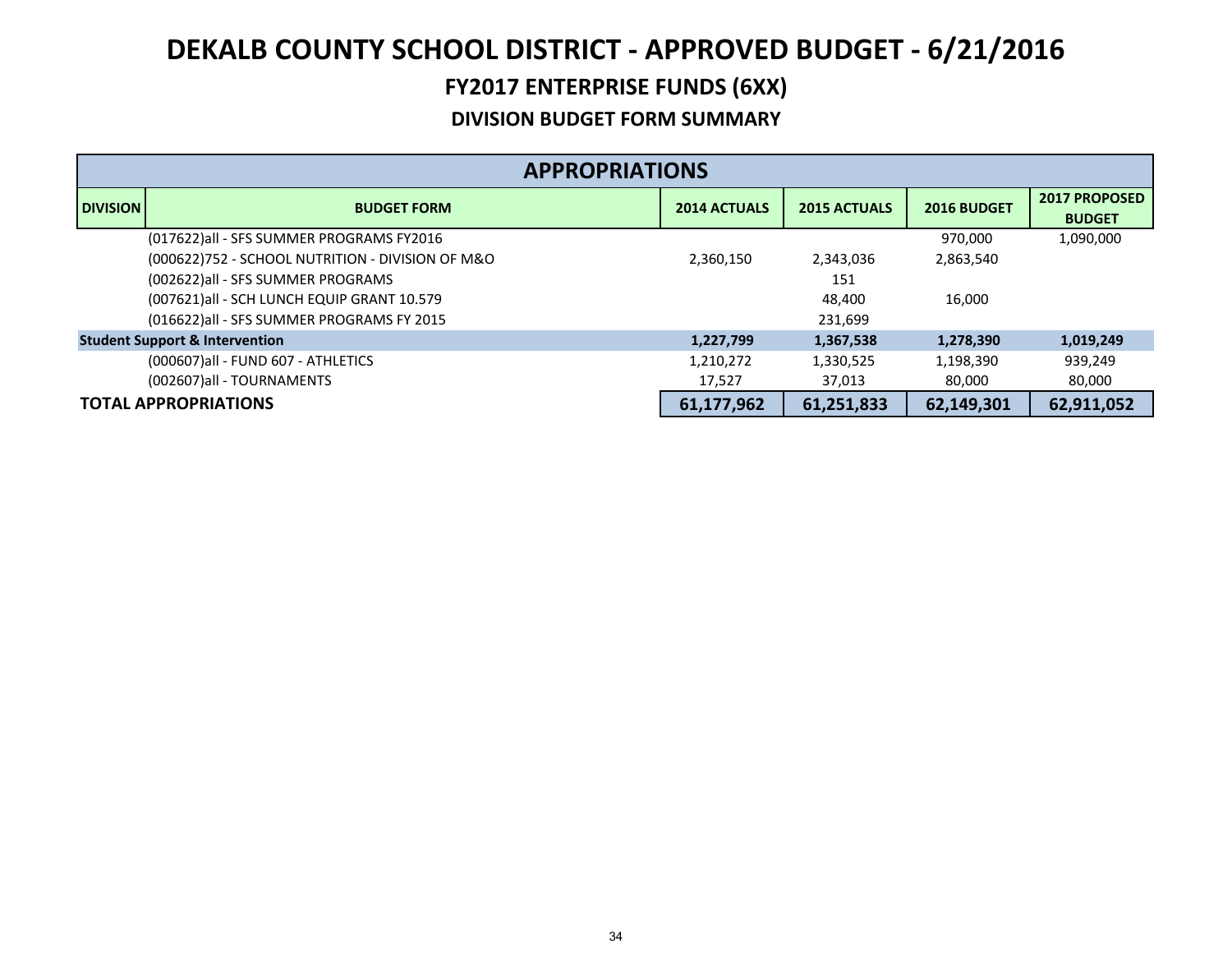### **FY2017 TRUST AND AGENCY FUNDS (7XX)**

**DIVISION SUMMARY**

| <b>ANTICIPATIONS</b>           |                     |                     |             |                                       |  |  |  |  |
|--------------------------------|---------------------|---------------------|-------------|---------------------------------------|--|--|--|--|
| <b>DIVISION</b>                | <b>2014 ACTUALS</b> | <b>2015 ACTUALS</b> | 2016 BUDGET | <b>2017 PROPOSED</b><br><b>BUDGET</b> |  |  |  |  |
| Finance                        | 14,436,804          | 17,538,916          | 16,742,500  | 17,678,000                            |  |  |  |  |
| Human Capital Management       | 15,000              |                     | 15,000      | 15,000                                |  |  |  |  |
| Student Support & Intervention | 32,570              | 43,900              | 31,500      | 31,500                                |  |  |  |  |
| <b>TOTAL ANTICIPATIONS</b>     | 14,484,374          | 17,582,816          | 16,789,000  | 17,724,500                            |  |  |  |  |

| <b>APPROPRIATIONS</b>          |                                                                                   |            |            |            |  |  |  |
|--------------------------------|-----------------------------------------------------------------------------------|------------|------------|------------|--|--|--|
| <b>DIVISION</b>                | <b>2017 PROPOSED</b><br><b>2014 ACTUALS</b><br><b>2015 ACTUALS</b><br>2016 BUDGET |            |            |            |  |  |  |
| Curriculum and Instruction     |                                                                                   | 1,157      |            |            |  |  |  |
| Finance                        | 14,763,464                                                                        | 15,554,518 | 16,735,000 | 17,660,000 |  |  |  |
| Human Capital Management       |                                                                                   | 13,717     | 15,000     | 15,000     |  |  |  |
| Student Support & Intervention | 34.062                                                                            | 37.947     | 31,500     | 31,500     |  |  |  |
| <b>TOTAL APPROPRIATIONS</b>    | 14,797,526                                                                        | 15,607,339 | 16,781,500 | 17,706,500 |  |  |  |